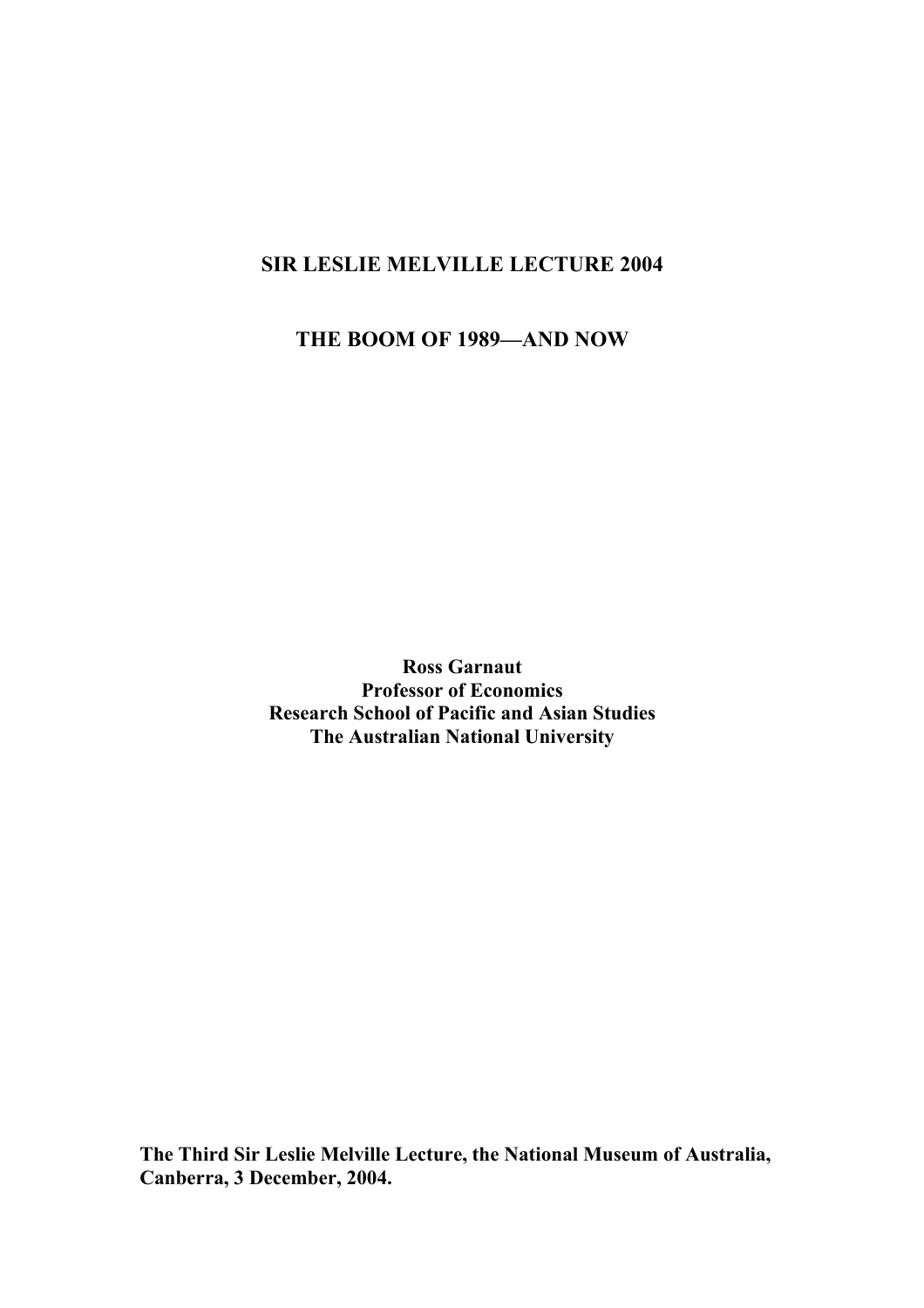#### **SIR LESLIE MELVILLE LECTURE 2004**

#### **THE BOOM OF 1989—AND NO[W\\*](#page-1-0)**

"The average man who loves a gamble turns a blind eye to any likeness between the sound prosperity on the continuance of which he budgets, and the booms and manias of long ago. Things are different now, he assures you as he shakes off the warning hand on his shoulder. But common prudence bids us turn even the distasteful pages of our history". THE BOOM OF 1890---AND NOW, (Shann, 1927, p1).

#### **MORNING TEA IN THE COOMBS BUILDING**

Conversation at morning tea in the 1970s was educative and stimulating for a youngish member of the Economics Department of the Research School of Pacific (now Pacific and Asian) Studies. It seemed a rare privilege then, and looking back now it was a unique privilege, to share Sir Leslie Melville's recollections of the times when Australia and the modern world were grappling with their economies' darkest hours. That the author of Chatham House's authoritative history of the thirties (Arndt, 1946) was always present, and that a leading Australian contributor to the academic discussion of the 1930s and practitioner of Australian policy in the subsequent decades, John Crawford, sometimes joined in, added to the special quality of the education.

Much has been written about the "Australian Settlement" of the early Federation years, which gave us wage regulation and protection, and had its origin in the Depression of the early 1890s (see, for example, Hancock, 1931; Kelly, 1992). A new and more comprehensive "Australian Settlement" emerged from the Great Depression of the 1930s, leaving as a legacy after the

<span id="page-1-0"></span> <sup>\*</sup> <sup>\*</sup> I am indebted to Selwyn Cornish for access to historical materials related to Sir Leslie Melville, and to Sam Hill of The Australian National University and Alex Erskine of Sequoia Capital Management Limited for assistance with preparation of the charts.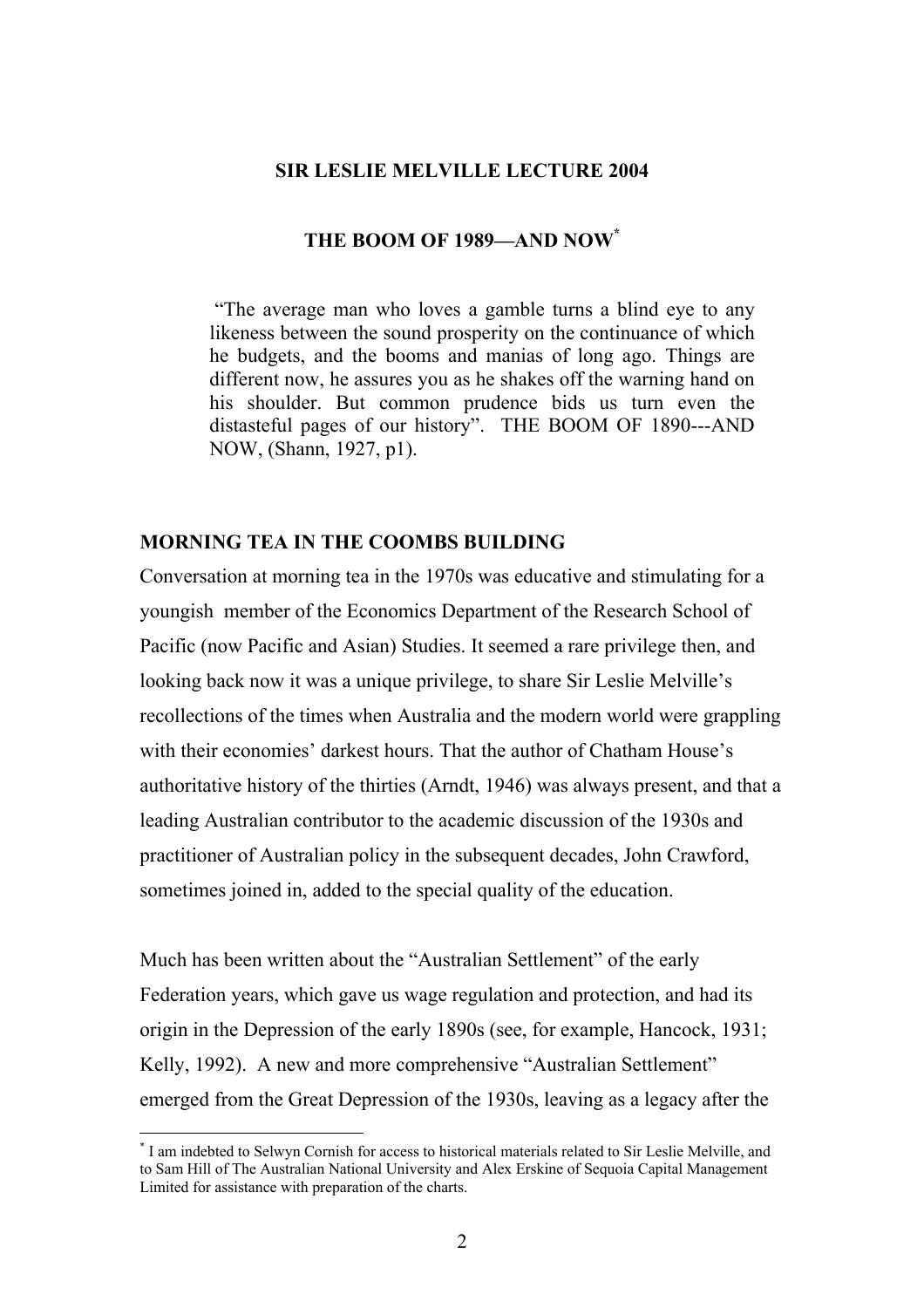Second World War a commitment to full employment and the Welfare State; central banking; comprehensive foreign exchange controls; a conception of an economic policy role in the Treasury functions, focussing on ameliorating the business cycle; a greatly expanded Federal budget; and Horizontal Fiscal Equalisation and the Commonwealth Grants Commission.

When we asked the questions that took us away from contemporary Australian, Philippine, Indonesian, Papua New Guinean or Indian development, and I often did, Sir Leslie would recall Treasurer Theodore's unusually sound (for a politician, Sir Leslie would say) grasp of the inter-relationship between wages, the budget and the exchange rate at the Premier's Conference of 1931. Or he would explain the opportunity that was lost when Prime Minister Lyons' was influenced more by Maynard Keynes' offhand, distant and uninformed authority, than by the Australian economists who had suggested a second devaluation in 1932. Or he would share with us the surprise with which Australians realised that the debt-funded prosperity of the 1920s had been suddenly overwhelmed by the Great Depression.

Or the surprise with which nearly all Australians realised that the prosperity had ended. Sir Leslie, in his obituary in the Economic Record in 1935 for his close colleague, E.O.G. Shann, recalled how the University of Western Australia's Professor of Economics had pointed out a couple of years before the Great Depression that there were many elements of the 1927 prosperity that reminded him of the boom of 1888 to 1890. The debt-funded boom of that earlier expansive time, centred on housing in Melbourne, had followed a couple of decades of soundly based development, and preceded the economic collapse of the early 1890s. Shann's warnings, two years before the Great Depression, had been dismissed—a nay-sayer getting in the road of enjoyment of a well-deserved prosperity.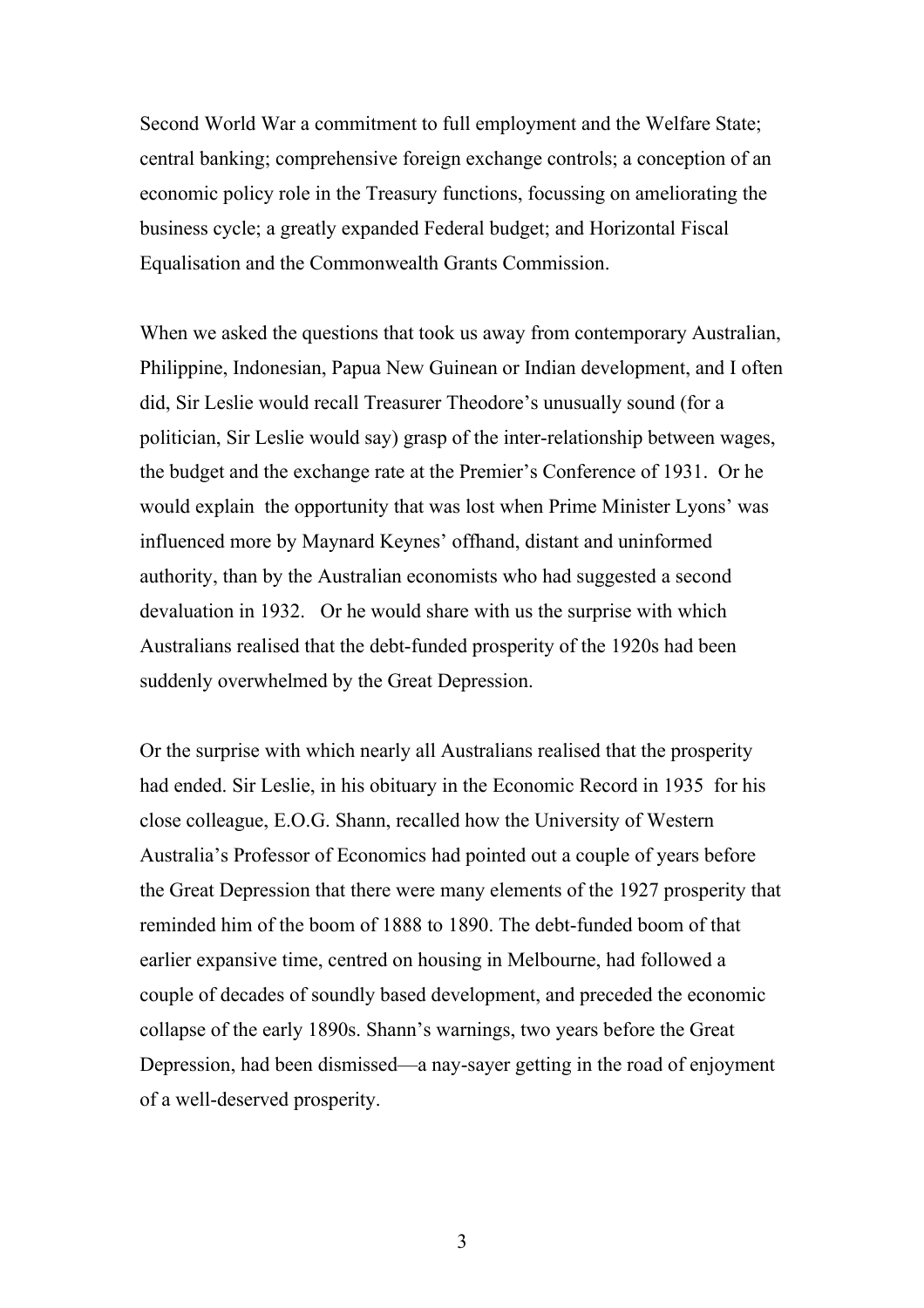Sir Leslie's view on these matters in the 1970s had not changed much from his published opinions of the 1930s and 1940s. There was much that you never really knew about the ebb and flow of prosperity. There was no regular and inevitable business cycle. Positive and negative shocks of many kinds would set the economy in a new direction, and the new course would develop momentum. It might be reinforced or offset by new domestic or external shocks—and uniquely in Australia, we were regular recipients of huge shocks from the terms of trade and drought. The task of policy was to minimise vulnerability by doing what you could in the good times to keep productivity high, accumulate budget surpluses and be prudent about debt-funded expansion. Harder times could and would come quickly. Australia was due for a downturn by the late 1920s, because it had funded too much domestic expenditure from debt. This had temporarily supported an unsustainably high cost structure, and had led to weak external current payments. What was by the late 1920s an inevitable downturn, became the Great Depression when external events piled a huge deterioration in the terms of trade on top of domestic imbalances, and the London lenders responded by withdrawing credit to Australians.

### **THE EVOLUTION OF MONETARY POLICY AROUND THE CRASH OF 1990-91**

Sir Leslie was strongly supportive of the reforms of the third formative period in Australian economic policy, in the 1980s, in which I was privileged to play a role. He reiterated his positive assessment for these structural changes in a conversation I had with him the day before he died, two years ago. I have appended a contemporary record of that conversation to the written version of this lecture. Sir Leslie was more forgiving than I was or am of the one great mistake in that rich period of economic reform when Bob Hawke was Prime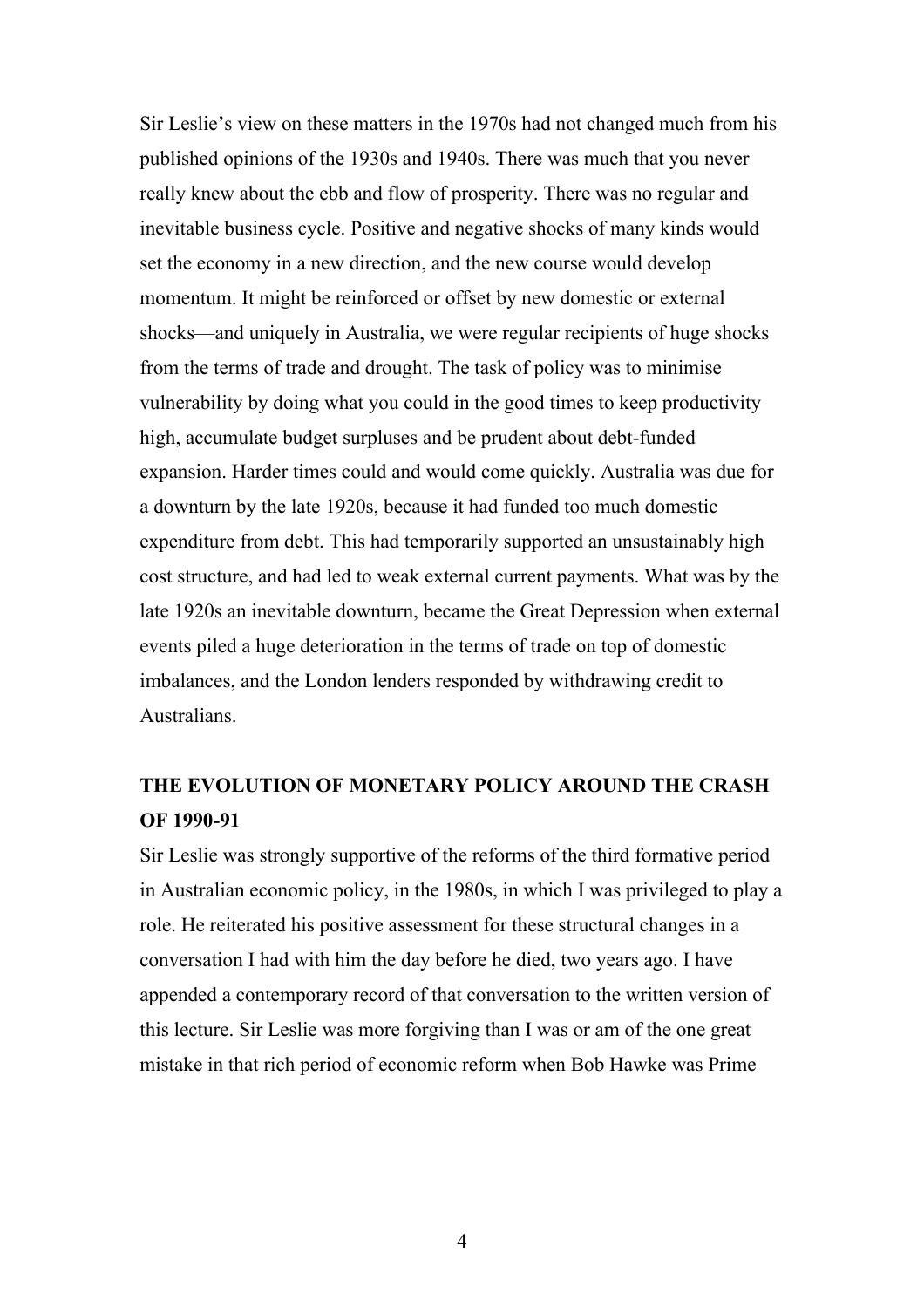Minister<sup>1</sup>: the mismanagement of monetary policy preceding the recession of 1990-91.

Sir Leslie once said to me about 1990-91, that it is very difficult to judge these things, and sometimes the policy-makers don't get them right because events unfold in unpredictable ways. I remained in the Keynesian world in which I had been raised in one way at least: there was no recession that you had to have.

And yet Sir Leslie had anticipated precisely this risk from relying on tightening monetary policy to bring a boom to heal, in his evidence to the Royal Commission on the Monetary and Banking Systems in Australia (Melville, 1936), and in a paper published in the Economic Record in the war years (Melville, 1942). When business spirits are high, a small increase in interest rates may do little to dampen investment. But if you continue to raise interest rates to control the boom you may bring on depression. For these reasons, he thought that macro-economic management in the boom phase would require the accumulation of budget surpluses that were sufficiently large to make a difference and, no longer fashionable by the nineteen eighties, quantitative controls on credit.

The recession of 1990-91, the worst since the Great Depression in its effects on employment, cast a long shadow forward. Unemployment rose to 11.2 percent, and it took a dozen years of strong growth to take the rate back to the five point something to which it had fallen in 1990. The onset of recession marked the high water mark (but not quite the end) of the golden age of productivityraising reform in Australia. (John Hyde, leader of the 'dries" in the Liberal Party who supported much of the reform programme from opposition, sees

<span id="page-4-0"></span> $\frac{1}{1}$  $^1$  A note on my own contemporary and subsequent participation in the discussion of macro-economic policy in the late 1980s and early 1990s will be appended to the published version of this paper.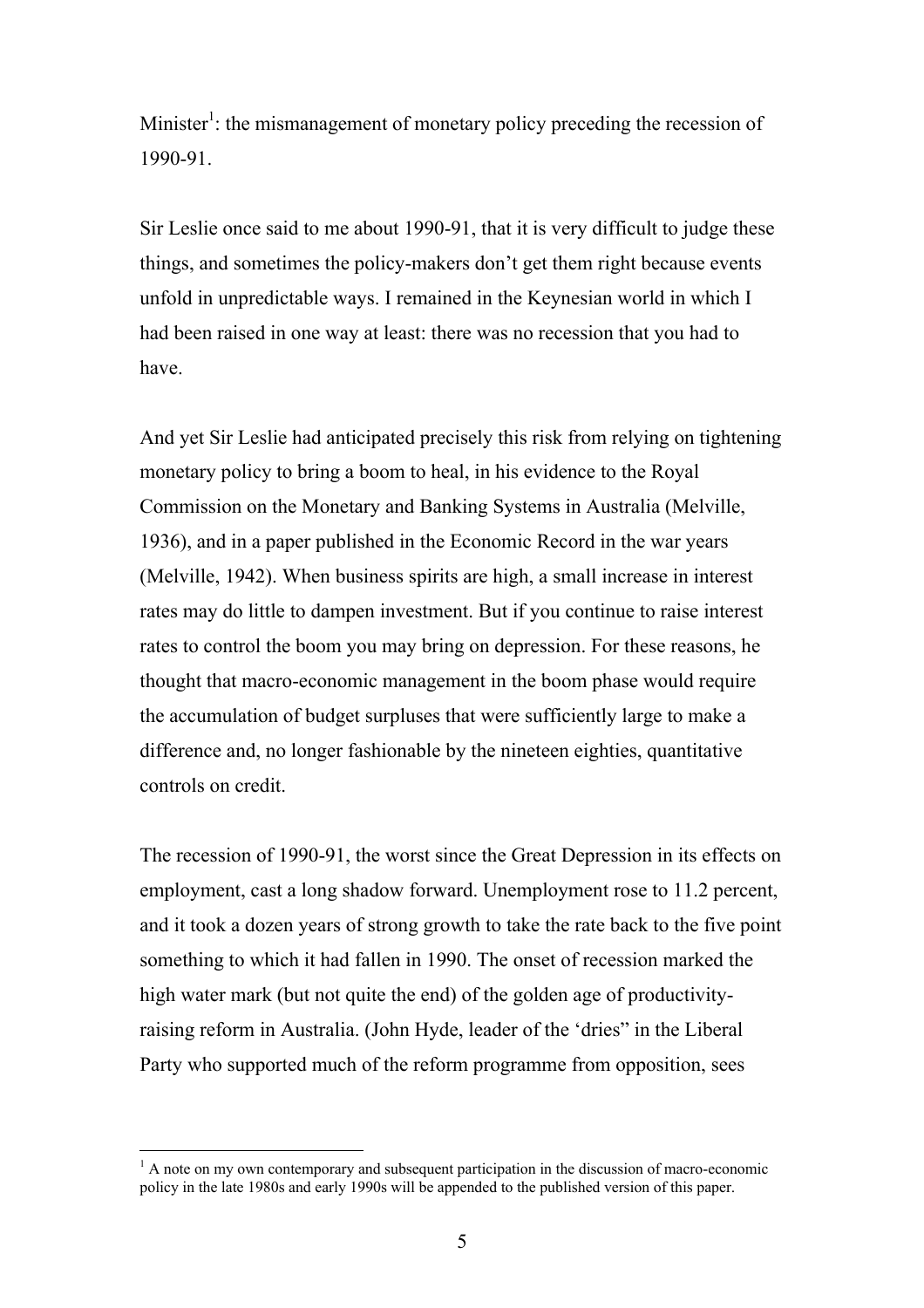November 1989 as the high point of discussion of structural reform in Australia (Hyde, 2002)).

The high interest rates that precipitated the recession of 1990-91 became a central issue in an Australian Federal campaign, five elections and fifteen years later, in October, 2004. It says something for the political skills of our Prime Ministers now and then, that the Hawke Labor Government was returned in 1990 during that episode of high interest rates, but Labor was defeated in 2004 on the Government's appeal to memories of those high rates.

The silver lining of the recession was the ending of the Australian Great Inflation. The Great Inflation had had its origins during the Gorton and McMahon Prime Ministerships, had run wild in the Whitlam years, had continued above 10 percent through the Fraser Government was falling only slowly down from 10 per cent under Hawke.

Ian Macfarlane, the current Governor of the Reserve Bank, made the best case that could be advanced for the monetary policy that brought on recession in his first speech as Deputy Governor of the Reserve Bank of Australia, in 1992:

"It was clear by the late eighties that policy, including monetary policy, had to be tightened to bring a substantial slowing of the economy. The economy was growing too fast, we were living beyond our means and there was an unsustainable amount of debt financed asset speculation occurring. The dynamics of a modern capitalist economy are such that it is hard to believe that this excess could be followed by a gentle slowing; it was far more likely that it would be followed by an absolute contraction.

Some people think that if only the instruments of monetary policy had been adjusted in a more skilful and timely manner, we might have avoided a recession, but I very much doubt it. The business cycle is a fact of life; it can be ameliorated, but not fine-tuned away. …on this occasion we had to run monetary policy somewhat tighter than in earlier recessions, and take the risk that the fall in output would be greater than forecast. To do less than this would be to throw away the once-in-a- decade opportunity for Australia to regain an internationally respectable inflation rate…It is true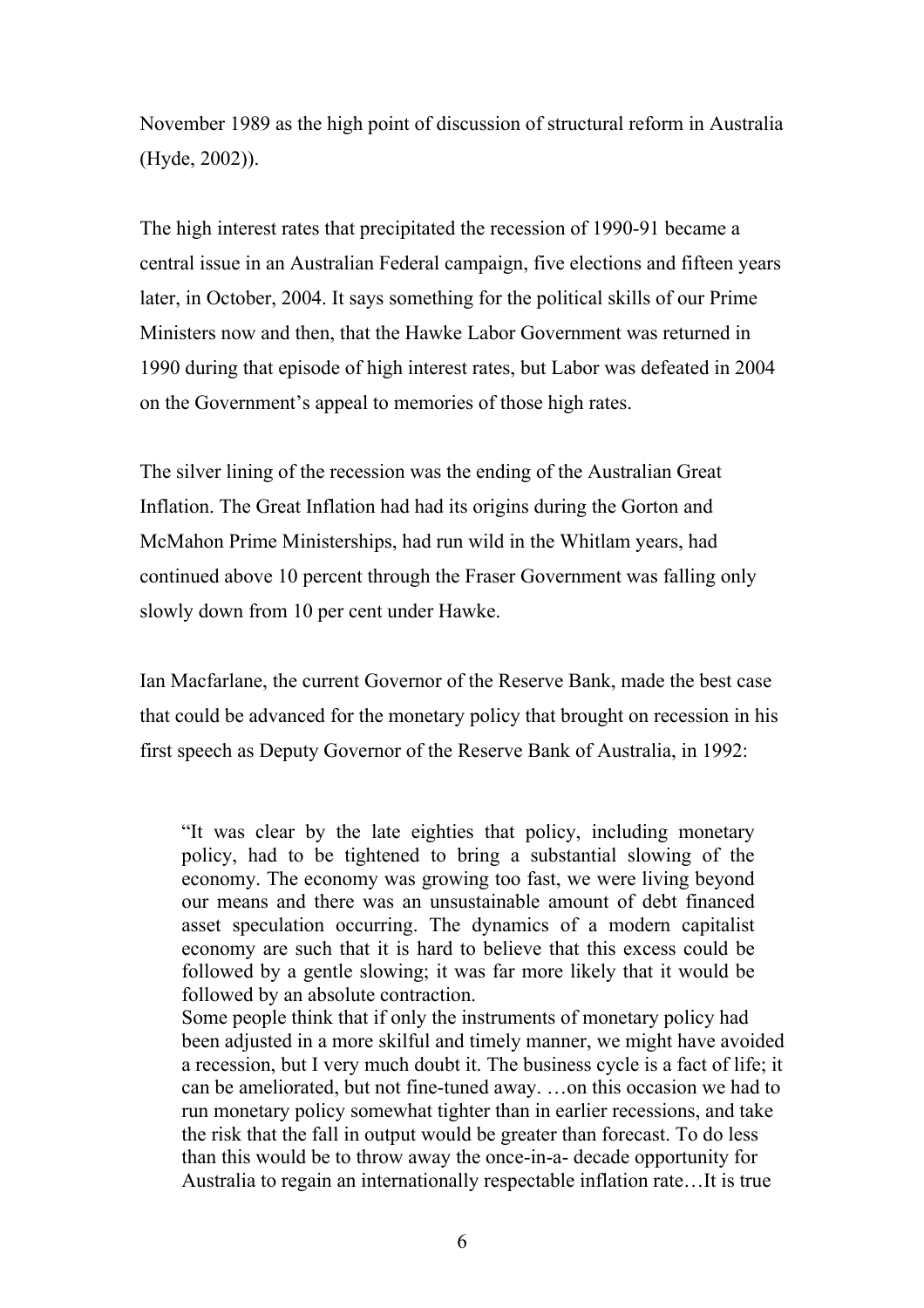that we paid a substantial price to reduce inflation, but we had to do it at some stage…We have paid the cost, the task now is to maintain low inflation when we return to growth." (Macfarlane, 1992).

The opportunity to sharply reduce inflation was emphasised publicly only after the economy had begun contracting. In November, 1990, with the economy in recession but the published national accounts not yet revealing it, the Governor, Bernie Fraser (1990), was describing two objectives of monetary policy:

"The monetary authorities have set themselves not one, but two tasks—to avoid (in the current downward phase of the cycle) too severe a contraction in domestic activity and, at the same time, to stay in the fight against inflation….monetary policy aims to get results on inflation, but also to avoid excessive costs in terms of lost output, unemployment and business failures along the way". (Fraser, 1990).

Earlier still, during the monetary tightening of the late 1980s, the explanation of monetary policy had been different again. Then the emphasis was entirely on variations of Australia "living beyond its means". The "living beyond its means" was manifest in historically large trade and current account deficits, and in the build-up of net external liabilities to levels that were high by the standards of other developed countries. It was later sometimes said that the Treasury and the Reserve Bank used the current account deficit and foreign debt to make the case for tightening monetary policy, because this was more politically acceptable than the argument that the deceleration of inflation should be intensified. From contemporary discussions, however, I have no doubt that the most senior Treasury and Bank officials with monetary policy responsibilities believed the case that was made publicly for the policy

Surprisingly, in a look through the public record, I was able to find only one explicit reference to the possibility of recession before the contraction had begun — in my own Chairman's Review in the Annual Report of the Bank of Western Australia, for the year ended March, 1989: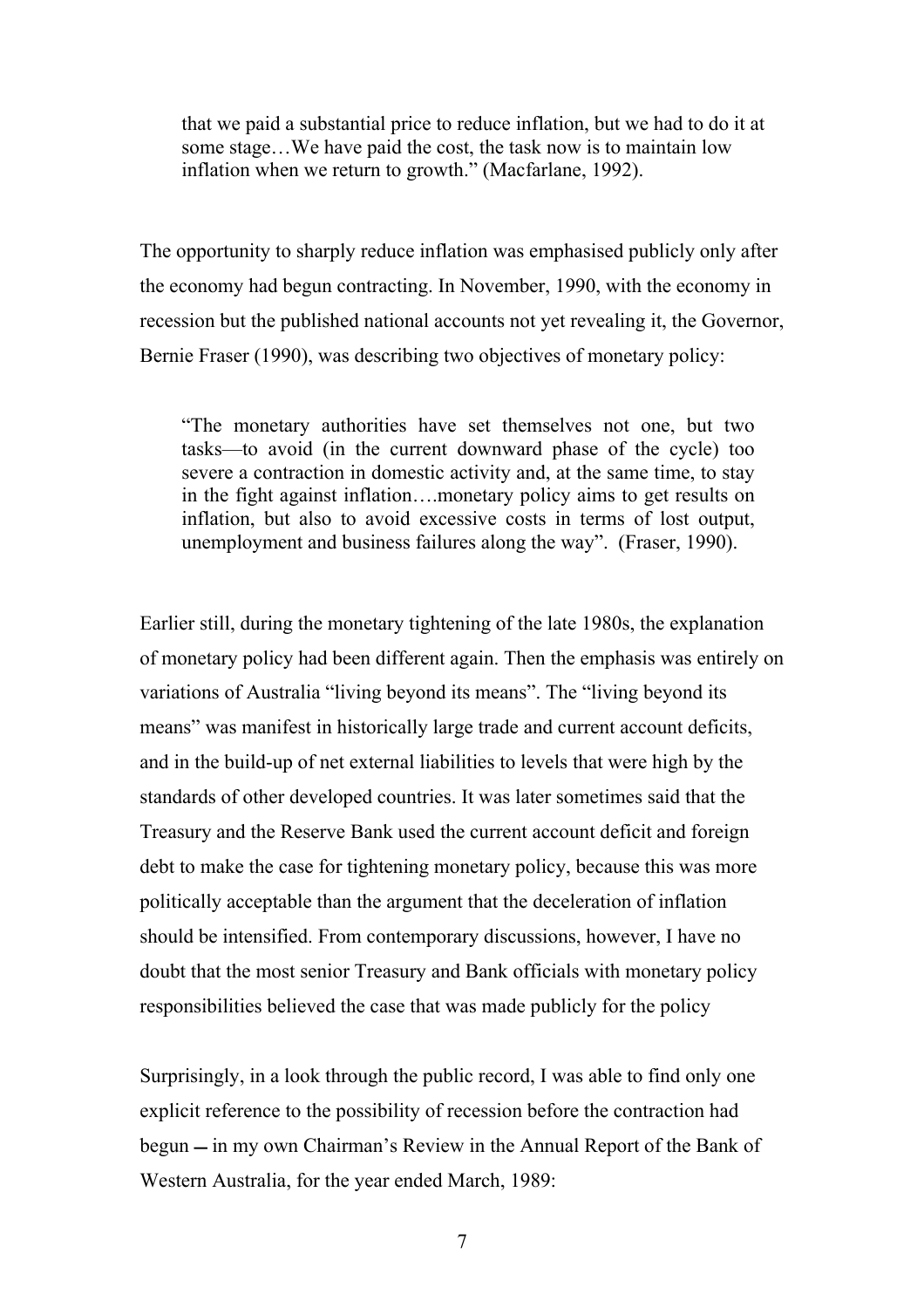"Business and housing investment were surprisingly resilient as interest rates rose. They must soon be affected severely by the higher rates of recent months. The underlying strength of the Western Australian economy can be expected to sustain growth in excess of that of the Australian economy in future, but Western Australia shares the risk of recession with the rest of Australia through the period of economic adjustment immediately ahead." (Garnaut, 1989).

The extreme tightening of monetary policy to moderate an unsustainable current account deficit and accumulation of net external liabilities generated an important debate. The alternative view was articulated most comprehensively by ANU Professor John Pitchford (Pitchford, 1989). Pitchford argued that the current account deficit in itself did not matter. It was therefore wrong to tighten monetary policy with the objective of reducing it.

Pitchford won the debate comprehensively. Whereas the current account and external debt dominated the Reserve Bank's and Treasury's discussion of monetary policy in the late 1980s, from the time of the recession they fell out of sight. Today, if it is said that domestic demand has risen unsustainably, and threatens economic stability and continued growth, and some ignorant commentator offers as partial evidence the stagnation of export growth and in all the circumstances an extraordinarily large current account deficit, then he will be advised that the floating Australian dollar will automatically correct any external imbalances that are really unsustainable.

Of course, there are two senses in which the advice is soundly based. The current account deficit is not in itself an important objective of economic policy. And if the financial markets become anxious that the external imbalances have become so large that the country will have difficulties servicing debt, and require a much higher risk premium on lending to Australians, the value of the dollar will fall far and fast enough to reduce the current account deficit to a level that matches the diminished capital inflow.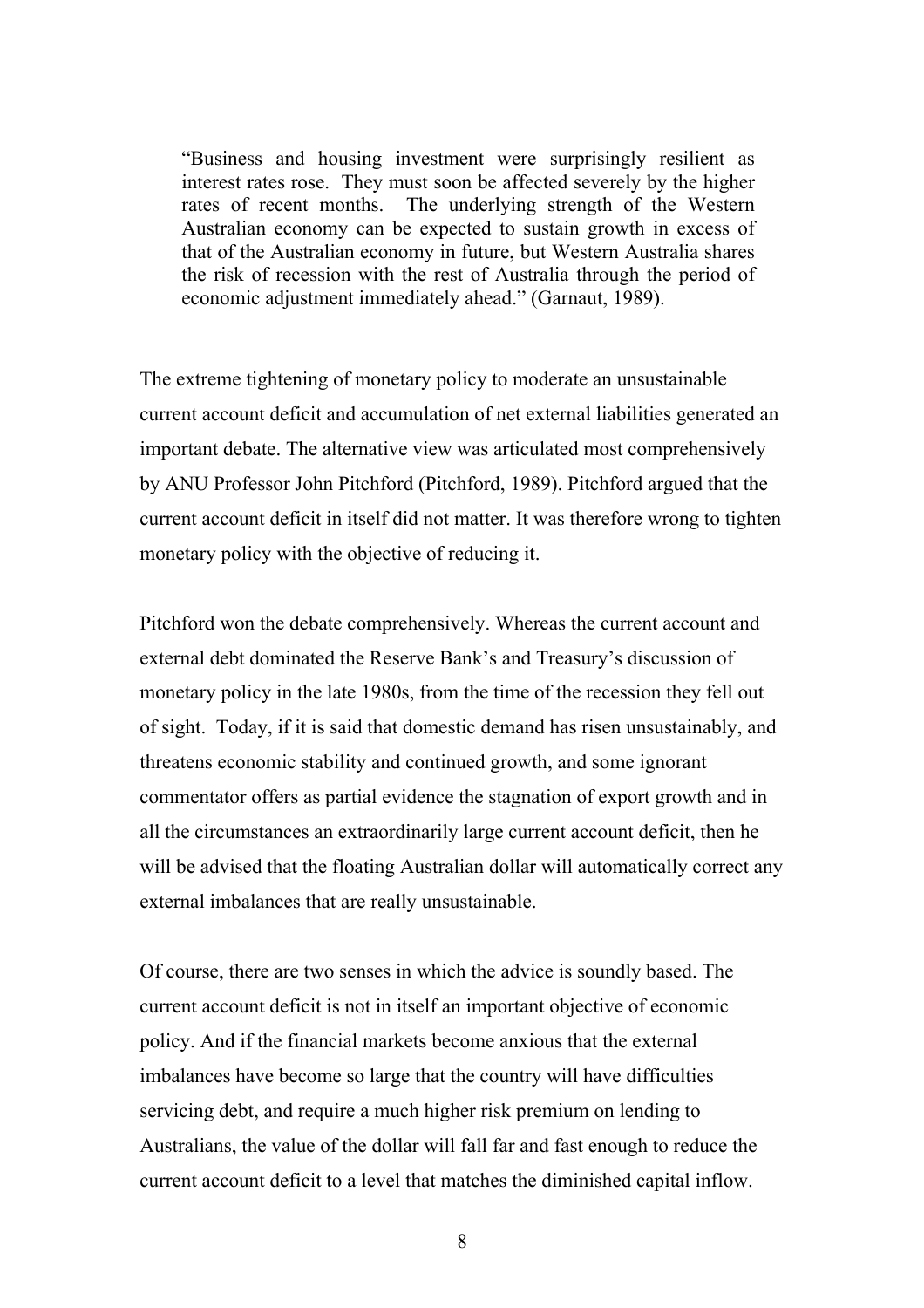The utter reliability of these processes was demonstrated in Thailand, Indonesia, and Korea during the financial crisis of the late 1990s, once their currencies were set free and depreciated without official intervention. (McLeod and Garnaut, 1998).

But at the same time, we are wise to take heed when the external accounts tell us that the excess of domestic expenditure over production has reached unusual levels. Closer examination of the evidence may reveal that there is no problem of sustainability. Or it may suggest the possibility that a major correction of domestic expenditure or the cost structure relative to the international economy is going to occur, through policy choice or the crude logic of the markets. The avoidance of sudden adjustments through the automatic market processes remains a worthy objective of policy, as it can greatly reduce the costs of adjustment.

The end of concern for external imbalances in monetary policy has allowed the Reserve Bank to focus on one single objective (Macfarlane, 2004). Monetary policy informally since the early 1990s (Macfarlane, 1996), and through formal agreement since 1996, has been directed to keeping inflation between 2 and 3 per cent per annum over the cycle. The Governor in a recent speech has emphasised the importance of the single inflation objective to the accountability that makes possible the independence of a central bank.

Some questions remain. What is the cycle over which the price level is to be measured? Is it the whole 14 years of the current expansion? If so, could we now run for a considerable period above 4 per cent and still be said to have met the target? And is it inflation as measured by the general price indexes that matters? Or is there to be some adjustment for special shocks, like the direct price effects of a large devaluation? If the latter, should not we also be adjusting for the direct price effects of a large currency appreciation—in which case, is inflation already above the target range?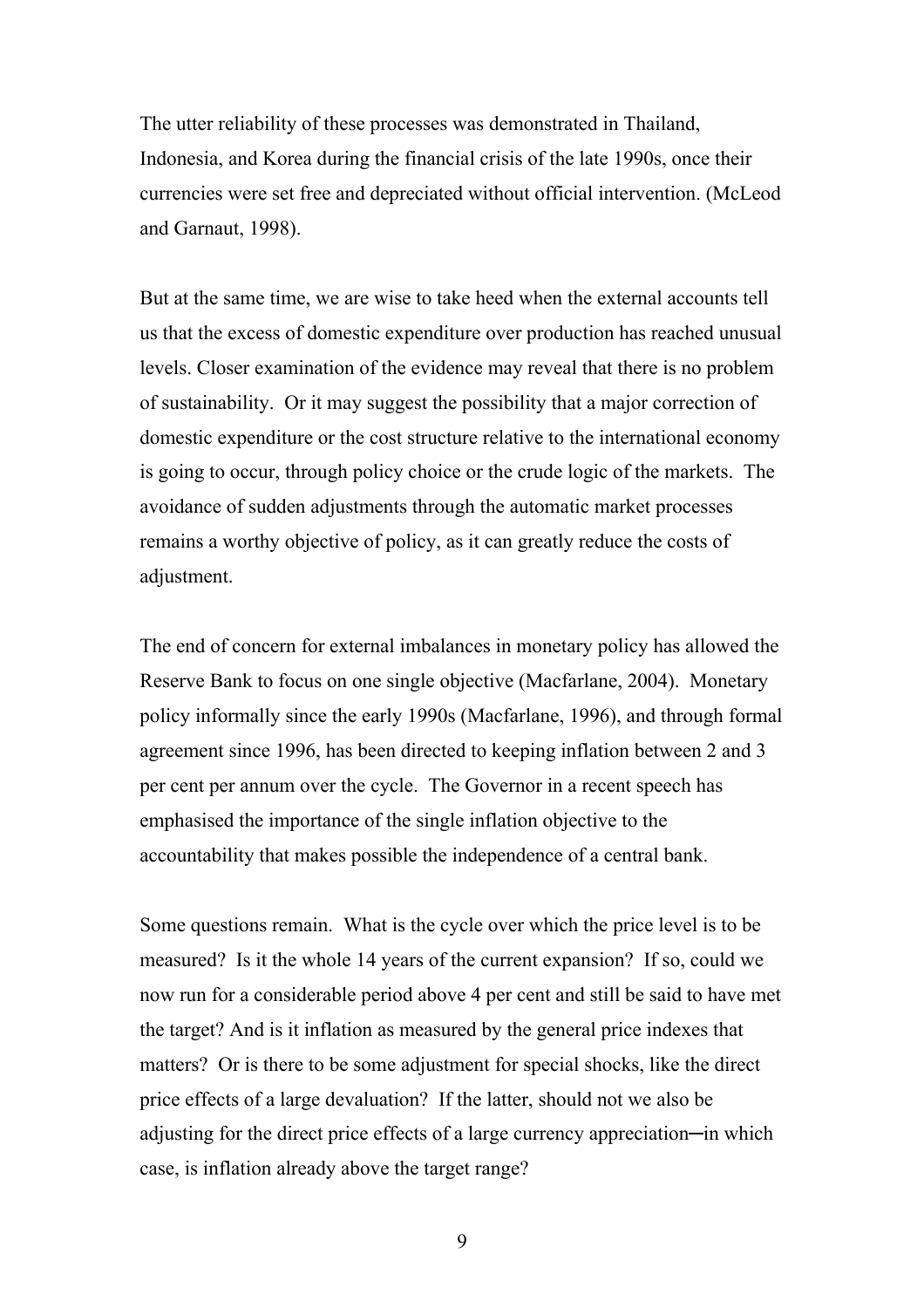Whatever the current paradigm, the floating dollar has not repealed the economic constraints on Australian expenditure and development. It has changed the nature of the corrective processes in ways that can assist in avoiding unsustainable imbalances, as well as in correcting them once they have revealed themselves. But the floating dollar removes neither the necessity for nor the pain of adjustment to excessive imbalances once they have been allowed to emerge.

#### **THE BOOM OF 1989─AND NOW**

I would now like to take you through a number of charts that compare economic developments in the 23 quarters up to September, 2004, with the corresponding period in the lead-up to the recession of 1990-91. The shaded region in the first two charts covers the period from the first to the last of the several quarters in which Australian production fell. I invite you to notice the similarities between the growth paths of the economy in the two periods. The comparisons suggest that all of the main variables that were worrying the macro-economic policy practitioners in the late 1980s, and which were said at the time to have led to the extreme tightening of monetary policy, reveal similar or larger imbalances at present.

Chart 1 illustrates a strikingly similar trajectory and level of output growth in the years leading up to the present, and those leading up to the recession of 1990-91. In both periods, the average rate of growth was high by the standards of other developed countries─departures from the general tendency for Australia to lag the high-income economies in the first eight decades of the twentieth century.

The sectoral composition of growth was also similar in the two periods. Both domestic final demand (Chart 2) and net exports (Chart 3) contributed in the early phase of strong expansion, but domestic demand dominated in the couple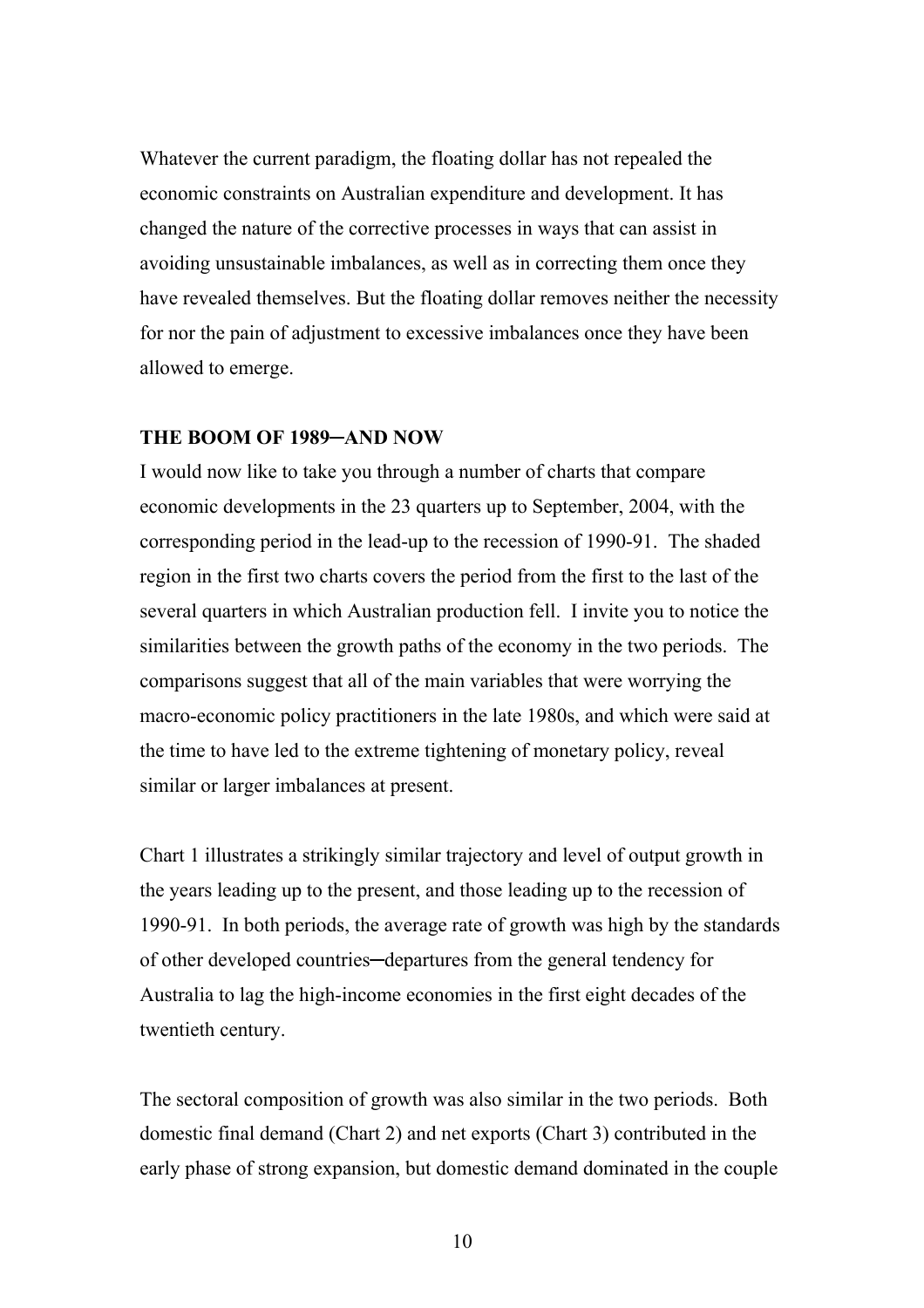of years leading up to the present and to the recession. In the early 1990s, recession quickly increased the contribution of net exports, and the extent and speed of this response prevented the contraction from being even more severe that it was.

Within the expansion of domestic final demand, the growth of real household consumption was high in both periods, and if anything higher in the recent episode (Chart 4). Real private investment grew strongly at the height of the boom on both occasions (Chart 5).

What is already a distinctive feature of the recent boom, is the length of the period in which net exports have detracted from growth in output. Real export growth has now been negligible for almost four years─the exceptions in the year to June 2004, and to a lesser extent in the year to September, are to a considerable extent the statistical effect of comparison with the extremely low rates of exports in mid-2003, due to SARS and the lagged effects of drought (Chart 6). On the other hand, the negative contribution of import growth was greater late in 1980s than the early 2000s, (Chart 7), partly under the influence of reductions in protection through the early period.

The exceptional weakness in export growth in recent years covers manufactures (Chart 8), resources (Chart 9) and services (Chart 10). Growth in the volume of rural exports fluctuated widely around a low average in both periods, with variations in seasonal conditions dominating outcomes (Chart 11).

It has become a distinctive feature of the early twentieth century, that the official advisers to the Government have been consistently anticipating a recovery of export growth that so far has shown no sign of coming. At the time of the Australian budget for 2004-05, in May this year, I pointed out that in the May 2001 budget papers, Treasury forecast export volume growth of 5 per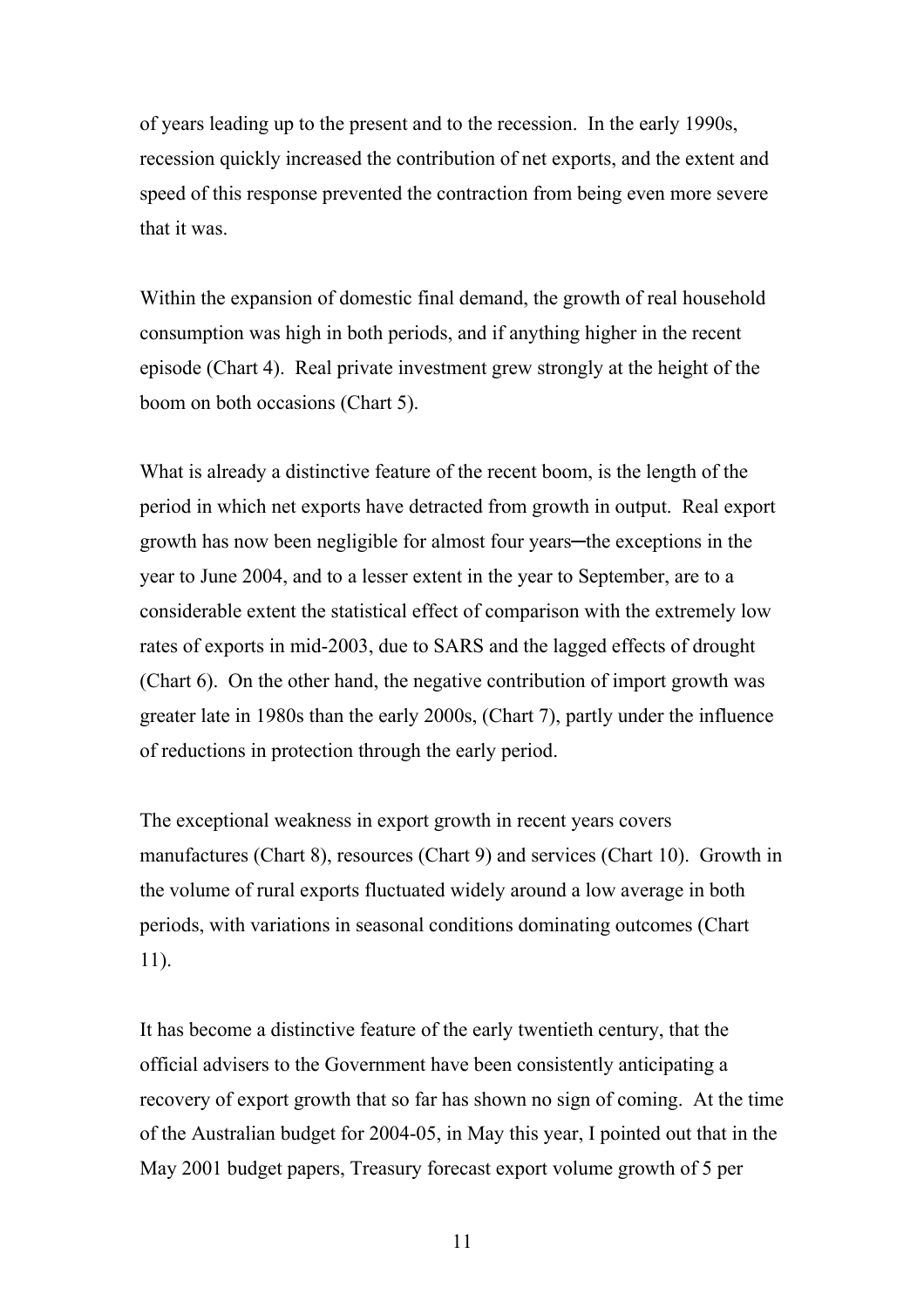cent. The next year's budget reported the outcome at minus 2 per cent. The same forecast for 2002-03 was 6 per cent. The reported outcome was zero. The forecast outcome for 2003-04 was again 6 per cent. The outcome was reported the next year as 2 per cent. The May 2004 budget anticipated growth in export volumes at 8 per cent for the current financial year. I noted at the time that there were reasons to expect disappointments for this year as well. After the large fall in the volume of exports for the September quarter, revealed in Wednesday's national accounts, my expectations of disappointment for this year are unlikely to be challenged.

The combination of weak export and strong import growth generated large trade deficits─much larger and more persistent in the contemporary period (Chart 12).

The large, negative contributions of net exports were the main contributor to the increase in the current account deficit as a share of GDP, to close to the highest levels on record in both episodes (Chart 13). This is a startling comparison, since the need to reduce this deficit was the main reason put forward for the extreme monetary tightening that precipitated the recession of 1990-91, and today's deficit brings forth neither policy response nor substantial comment from the authorities.

The comparison of current account deficits between the two cycles is flattering to the present, for reasons that are clear from Charts 14, 15 and 16. The terms of trade were rising and in the end high in both periods, and this was one of the generators of boom conditions (Chart 14). In the 1980s they corrected downwards from 1989: disruption after the Beijing political upheavals of what had been strong economic growth in China, and the decline in economic activity in Eastern Europe and the former Soviet Union as the communist systems moved towards their final date with history, led to large falls in global demand for a number of commodities that were important in Australian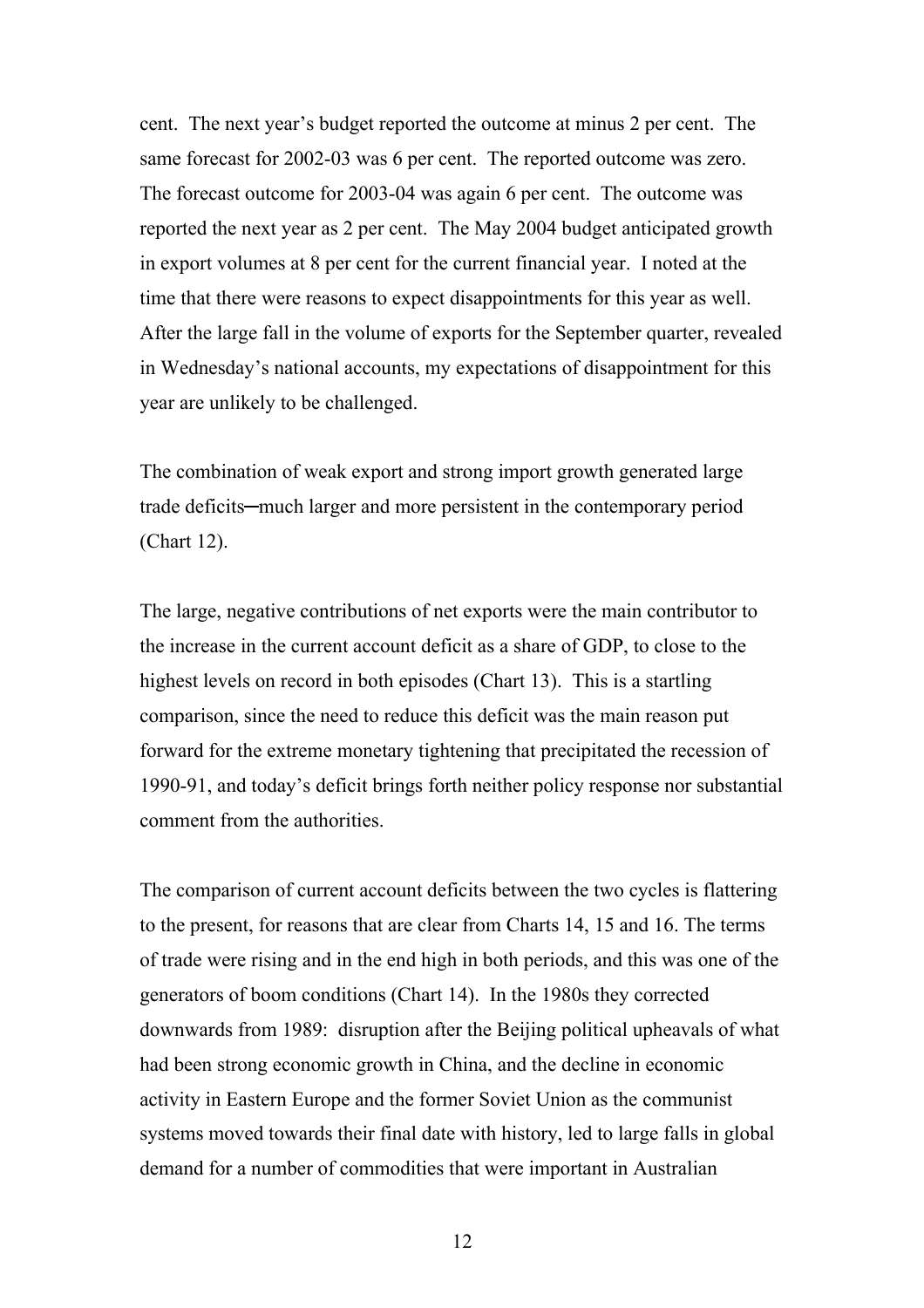exports, first of all wool. In contrast, the terms of trade have continued to rise strongly over the past two years, to the highest levels for several decades. The increase in export prices over the past two years has added over 2 percentage points of GDP to the credit side of the current account of the balance of payments.

The comparison is also flattering to the recent period because substantially higher net external liabilities as a share of GDP (Chart 15) have been associated with substantially lower costs of servicing external net income payments (Chart 16). This difference is mainly the consequence of global interest rates having been unprecedentedly low─an enormously important reality for a country that now has close to the highest ratio of net external debt to GDP for a all developed economy. The advantage will be challenged by the normalisation of global interest rates that commenced in mid-2004, and the beginnings of which were reflected in the September quarter of this year.

The strong domestic demand and high terms of trade contributed to strong upward pressure on the real exchange rate in both expansionary periods (Chart 17). High interest rates raised the real exchange rate earlier in the late 1980s. In both periods, the high real exchange rate was a major cause of the lower export and higher import growth.

The relationship between the real exchange rate and the terms of trade was the only short-term macro-economic stabilisation issue upon which I offered advice in my Report to Government on structural reform in October 1989. I noted in *Australia and the Northeast Asian Ascendancy* that, under free trade, Australian exports would be more diverse, both sectorally and geographically. This would reduce to some extent Australia's exceptional vulnerability to fluctuations in the terms of trade. However, wide fluctuations would continue to be important. Unless domestic expenditure was insulated from them, this would generate fluctuations in the real exchange rate — which, amongst other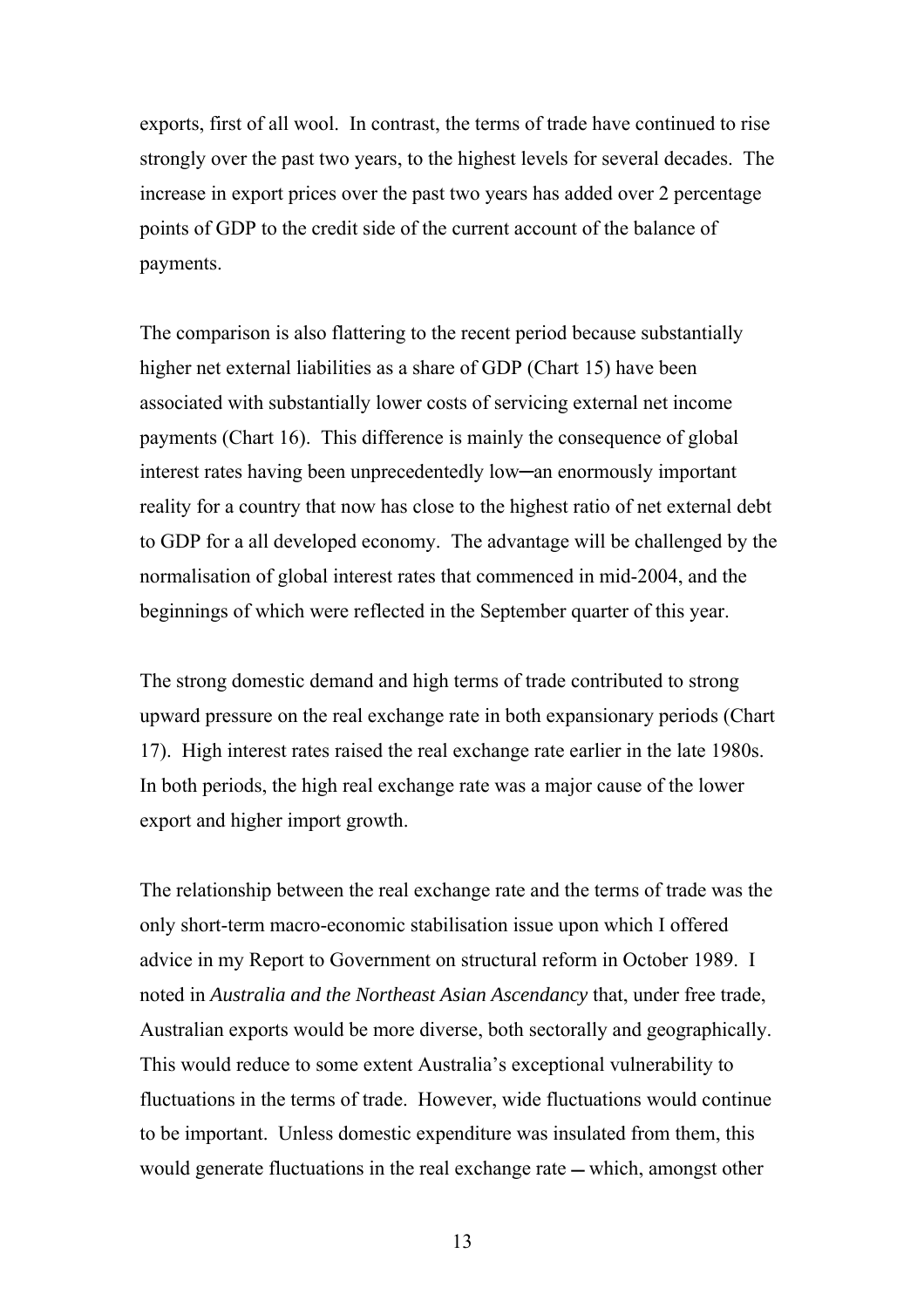things, was a significant deterrent to internationalisation of production and the emergence of an export culture. I noted that during 1988 and 1989 there had been some sterilisation of the effects of high export prices, through a high budget surplus. I suggested that Australia go further than that, and seek to absorb through fiscal policy as much as possible of the domestic income effects from terms of trade fluctuations, with the aim of holding real expenditure and the real exchange rate as closely as possible to a steady trend (Garnaut, 1989a, pp. 218-19). This suggestion was taken up by staff of the Business Council of Australia in the early 1990s, which led to a proposal by Nick Gruen for independent fiscal stabilisation, through institutional arrangements analogous to those that had secured independence for monetary policy. Regrettably, these proposals have not yet been influential in policy.

Certainly the counter-cyclical fiscal response to boom conditions was stronger in the late 1980s than in the early twenty first century. There were budget surpluses through the height of both expansions, and for the critical years a percentage point of GDP higher in the late 1980s than the 2000s (Chart 18). In retrospective, it would have been better if the surplus had been even larger at the height o the 1980s boom, to perform its counter-cyclical task. If true for the late 1980s, this view would hold more strongly for fiscal policy over recent years.

Monetary policy was hugely more expansionary in the early twenty first century (see Charts 19 and 20).

One big difference between the two periods was the entrenched inflation of the 1980s, compared with low inflation in the 2000s (Chart 21).

Labour productivity growth was reasonably strong and therefore a similarly influential counter to inflation at the height of both boom periods─until it was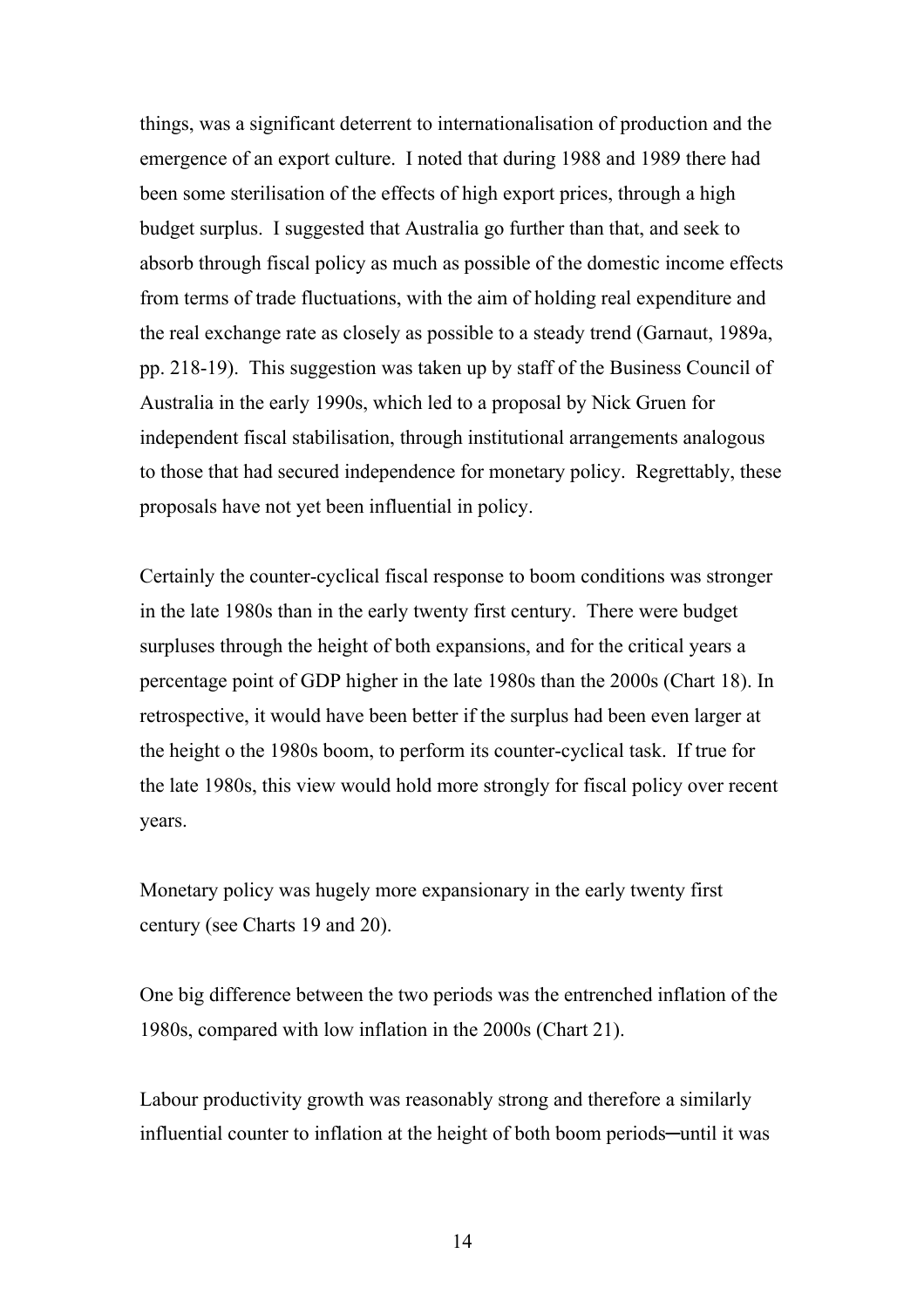dragged down in recession in 1990 (Chart 22). Real wages growth has been significantly more rapid in the early twenty first century (Chart 23).

Employment expansion was substantially more rapid in the 1980s (Charts 24 and 25), with wage restraint delivered through the Government's Accord with the trade union movement. Perhaps there was reason for concern that the tightening labour market would block the effective downward pressure on inflation of a more moderate tightening of monetary policy. But is the moderate policy of the recent period putting at risk the inflation gains of 1990- 91, with prices of non-traded goods and services rising at a rate well above the target inflation range now for several years (Chart 26). The total CPI inflation has been kept within the range over by falling prices for tradeable goods and services, themselves resulting from appreciation of the real exchange rate. This anti-inflationary benefit is compounding the external imbalances, and in any case may not be supported indefinitely by the financial markets.

#### **EXTERNAL UNCERTAINTIES**

How will the recent period of exceptional demand expansion end—with stronger consumption growth, a more virulent speculative boom in the housing sector, weaker exports, and a proportionately larger trade deficit and foreign debt than in the boom that preceded the wreck of 1990-91?

What are the chances this time, with the instruments of monetary policy being adjusted in a more skilful and timely manner, of avoiding an unhappy ending?

That depends partly on events beyond Australians' control. It depends on whether the current high terms of trade continue. For the current high average export prices to be maintained, there would need to be unbroken global economic growth at the China-led rates of 2003 and 2004. There would also need to be some inhibition of international supply response to high prices for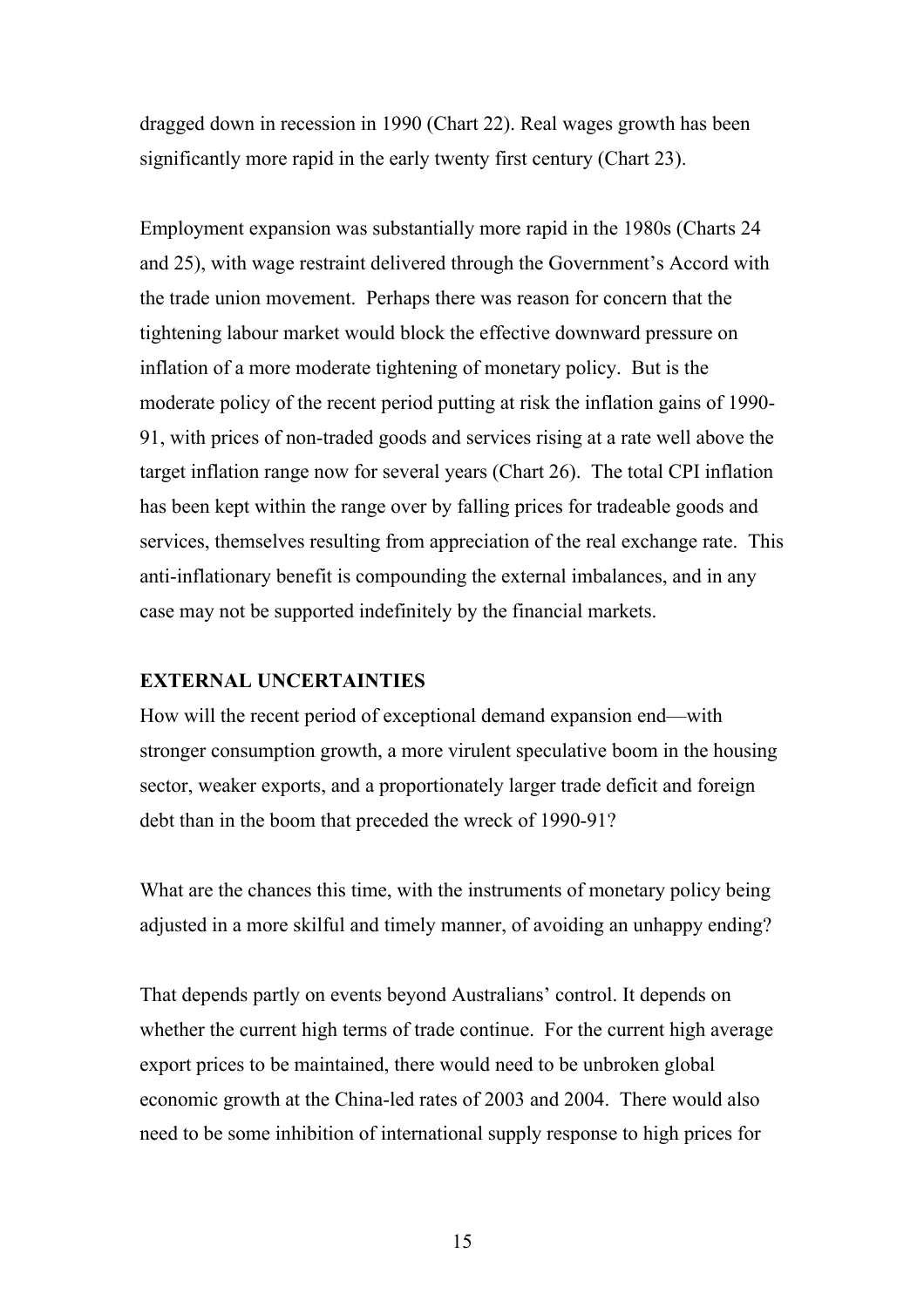our resource exports—some delayed confirmation that the Club of Rome was right in the early 1970s about an emerging scarcity of natural resources.

The international supply response will vary across the circumstances of different commodities. Already high global prices for vegetable oils and feed grains in 2003, induced by exceptional growth in Chinese import demand, have been removed by large expansion of production in Brazil, the US and Argentina. There is now an awful lot of soybean in Brazil. Expansions of natural gas capacity to supply China from Indonesia, the Middle East, Russia and the contiguous States of Central Asia, as well as Australia, are being announced at regular intervals. There is even more excitement about expansion of iron ore capacity in Brazil, West Africa and India than in Australia, and Australia has lost much of its previously high share of the Chinese market. For many commodities whose prices have contributed to the high Australian terms of trade—gold, copper and the base metals for example—there is limited opportunity for expanding capacity in Australia, and much more, proportionately, in the rest of the world.

More probable than the conditions that would sustain current high average export prices indefinitely, would be the continuation of strong, China-led growth in export demand, but with a normal, global resource supply response. In this case, the average real price of our exports could be expected after a while to retreat a long way from their current giddy heights, but remain above the average of the past quarter century. Prices would remain high enough to induce into production a steady stream of new capacity, but without the rents of short-term scarcity that are now an element in price. This is what happened when sustained Japanese industrial growth kept global demand growing steadily in the 1960s. Average future real prices for commodity exports closer to the 1960s than the 1980s and 1990s would be a large and welcome improvement for Australia—but a considerable step down from the prices of the September quarter of 2004.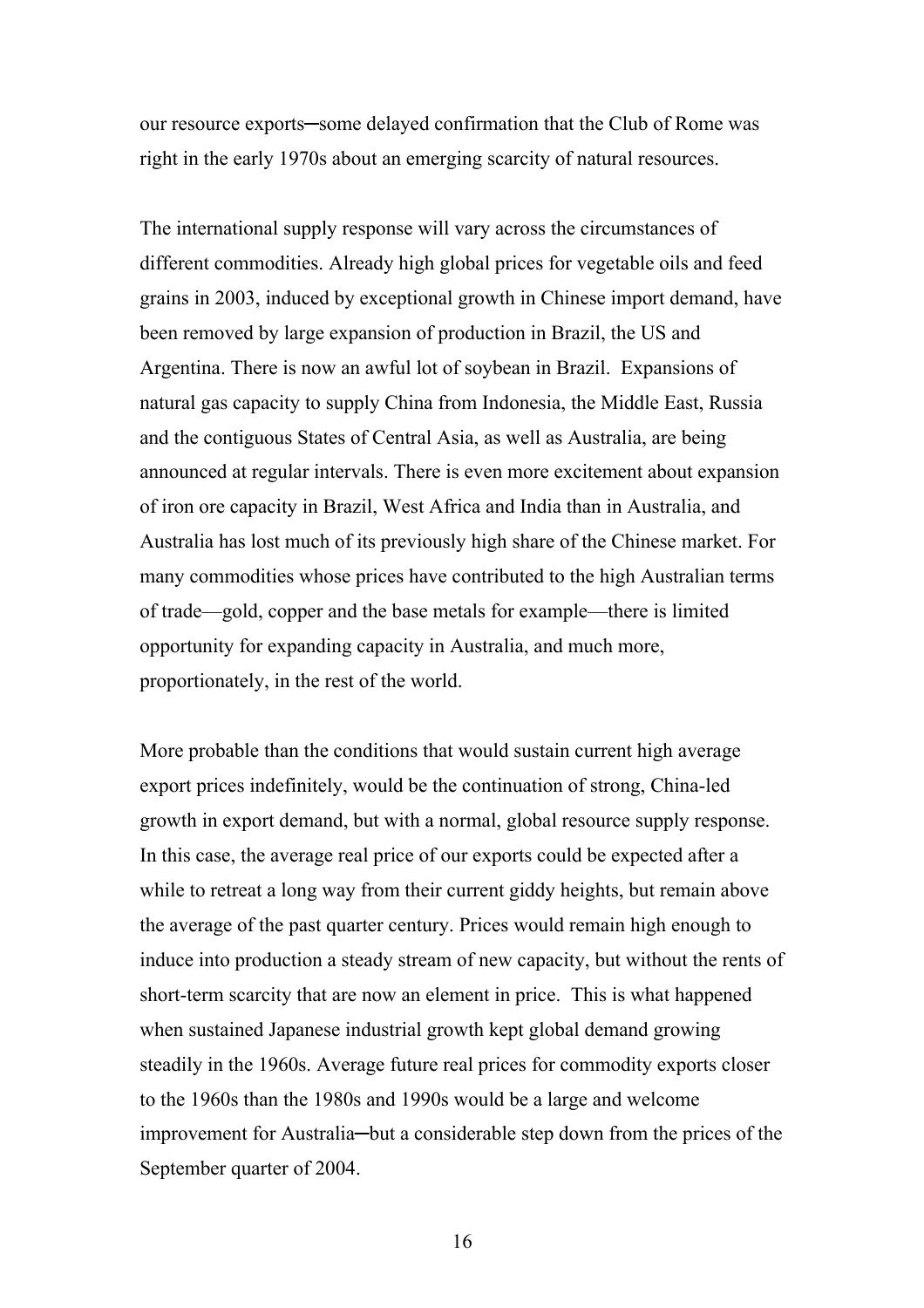None of this is to deny the entirely favourable effects on Australia's terms of trade of sustained economic growth in China in particular, and other large, resource-poor developing economies (Macfarlane, 2003; Gruen, 2001). These are the developments that hold out the prospect of Australia's terms of trade in the next one or two decades being substantially more favourable than they were in the last quarter of the twentieth century. It is just that the current terms of trade are already higher than the more favourable averages which we might expect to be sustained.

The Australian outlook will be affected as well by global interest rates. Sustained global growth—and that is what is necessary to hold the terms of trade above the average of recent decades─will take international interest rates that are currently historically low, perhaps back to levels that we once considered normal. Without any lift in Australian rates, this would put immense downward pressure on the Australian dollar whatever the terms of trade. And at current levels of external debt (and those levels are rising quarter by quarter at an awesome pace), and with no Australian dollar depreciation to exaggerate the impact, it would add considerably to the current account deficit as a share of national production.

I need not spend time spelling out the combined effects of retreat of export prices from their current heights, and normalisation of global interest rates.

Worse scenarios are possible. There is some chance that at some time before long, there will be a break in the current highly favourable trajectory of global economic growth. One can be an optimist about the long-term prospects for Chinese economic growth, without denying that a temporary dip in the Chinese growth rate might occur from time to time. A large deceleration in 1989 and 1990 did not knock long-term Chinese growth from its high trajectory. But it nevertheless played an important role in the Australian crash of 1990-91, at a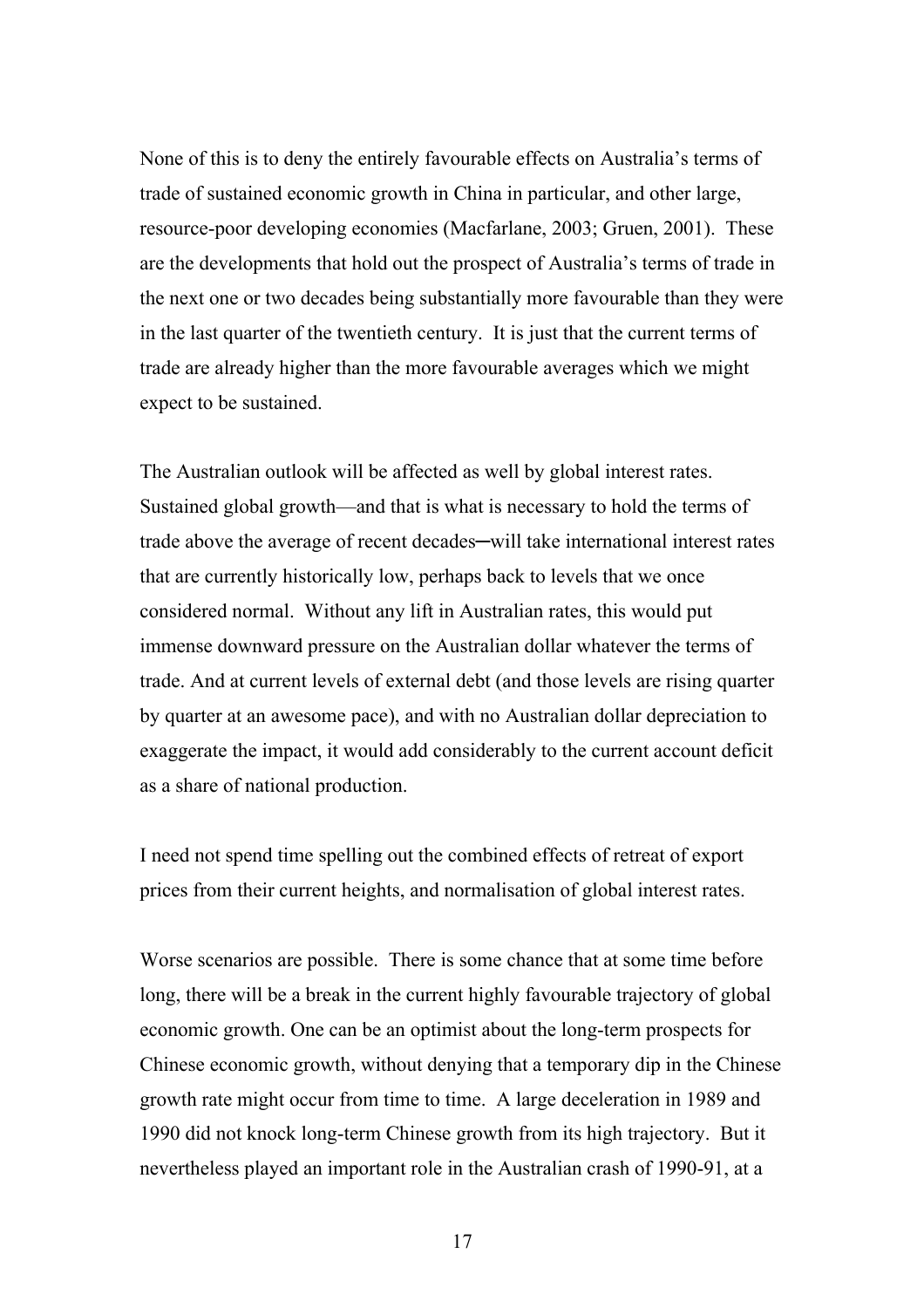time when China was proportionately less important to Australian than it is today. There will be other bumps from time to time in the Chinese path to a modern economy. Neither would one need to be a pessimist, to acknowledge that the unprecedentedly large budget and current account deficits in the US might cut down prematurely the contemporary US expansion. Either of these eventualities would for a while force the terms of trade below the high average of the years of Japanese industrialisation, closer to the levels of the early 1990s. Australia is unprepared for a setback of this magnitude─shocks of the kind with which every earlier Australian generation has had to contend.

The weaknesses in export volume growth and in the external accounts is to a considerable extent the result of a decline in Australian competitiveness over recent years. Australian domestic prices have inflated faster than in such important trading partners as Japan, the US, China, Hong Kong, Taiwan and Korea. There has been loss of momentum in productivity-raising reform. These developments have been compounded recently by appreciation of Australia's currency against an average of its trading partners.

The effects on export growth of declining competitiveness are likely to be compounded in the period ahead by developments in the international trading framework. The comprehensive breakdown of the Asia Pacific trading system into bilateral and small-group preferential trading arrangements that is now in train, and which enters a new stage with the coming into effect of the Australia-US FTA on January 1, is likely to have noticeably damaging effects on the growth of Australian agricultural and manufactured exports (Garnaut, 2004).

Sir Leslie Melville would have been quick to draw the analogy with the 1930s. Melville and Shann were advisers to Australian Prime Minister Lyons at the Ottawa conference in 1932, which set up the British Empire preferential tariff. Sir Leslie thought the British Empire FTA (as it would be called today) a setback for good economic policy. Preferential trade promoted protectionist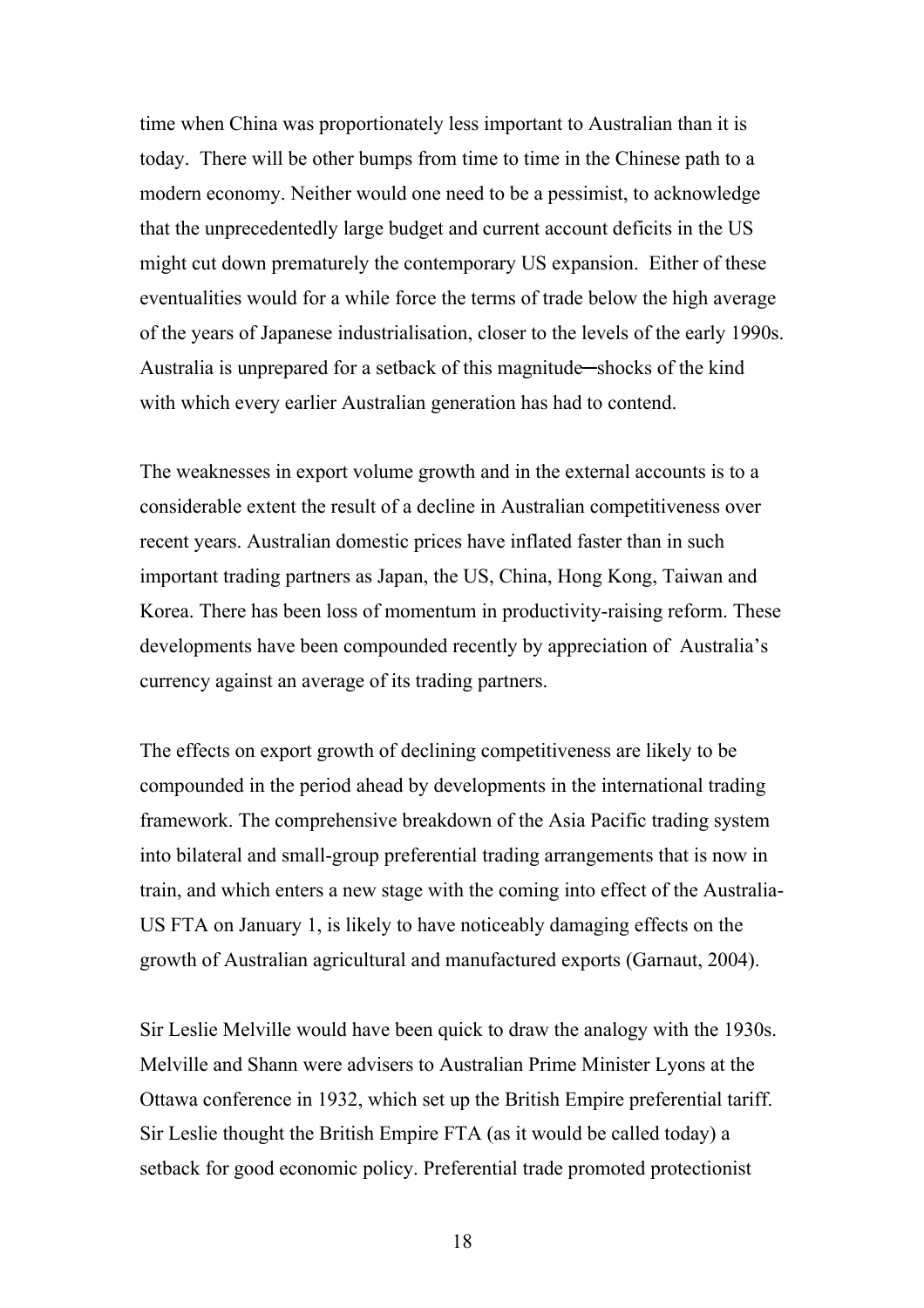trade diversion rather than liberalising trade creation. Recalling in his obituary to Shann the voyage the two colleagues shared on the *Aorangi* to the Ottawa conference, Melville commented that "a hot favourite at a ship-board race meeting was a horse called "Recovery" by "Quotas" out of "Quantitative Restrictions"" (Melville, 1935).

Incidentally, and I hope without relevance to contemporary developments, Sir Leslie thought that discrimination against Japan in the Empire FTA was a cause of Japanese expansionism and the Second World War in the Pacific.

#### **THE PATH AHEAD**

The Australian economy has now experienced more than thirteen years of remarkably strong sustained growth, on the foundation of economic reform over the preceding decade, the disinflation of the early 1990s, prudent fiscal policy for the first several years of the Howard Government, steady and mostly well-judged independent monetary policy. It has now entered a period of vulnerability.

The large expansion of domestic consumption and housing investment over the past several years, and the immediate expenditure of windfall increases in the public revenues from exceptional export prices, have raised domestic expenditures and relative costs to levels that will turn out to be sustainable only in the most favourable circumstances.

In the early 2000s, as in the late 1980s, but more so, a less expansive fiscal policy would have left open a more palatable set of policy choices, and economic outcomes. Alternatively, and with less unambiguously favourable effects, earlier judicious tightening of monetary policy would have left us less vulnerable now. I hope that lessons from this experience will be influential if events unfold unhappily in the period ahead. Just as the monetary misjudgements of the late 1980s paved the way for independent monetary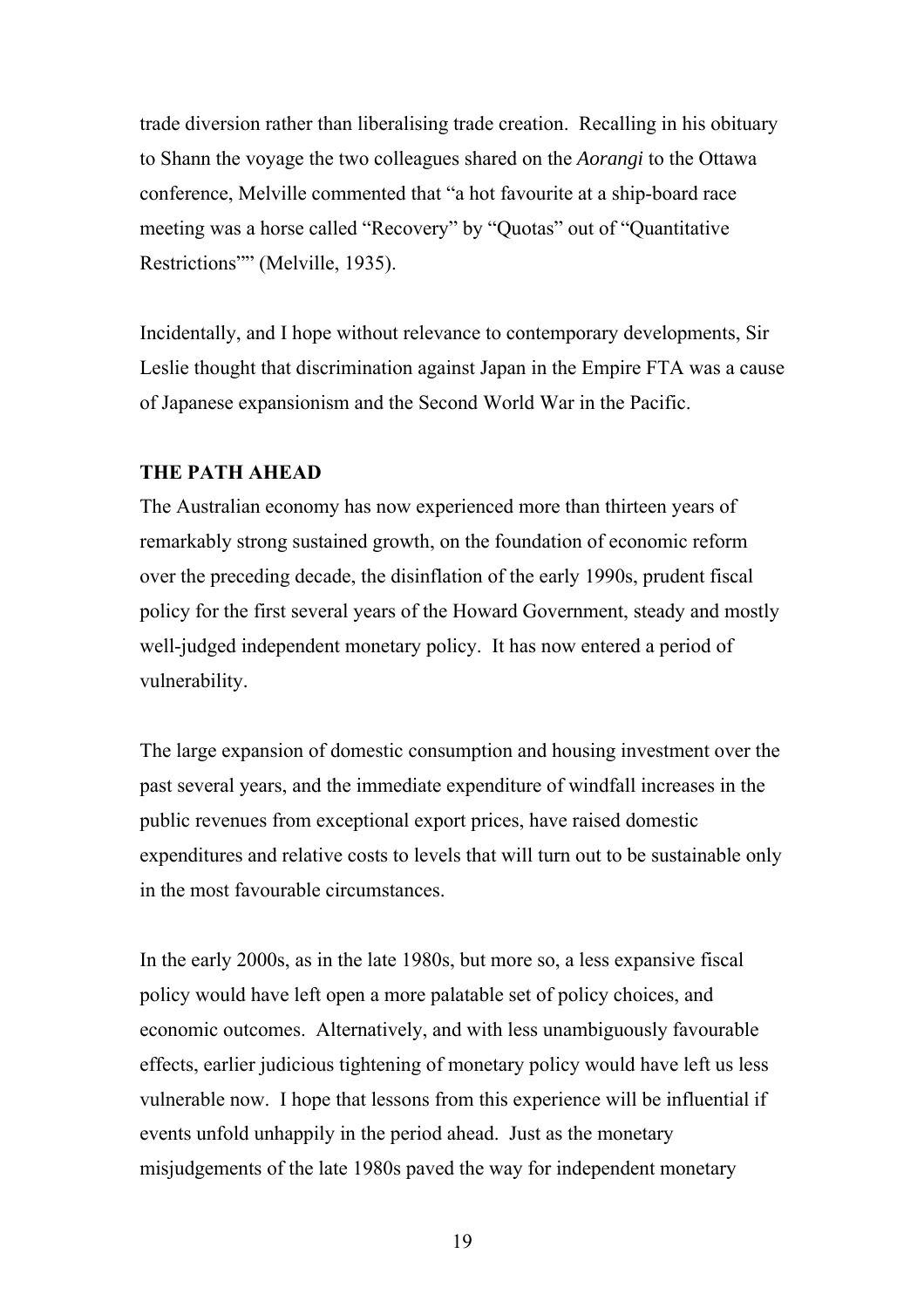policy, contemplation of the role of excessive fiscal expansion in the emergence of the current vulnerability may pave the way for fundamental reform of mechanisms for counter-cyclical fiscal management.

But for the immediate future, we must manage within the realities of high inflation for non-tradeables prices, a high real exchange rate, and negligible growth in export volumes. We have to manage within the reality that trade and current account deficits near record levels have emerged, despite conditions in external markets that are so favourable that they cannot be expected to continue indefinitely. We have to manage within the reality that a debt-ridden household sector is abnormally vulnerable to a range of shocks, including higher interest rates.

There is a possibility of a happy ending. This is the scenario favoured by the Government's official advisers, and reflected, for example in Budget Statement No.2 in each of the last several years. In the story with the happy ending, export volumes now begin to grow strongly. Until recently, the authorities expected resumption of the broadly based export growth that characterised most of the period from the mid-1980s until 2000. The Treasurer this week, in response to the current account and production data for September, narrowed official optimism for export volumes to the resources sector.

In the official scenario, the resumption of growth in export volumes is accompanied by commensurate easing in private consumption and housing investment. Overall growth eases to a bit below the level of recent years. This latter development reduces the inflation of prices for non-tradeable goods and services. This in turn, keeps overall inflation within the Reserve Bank's target range without further appreciation of the Australian dollar. Australia's terms of trade─supported on both the export and import side by developments in China and elsewhere in developing Asia—remain at or perhaps above current levels, and this supports high rates of investment and export expansion in the resource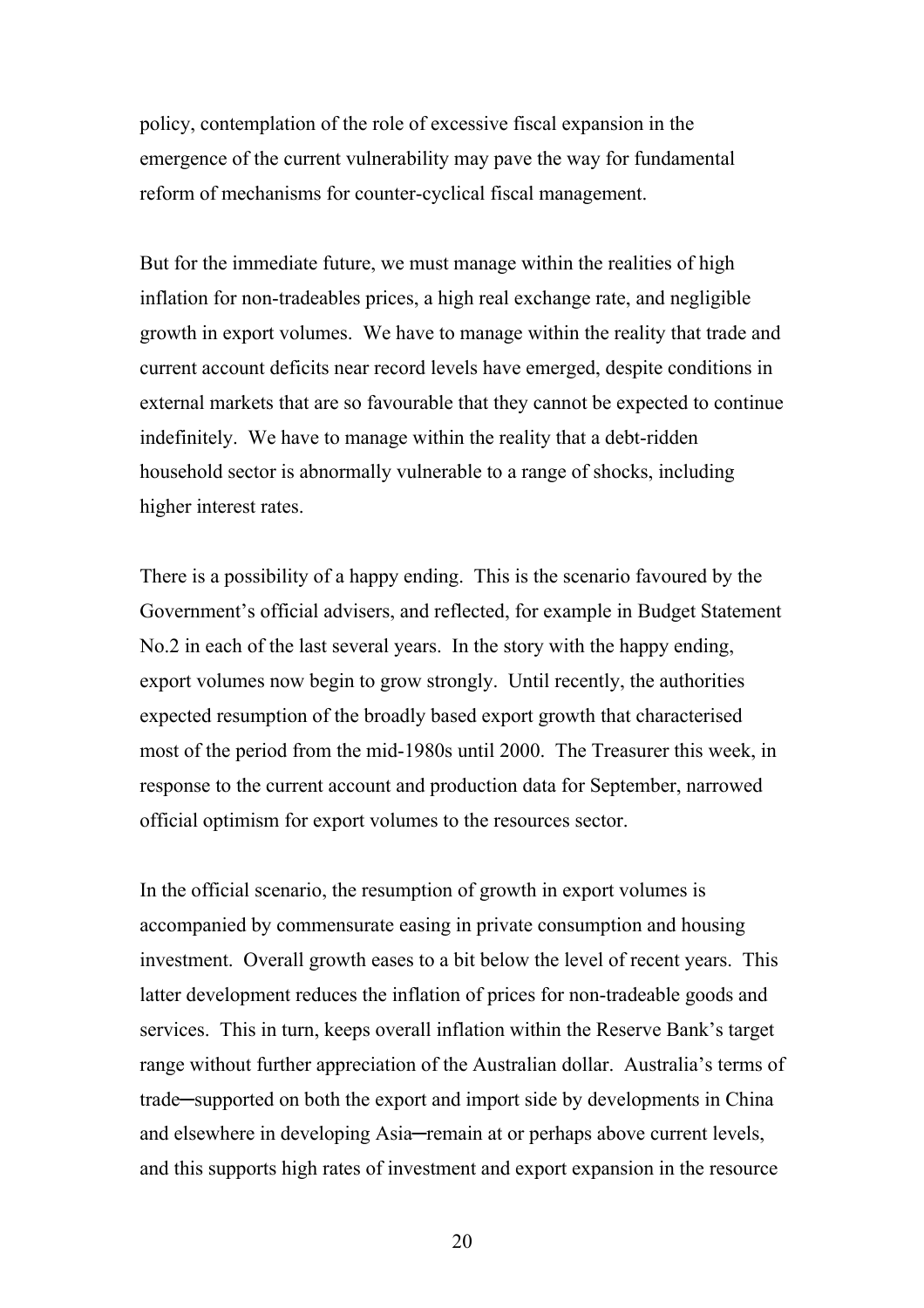sector. Strong export growth and easing domestic demand reduce the trade and current account deficits.

I acknowledge that this is a possible way forward from the current situation. But it depends on a number of favourable developments, none of which is certain.

It depends on there being no early downward adjustment in the terms of trade─which, in turn, depends on the maintenance of strong economic growth in China and globally. It depends on global interest rates remaining significantly below historically normal levels. It depends on the recent easing of private consumption and housing investment continuing, but not going too far. It depends on the established non-tradeables inflation falling significantly. It depends on the foreign exchange markets continuing to support a strong Australian dollar, despite historically high trade and current account deficits. And it depends on the four-year stagnation of Australiana exports giving way quickly to strong export growth, while the real exchange rate remains much higher than during most of the period of export stagnation.

It is possible that these conditions will be met. But it is not certain.

I should add as well that this favourable scenario, avoiding both re-ignition of inflation and damaging contraction of activity, would place huge adjustment pressures on the regional and inter-state distribution of employment and incomes in Australia. These would in themselves be the source of major stress. The easing of private consumption and housing investment would be concentrated disproportionately in Sydney and Melbourne. The expansion of business investment and exports would be concentrated overwhelmingly in northern and western Australia. And yet the Australian system of Horizontal Fiscal Equalisation—entrenched in 1999 in the Federal settlement in preparation for the introduction of the GST─is geared to redistribution of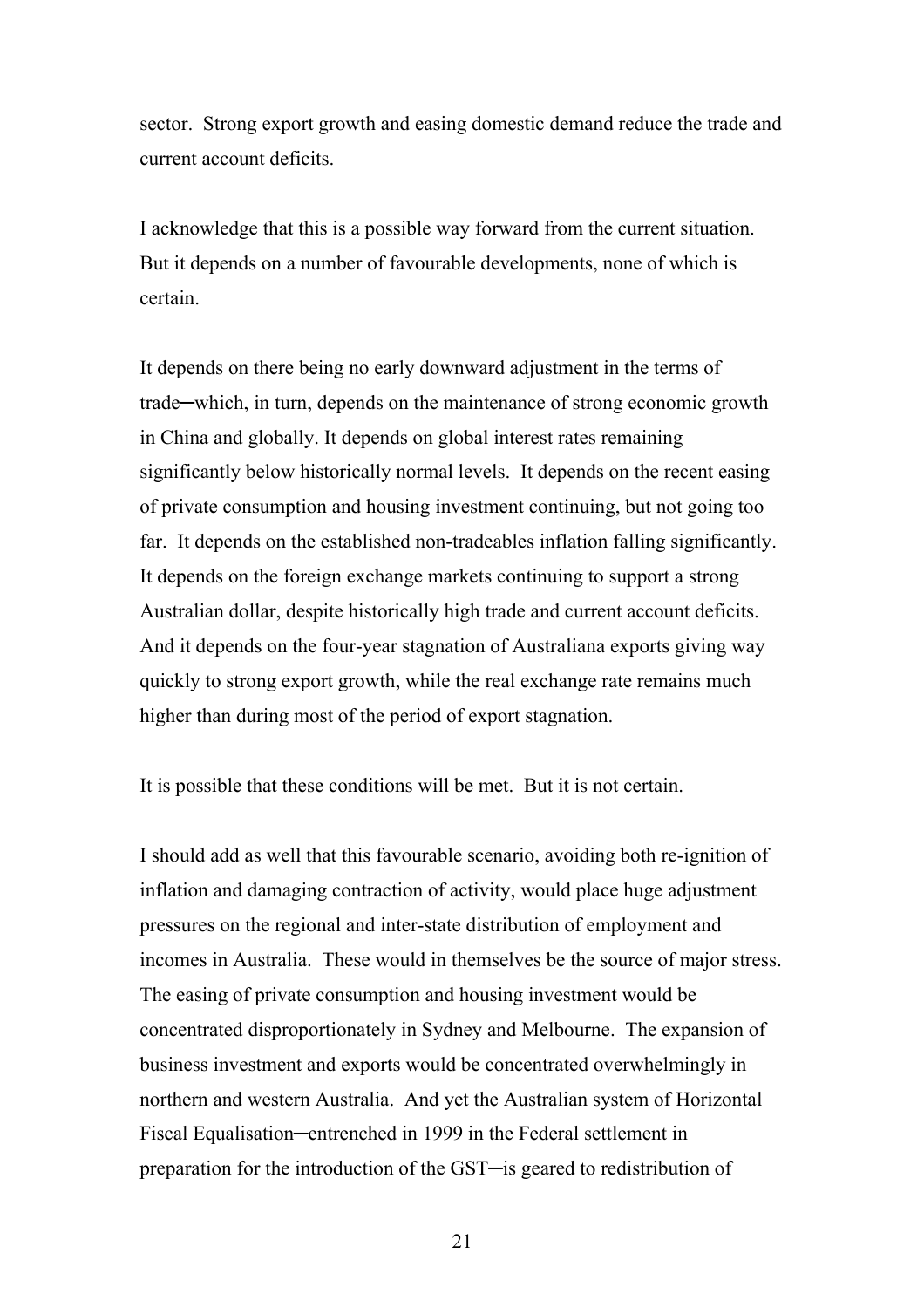public revenues from New South Wales and Victoria to the other States. Horizontal Fiscal Equalisation contains mechanisms for adjustment over time, but too slowly to avoid exceptional economic pressure on our two largest cities and most populous states.

The other possibilities are less favourable for Australia as a whole.

One possibility is that domestic demand continues to expand strongly enough to keep inflation of non-tradeables prices near the rates of recent years. This cannot be ruled out, as longstanding inflations are not easily removed. The holding of overall inflation within the target range would then be disrupted if there were at any time a large fall in the foreign exchange value of the Australian dollar. Such an exchange rate adjustment is possible at any time in the current state of the external accounts, and could easily be precipitated by steps towards normalisation of global commodity prices and interest rates.

It may be that the greater flexibility of Australian labour markets in the early 2000s will allow some deceleration of inflation with relatively small reductions in growth in domestic demand. But the experience with flexible labour markets in other countries and at other times warns us not to hope for too much.

It is optimistic to expect an early resumption of growth in export volumes, that is strong enough to underwrite the story with the happy ending. The real exchange rate is significantly higher now than in the September quarter. Strong growth in export volumes in the resource industries must await gestation periods of considerable length, and in any case will be concentrated in a narrow range of commodities, representing perhaps one fifth to one quarter of the total value of current exports. Growth in exports from those industries would need to be extraordinarily strong, to support growth in total Australian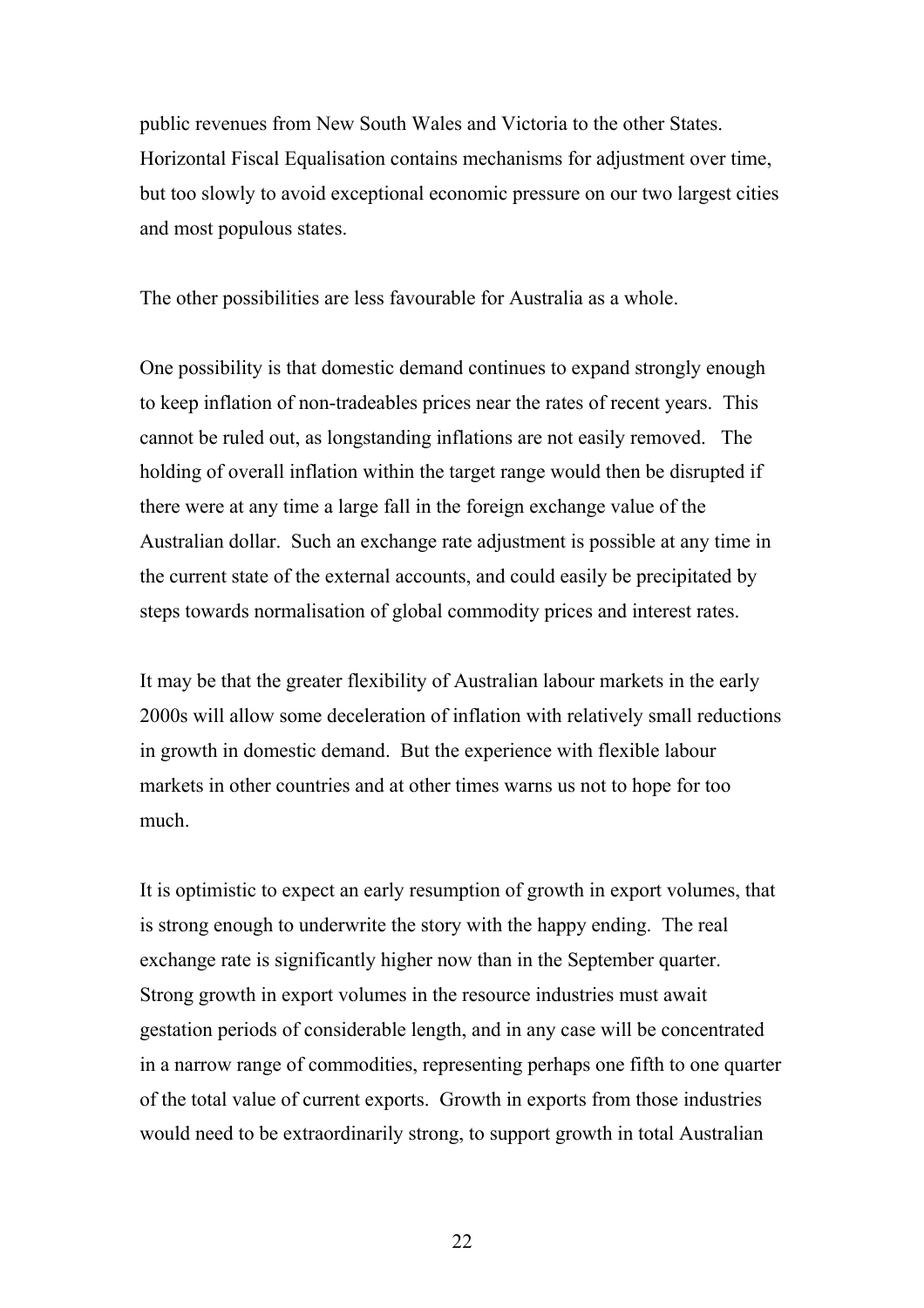export volumes at anything like the rates that have been written into forecasts upon which each of the past four budgets have been based.

So there is a considerable chance that the current vulnerability to large external or domestic shocks will continue, and some chance that it will continue to increase, for some time to come.

We would be wise to do everything we can to reduce vulnerability in the period ahead.

The Governor of the Reserve Bank's recent waring about credit standards is important in this context, as the strength of the financial sector is an important determinant of the severity of any downturn (Macfarlane, 2004). Generally, the Australian banks are in a better position now to absorb a shock than they were in the late 1980s, still in the learning years after financial deregulation.

It would help if fiscal policy were now tightened considerably. It would have been better done much earlier, but now is better than later. This would take pressure from domestic demand without raising the exchange rate─as tightening monetary policy would do. But if fiscal adjustment were small or long delayed, and domestic demand growth and non-tradeables inflation continued near recent levels, for all its risks to a debt-ridden household economy, monetary tightening would still be necessary to contain vulnerability to extreme international market responses.

It would have helped if the price index that is the object of the inflation targets had been an index of non-tradeables prices, excluding the deflationary effects of exchange rate appreciation in recent years, and the inflationary effects of any large depreciation in the period ahead.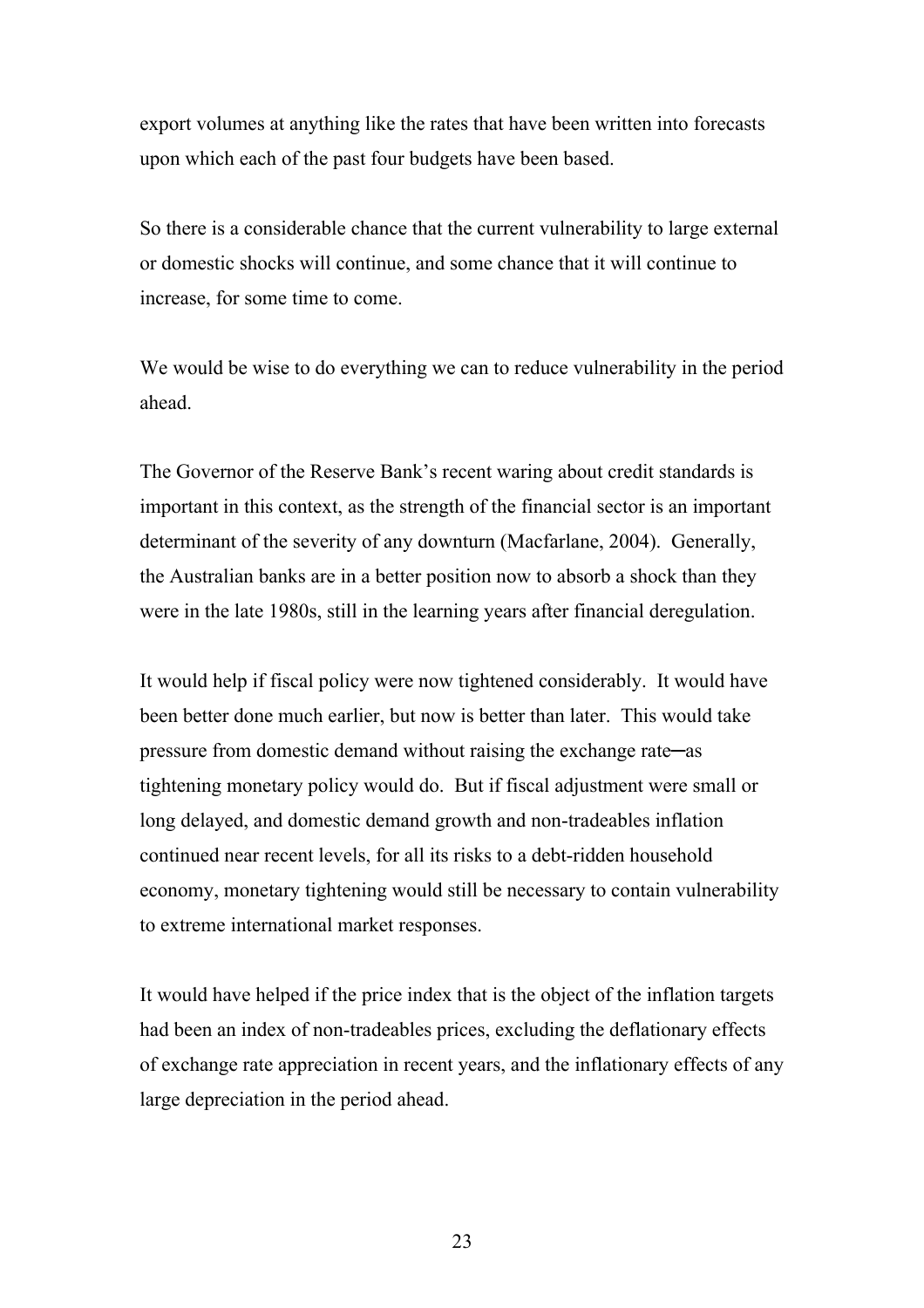The benefits of productivity-raising reform are received gradually and slowly. But early resumption of focus on the reform agenda will be helpful to macroeconomic adjustment if it turns out that market responses to current imbalances give us some time.

The imbalances that have emerged from the boom of the early twenty first century have much in common with those of the late 1980s. This should at least give us cause for reflection. The boom of 1989 was mismanaged badly─at first through the decisions that allowed it to develop; and more through the monetary policy response to it.

In the early 2000s, we have repeated the first of the errors. It is important for policy to respond to them, with greater skill than in the late 1980s, and applying the lessons of that period. Not to respond at all would be to substitute the error of inaction for the error of excessive and wrong reaction.

For policy not to respond at all would not avoid adjustment It would leave adjustment to the unmediated international market place. This would invite dislocation more sudden and less predictable in its severity and incidence than the bungled monetary policy of 1989.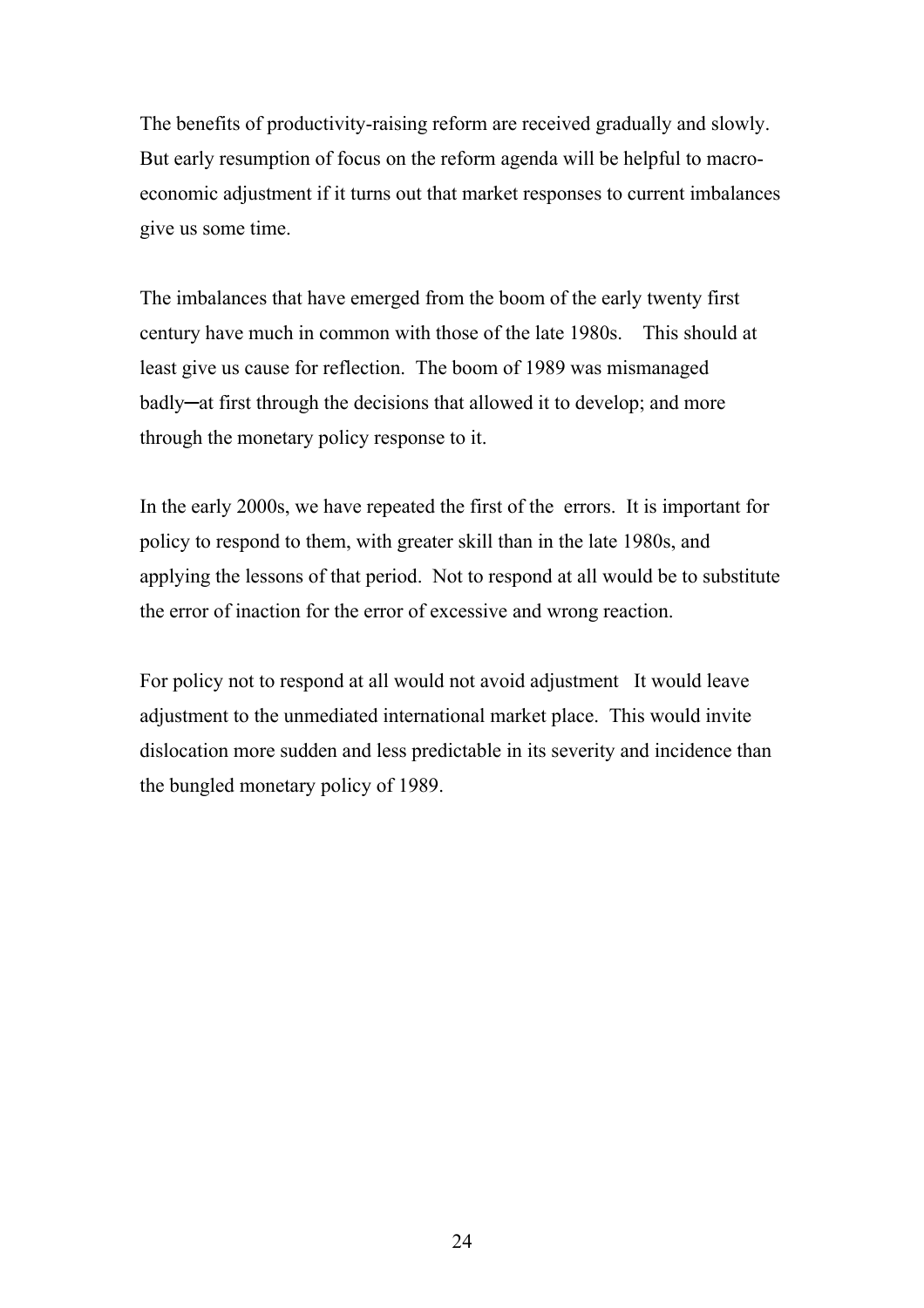### **Attachment**

### **Contemporary Record of Conversation with Leslie Melville and Heinz Arndt, On Sunday Afternoon, 28 April, 2002.**

I called around at Heinz's house in Deakin a bit before 2 pm. We had a chat about family  $-$  including about the great grand-daughter, who's photo was prominently displayed; a photo that was familiar to me because Heinz had brought it around on a visit to Jayne a week before. That's when I noticed the book in French to which I referred at the funeral of Heinz.

We drove around to the Grange in my car. Leslie opened the front door for us and we sat down in the armchairs just inside and to the left of the door.

Both Leslie and Heinz were looking particularly frail if anything, Heinz more so. Both were very alert and active in conversation.

Leslie said that he had read with interest the Background paper to the Review of Commonwealth-State Funding that Vince Fitzgerald and I are conducting for the States of NSW, VIC. and WA. He went on to talk about the early development of ideas to guide the Commonwealth Grants Commission, particularly views of Giblin and himself in the 1930s. He said that he thought that Vince and I might think of some better ways of doing some things, but that there would still be a place for those early ideas about how to look after the fiscally weak States. That is what he had concluded when Chairman of the CGC much later.

He said that he could not tell whether the CGC had stayed on track. The thing that had most obviously gone wrong since the days when he had been Chairman of the CGC was the huge growth in conditional Special Purpose Payments from the Commonwealth. He couldn't see how a Federal financial system could function at all well when the States were tied up in this way, and when it was not clear to anyone who was responsible for what. There would need to be change to sort this out.

Leslie remarked that the need for fiscal equalisation in Australia was a byproduct of the centralised arbitration system that set more or less equal wages all over Australia. Some States just weren't competitive at the centralised wage, and there wasn't much they could do about it themselves. So extra payments had to be made to keep them going. Centralised wage fixing had turned out to be a deeply entrenched feature of Australia, that still was hard to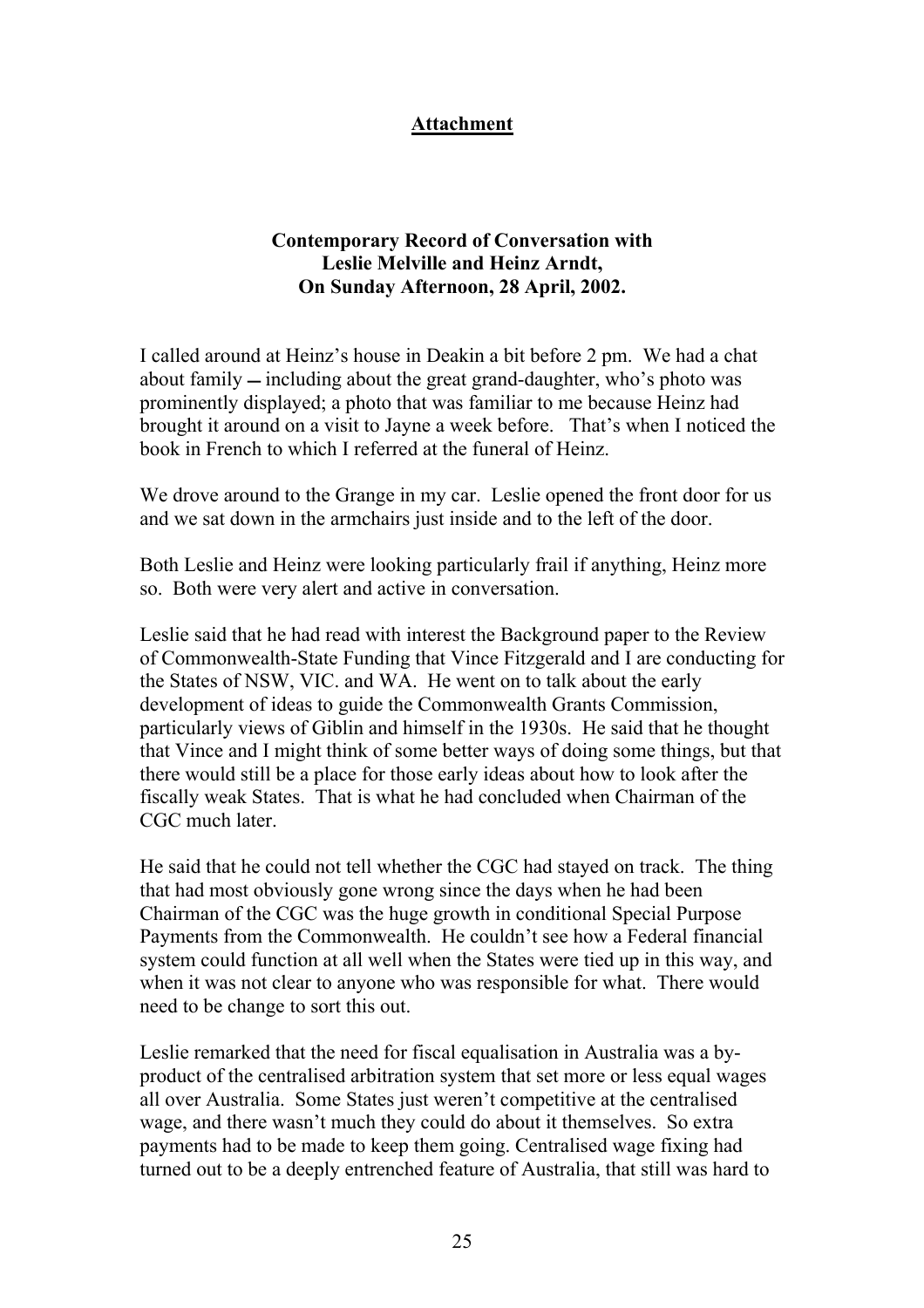change. We discussed the greater wage flexibility over the last decade, and noted that now it was mainly the minimum wage that was the inflexible part of the system, which made it hard to deal with unemployment. I went over the point I have made in a number of papers about the potential role of social security payments in allowing disposable incomes of low-skill workers to be maintained alongside downward flexibility in wages. Heinz noted that Dick Downing had advocated something similar in the early 1940s. Leslie said that he had read the newspaper reports of my paper to the Melbourne Institute Conference in April, and he thought that that was a good way to go in Australia seeing that it was otherwise impossible to get wage flexibility.

The conversation branched out in two directions from this point: implications of Australian wage rigidity and uniformity; and some of the things I had said in the Melbourne paper. We went backward and forward between these two themes.

On the Melbourne paper, we discussed the much better performance of the Australian economy in the late twentieth century relative to the rest of the world. Leslie and Heinz were both happy about how Australia was going. Heinz said that the Melbourne Institute paper had underplayed the pivotal role in the improvement of Australia's performance of the reductions of protection and opening up the financial system. I said that I thought I had given the external liberalisations quite a big role. They both made additional points to emphasise the importance of the external liberalisations. Leslie noted the importance of timely depreciation of the Australian currency, now that it was floating, when it was required for the maintenance of stability and growth. It had taken a while for all relevant people to see that currency depreciation could be effected without disaster during the Depression, but once the devaluation had happened it helped a lot. The timely depreciation over recent years had been important to keeping growth going in Australia through big external shocks. Heinz mentioned that there were a number of other points in the paper that we needed to discuss and we agreed that we would do that when we met for lunch the next Wednesday.

We discussed how the absence of wage and cost flexibility had been a huge problem in the reunification of Germany. This was the problem of uniformity in the Australian Federation in much more acute form. Leslie noted that the impossibility of changing the Australian wage-setting system and the obvious impossibility of applying Australian regulated wages in Papua New Guinea was the point at which conversations about the possibility of New Guinea being the Seventh State had always ended. I asked whether New Guinea as the Seventh State had been seriously considered. He said "yes…it came up from time to time in the back rooms, never as a public statement" in the 1950s. But in the end it was always judged to be economically impossible. We then talked about the PNG economy. Leslie noted that if PNG had been a State of Australia and within the Australian wage-setting system, the scale of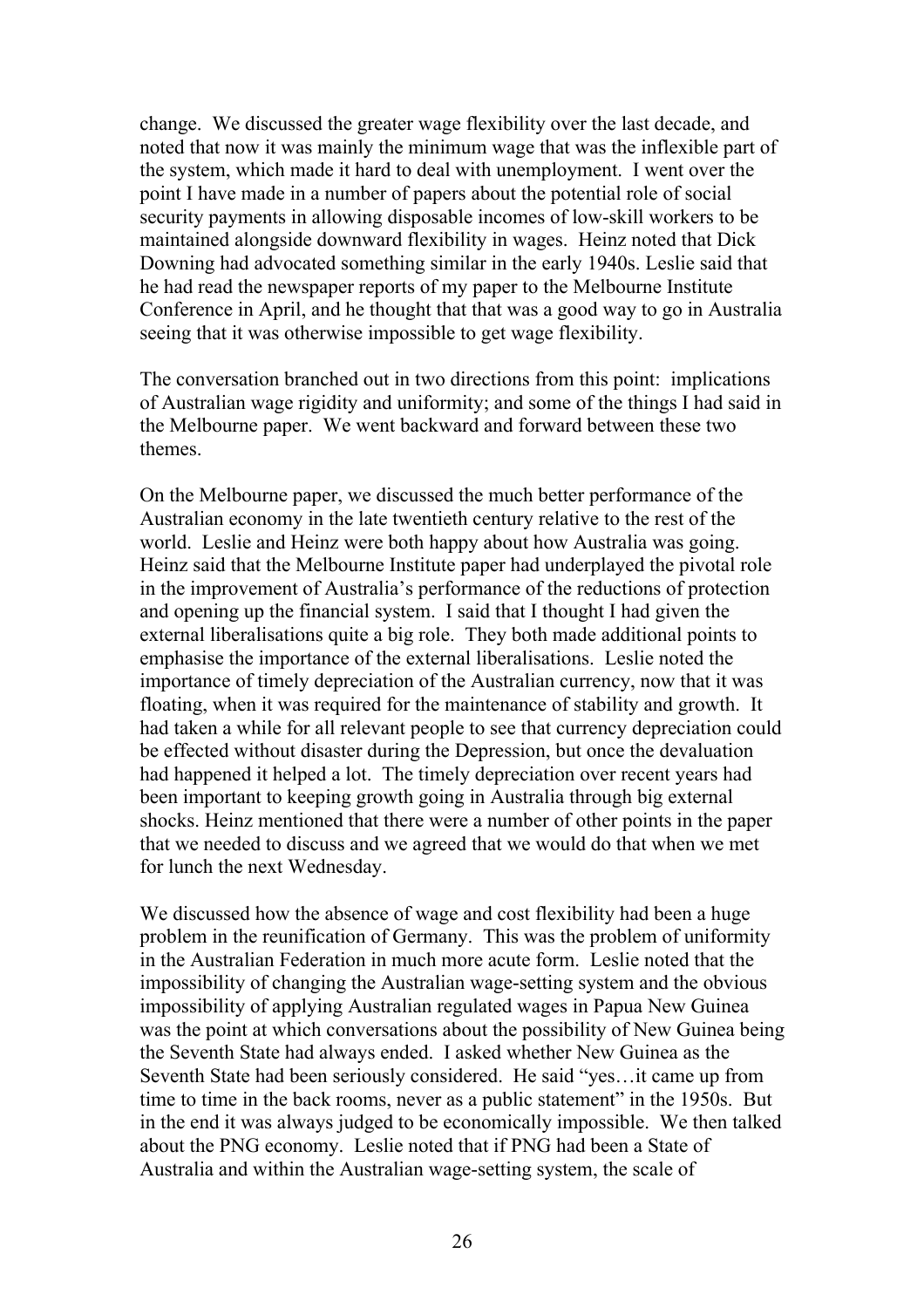equalisation transfers to hold up the PNG economy would make the current transfers to the Northern Territory look modest. Conversation shifted to whether it would have been good for New Zealand to be the Seventh State. The large differences that had now emerged in wages and incomes meant that New Zealand could only be a State of Australia if there were fundamental changes in the Australian fiscal and wages systems.

We discussed recent development in the international financial system, and whether the strength of the United States dollar over the past half dozen years was a bubble that would burst, giving rise to big problems of adjustment everywhere. No strong conclusions, but noting along the way that the strong dollar seems to be exacerbating protectionism in the United States, and that this was a big problem.

I began to take our leave. Leslie said he had greatly enjoyed the conversation, but felt like Pigou when he (Leslie) had called on him at Cambridge after the War. Pigou had said that he was very pleased to meet Leslie, but felt that Leslie was talking to the remnants of an economist. I said that it wasn't like that at all. I gave him a copy of the recently published book by Ligang Song and myself, *China 2002: WTO Entry and a World Recession*. Leslie said he looked forward to reading it…what was happening in China was one of the really interesting things in the world economy at this time.

I dropped Heinz off at his house. I didn't check the time, but guess it was about 4 PM.

Postscript: Leslie Melville's daughter-in-law, Pat Melville, told me of a sequel to the visit at Heinz Arndt's funeral. She said that she had often offered to read to Leslie, but that mostly he didn't take her up on it, preferring to struggle on himself with his magnifying lenses. On the Monday the day after our visit, he asked her to come over and to read from the book that I had left. Pat went over to the Grange Monday afternoon to read to him. Leslie died at dinner Monday evening, and Heinz on his way to Leslie's funeral a week later."

Ross Garnaut 23 May 2002 Canberra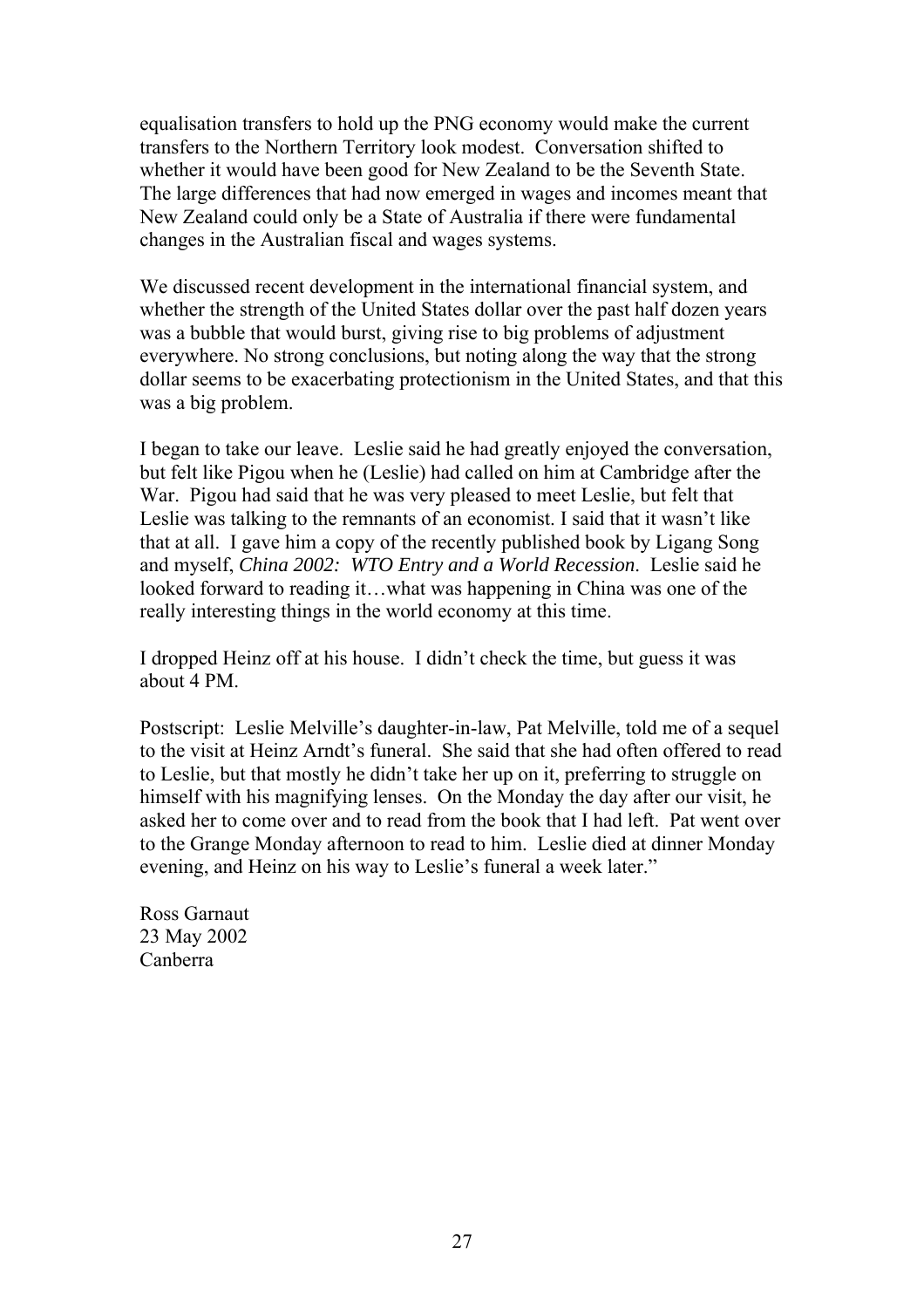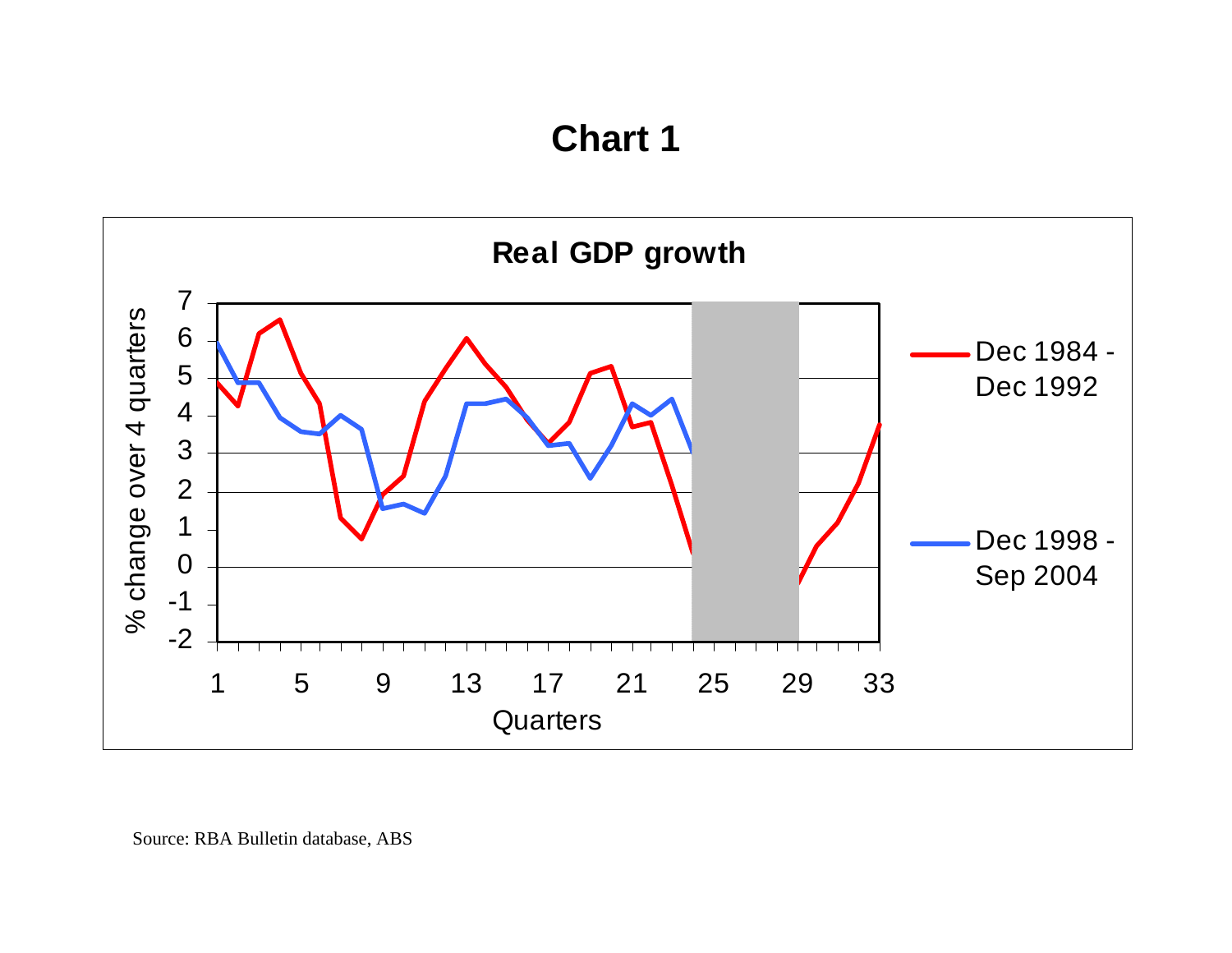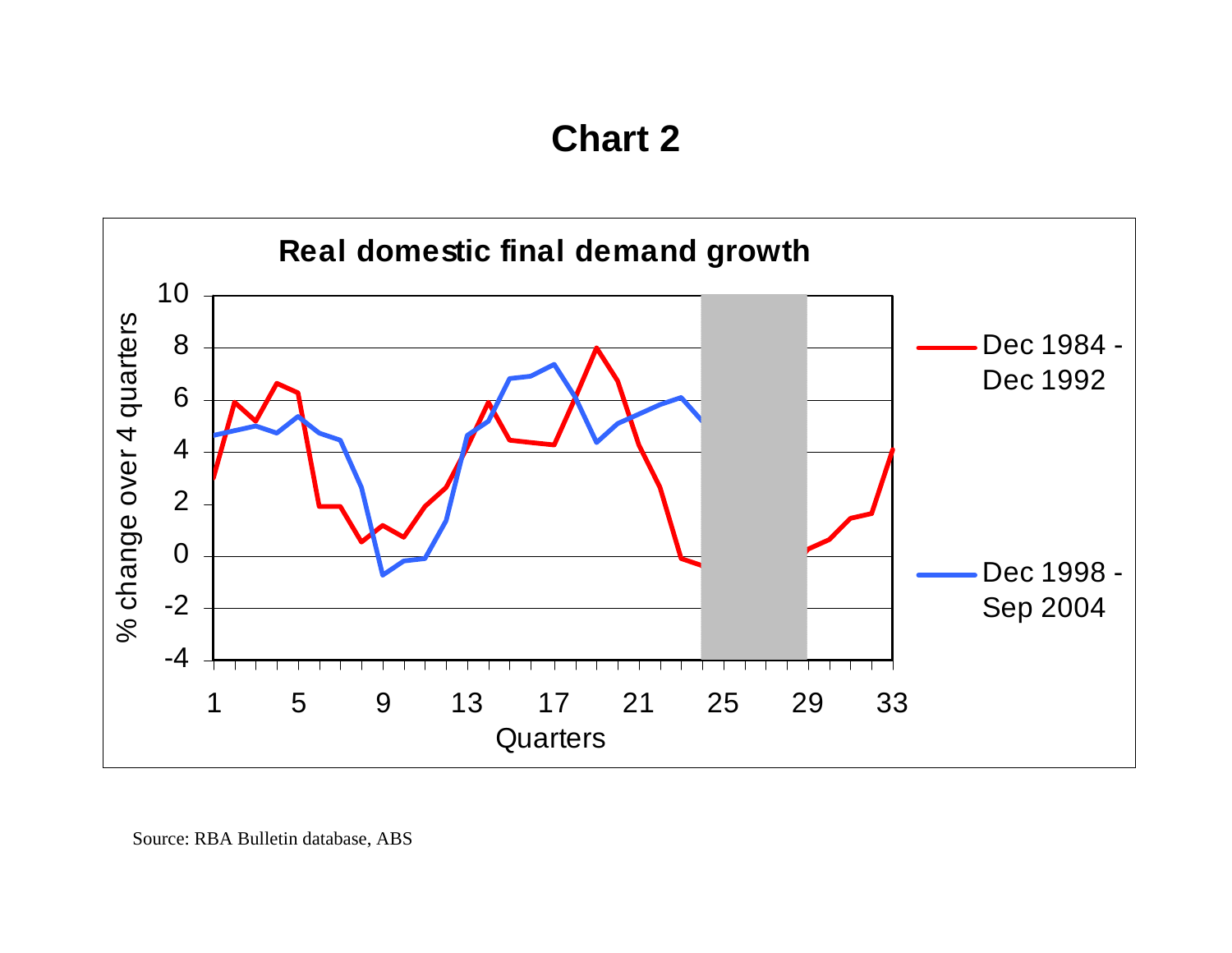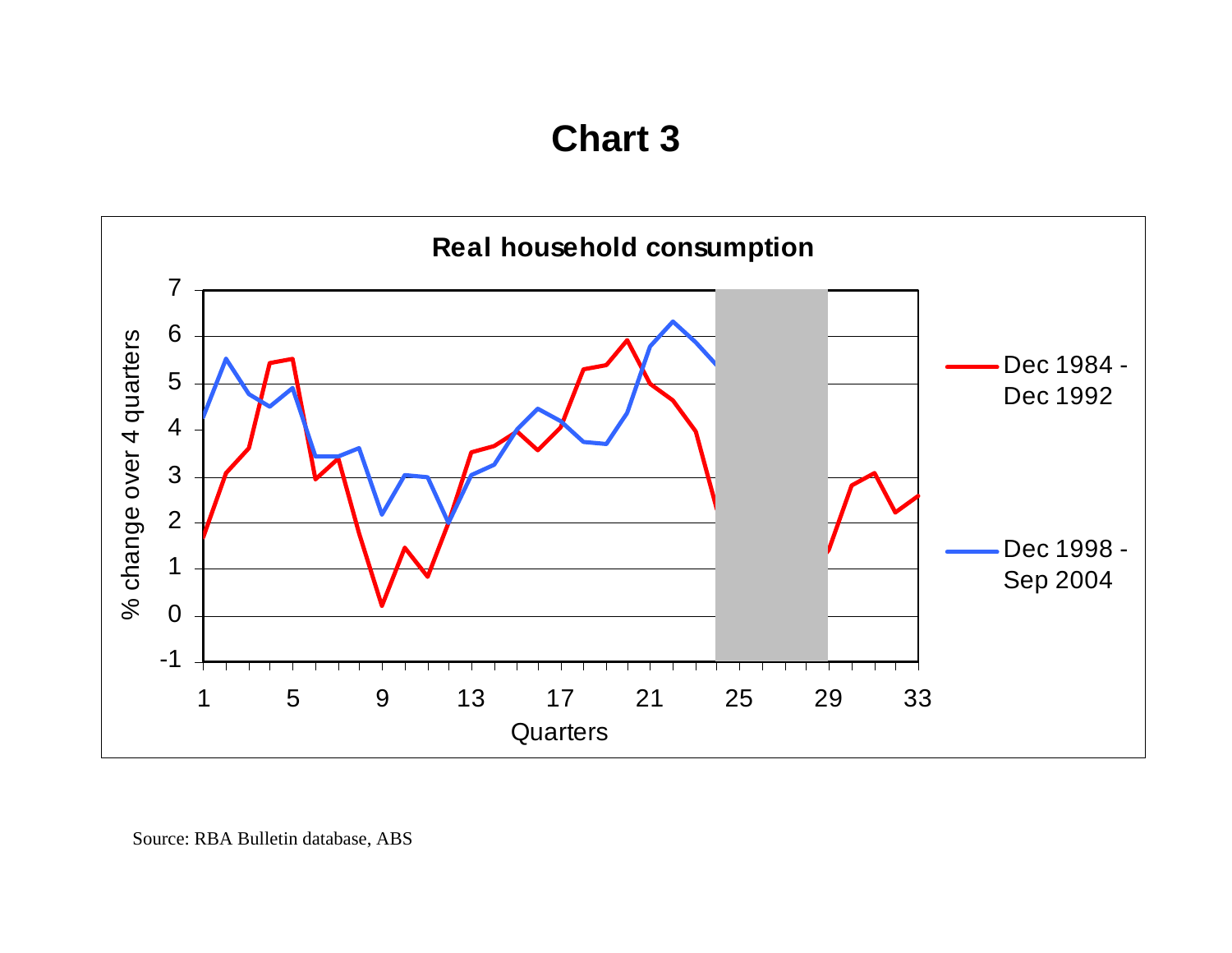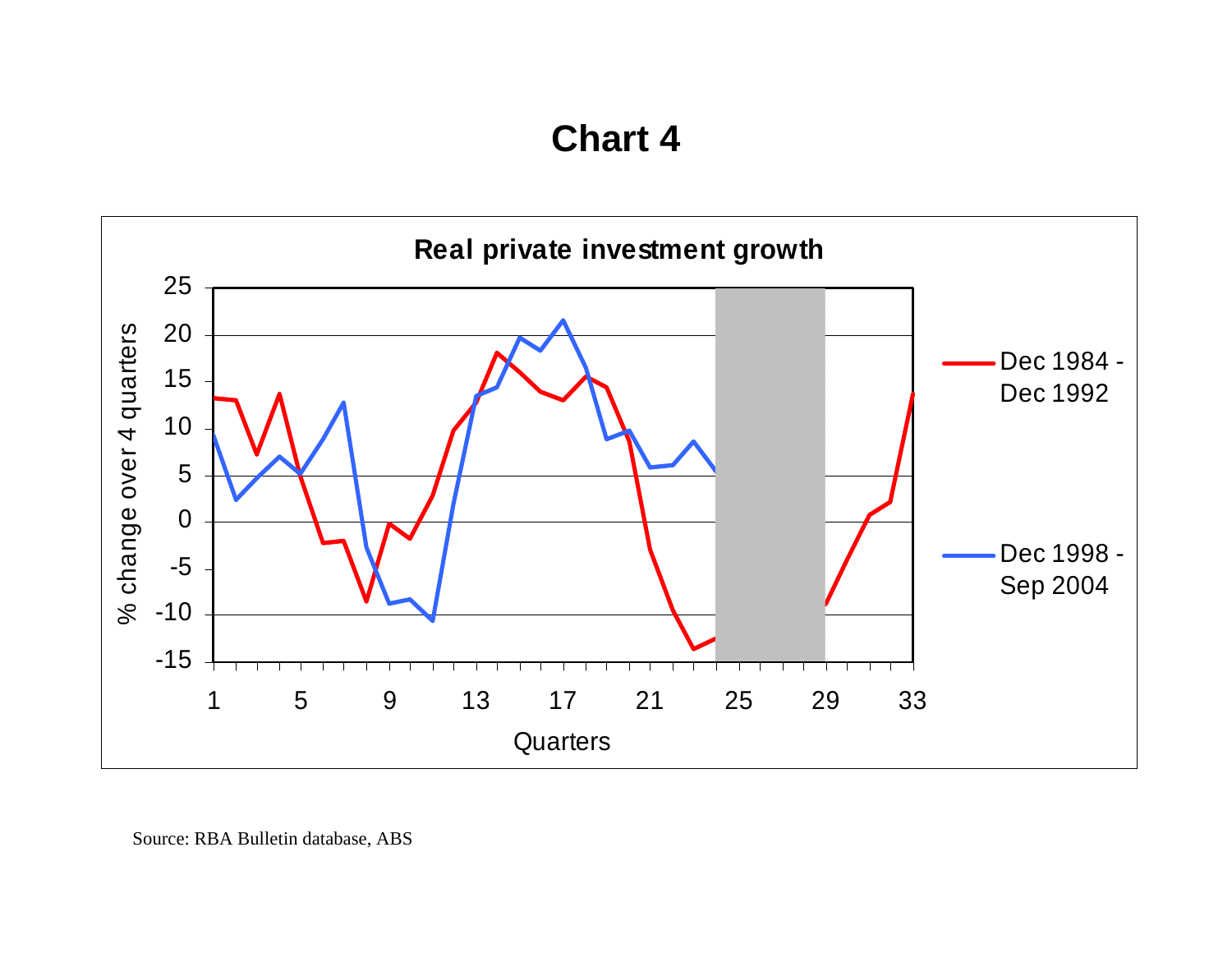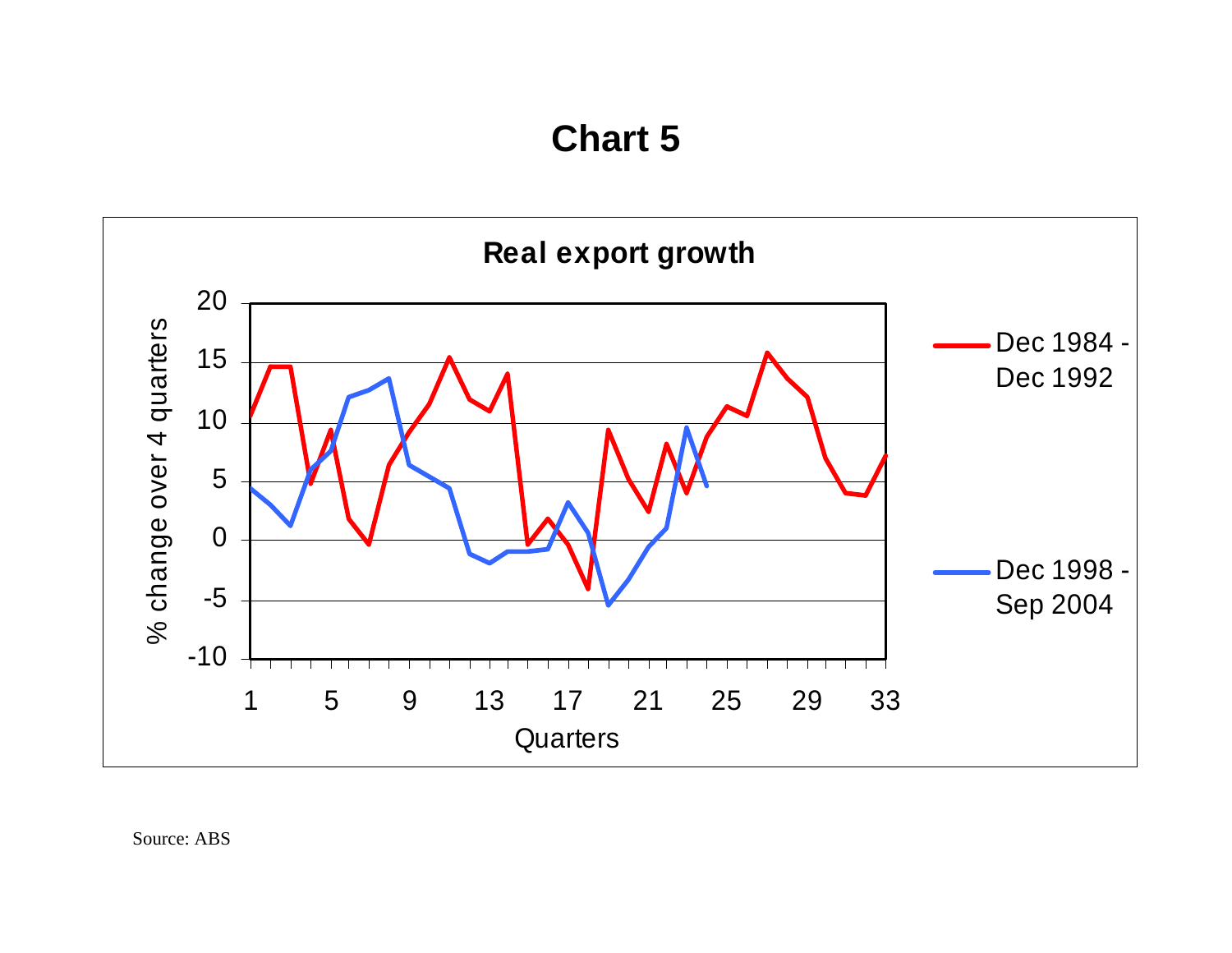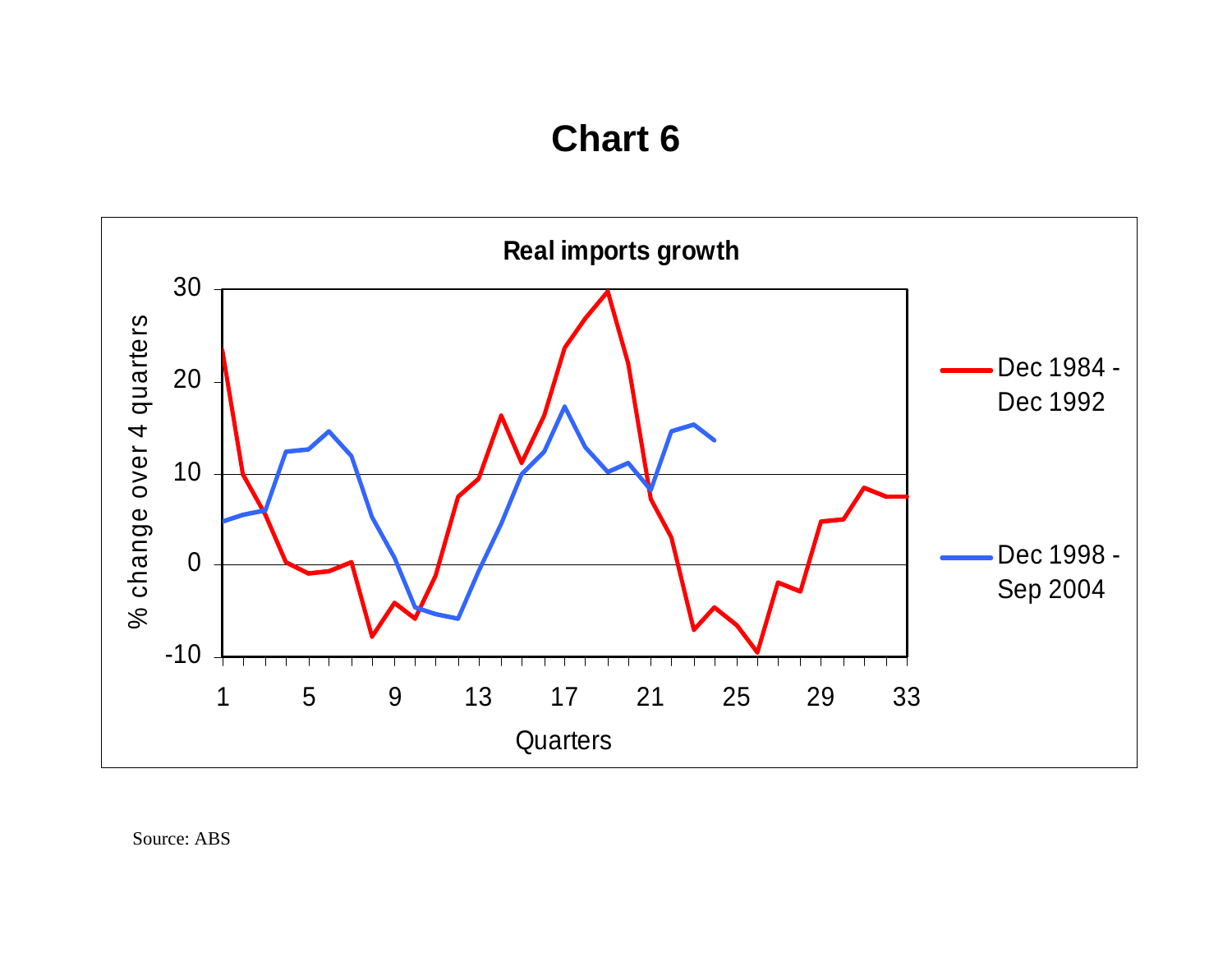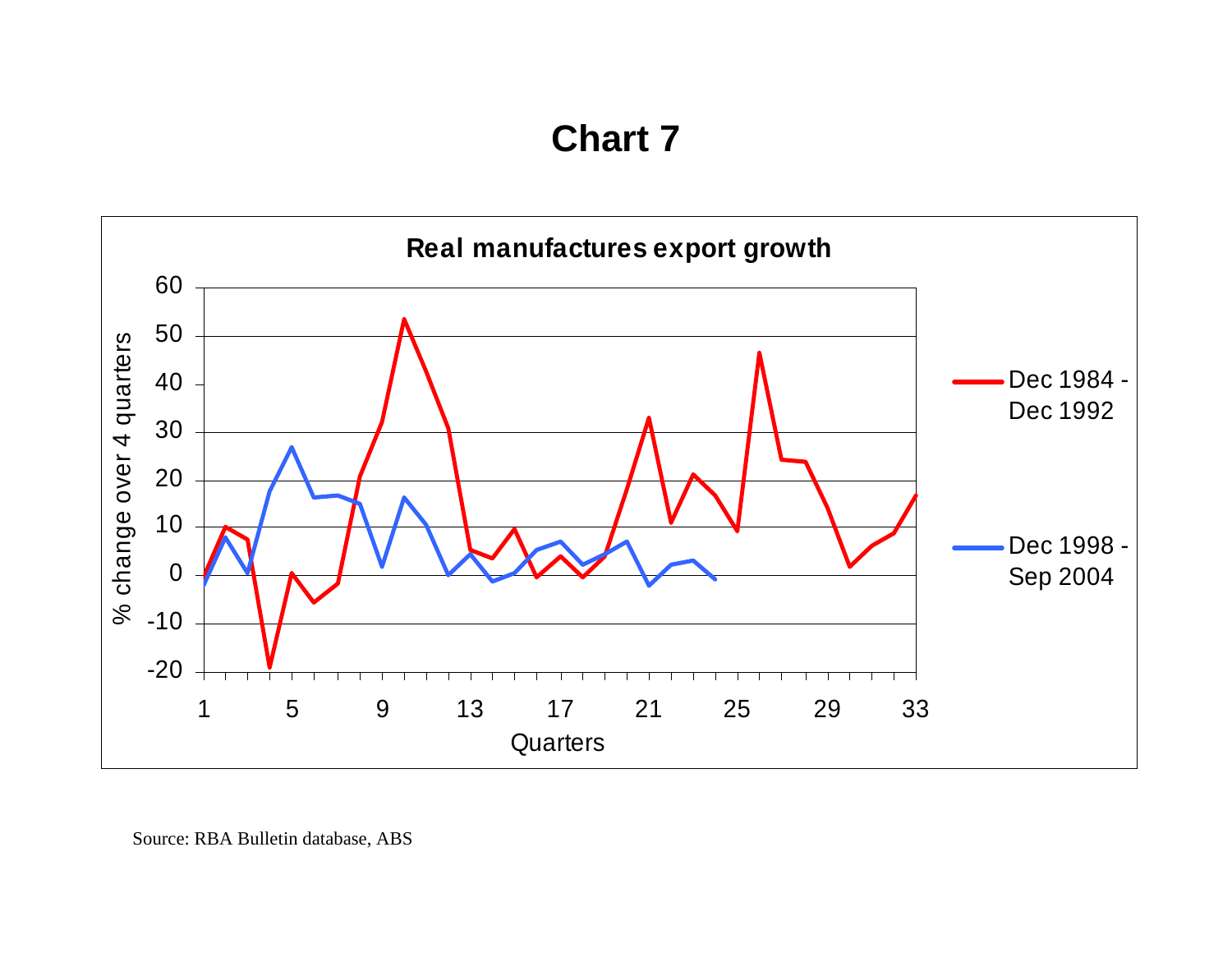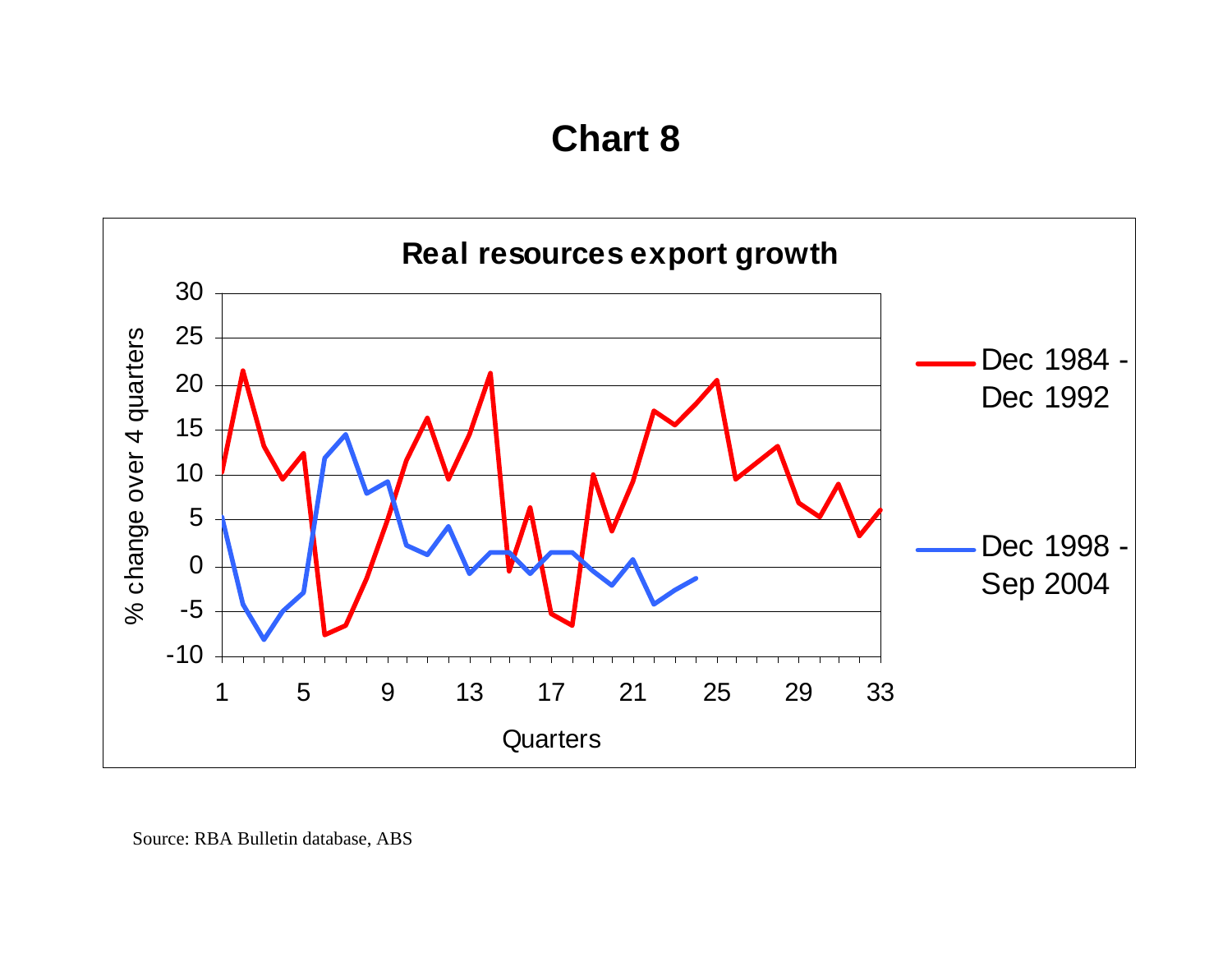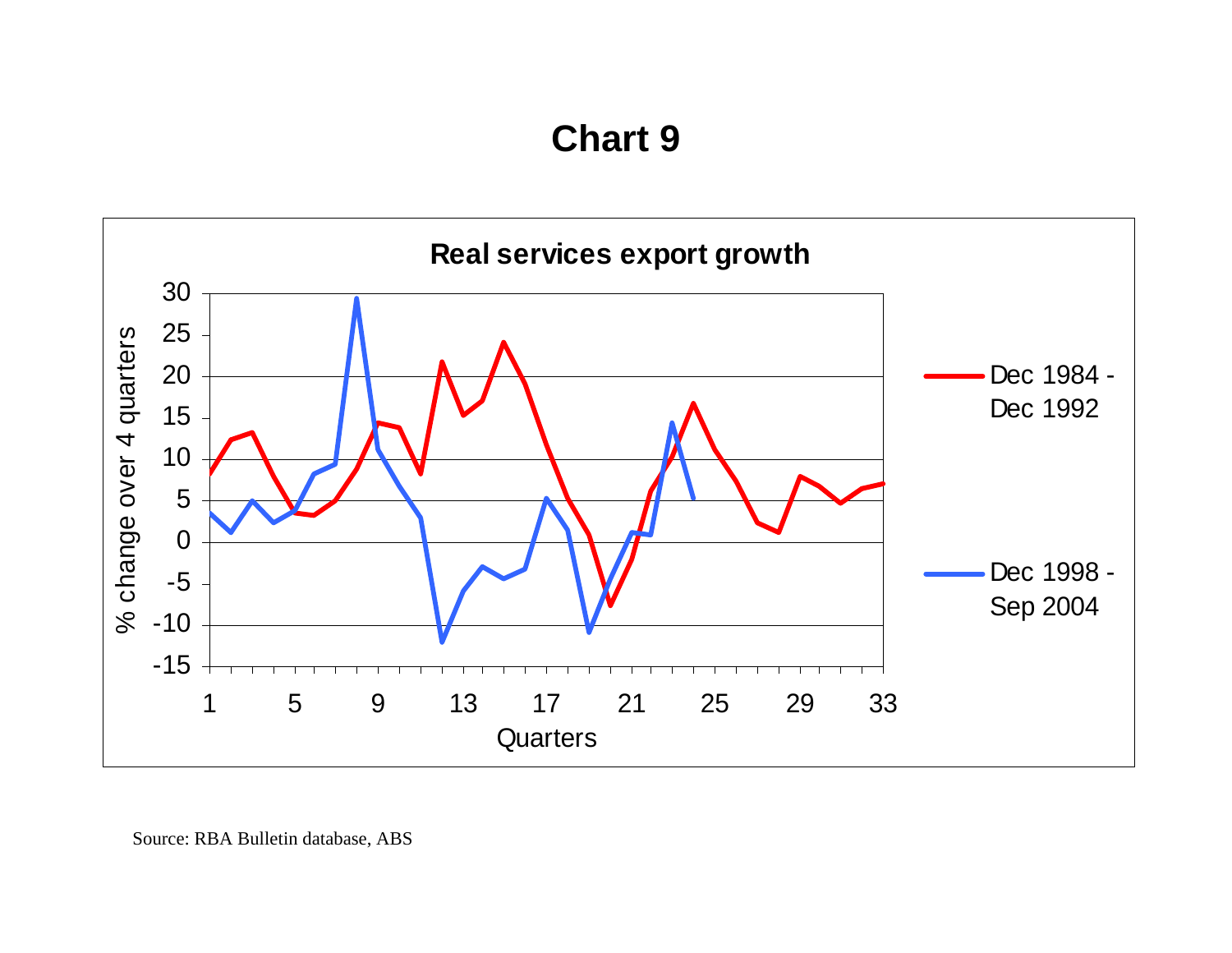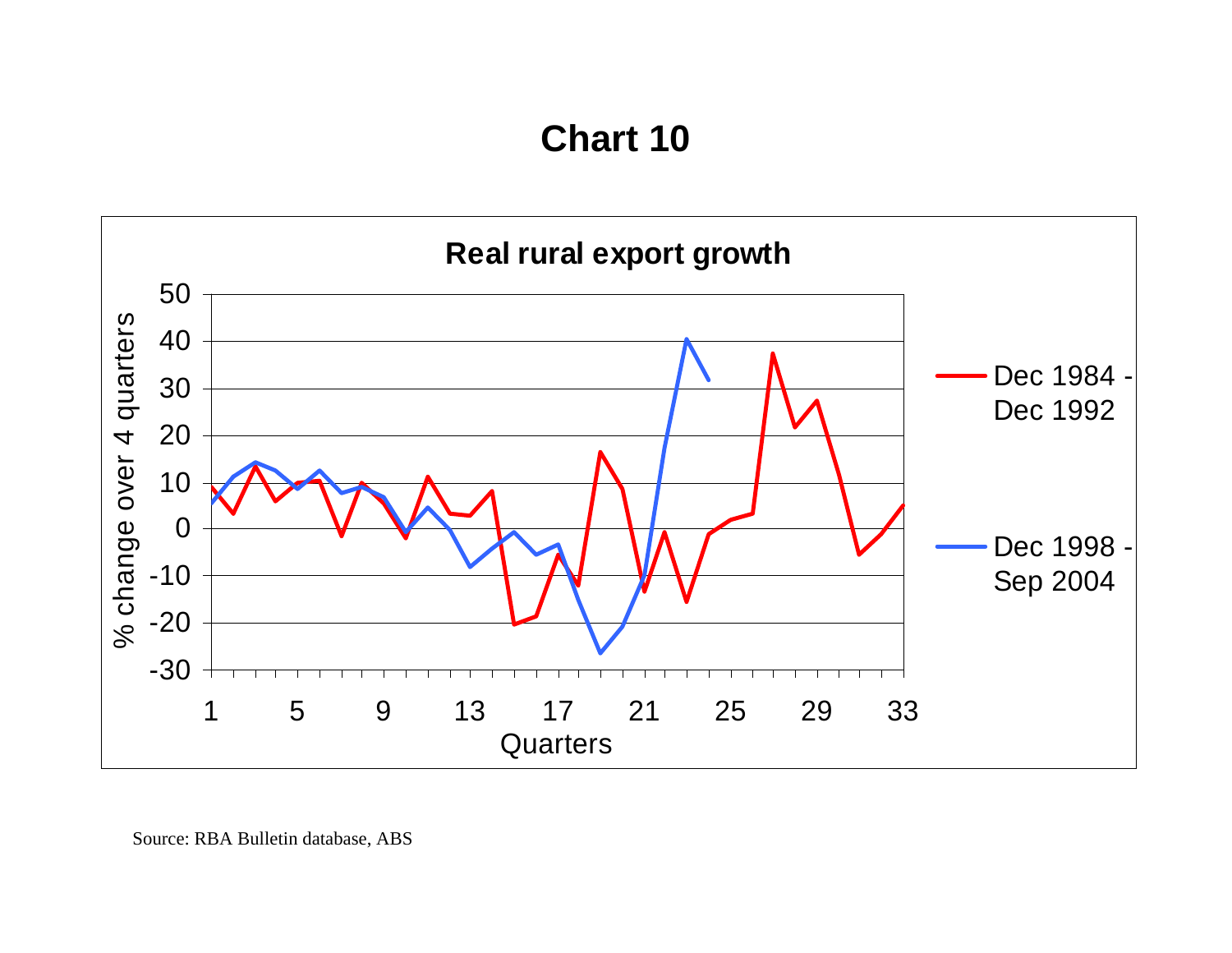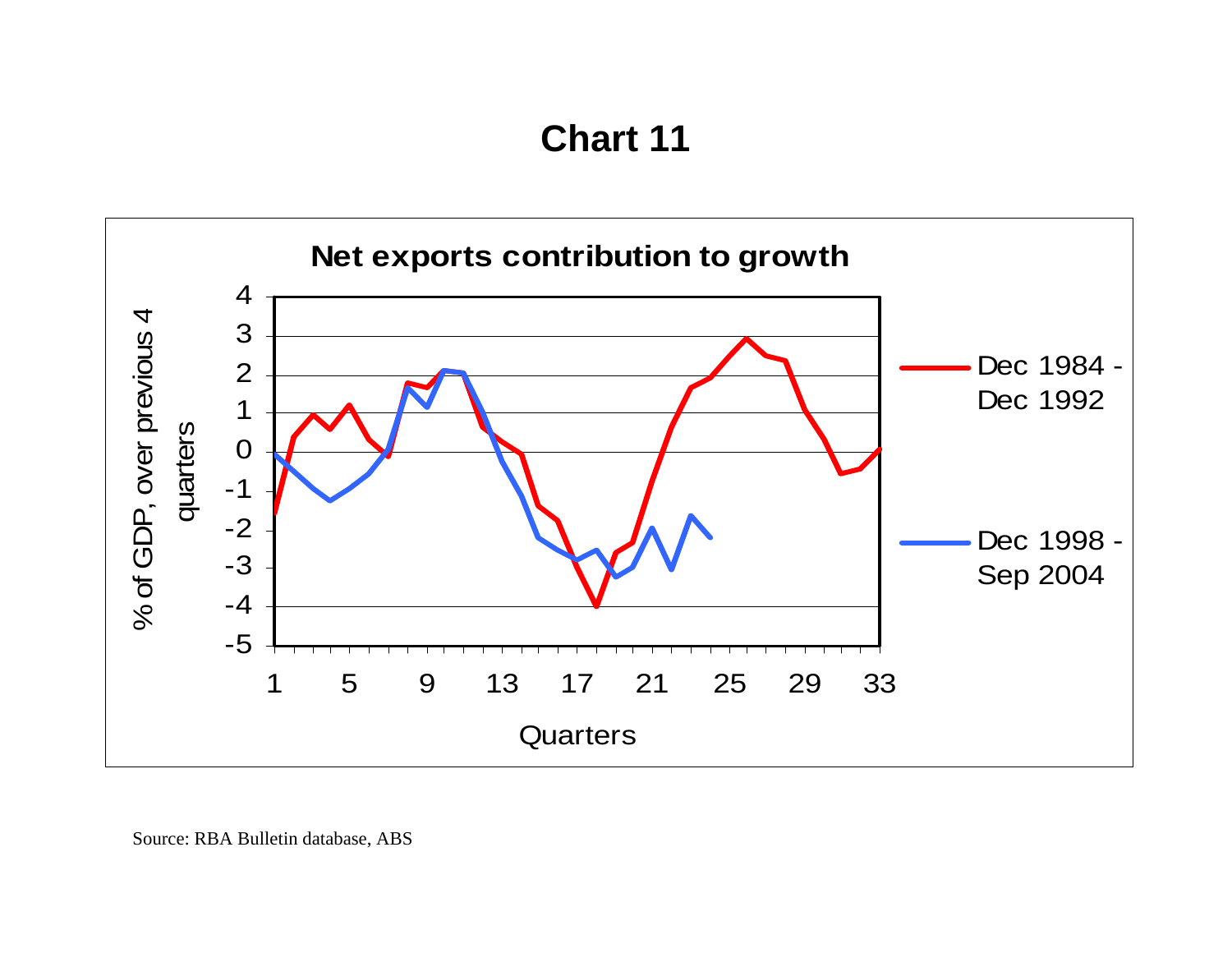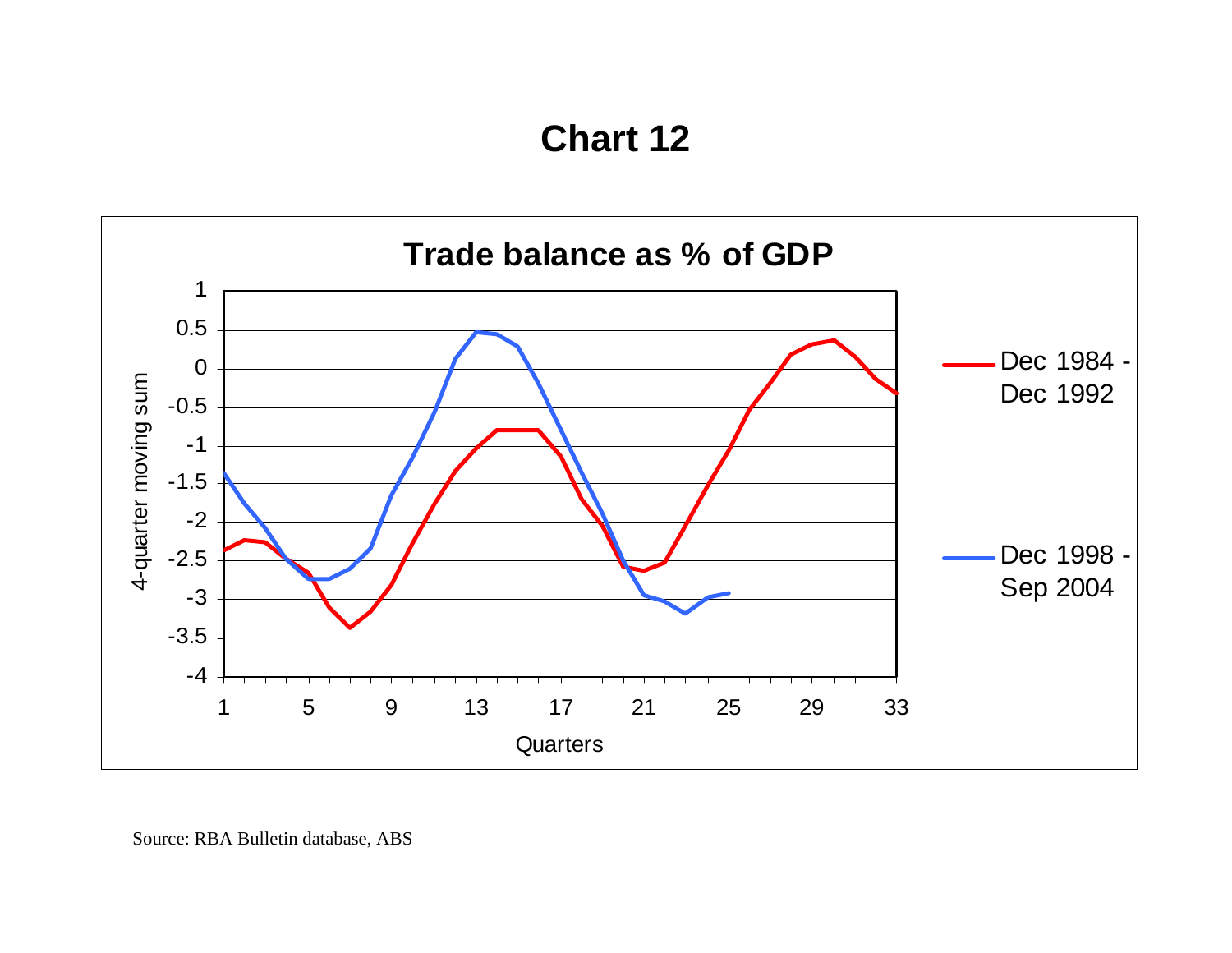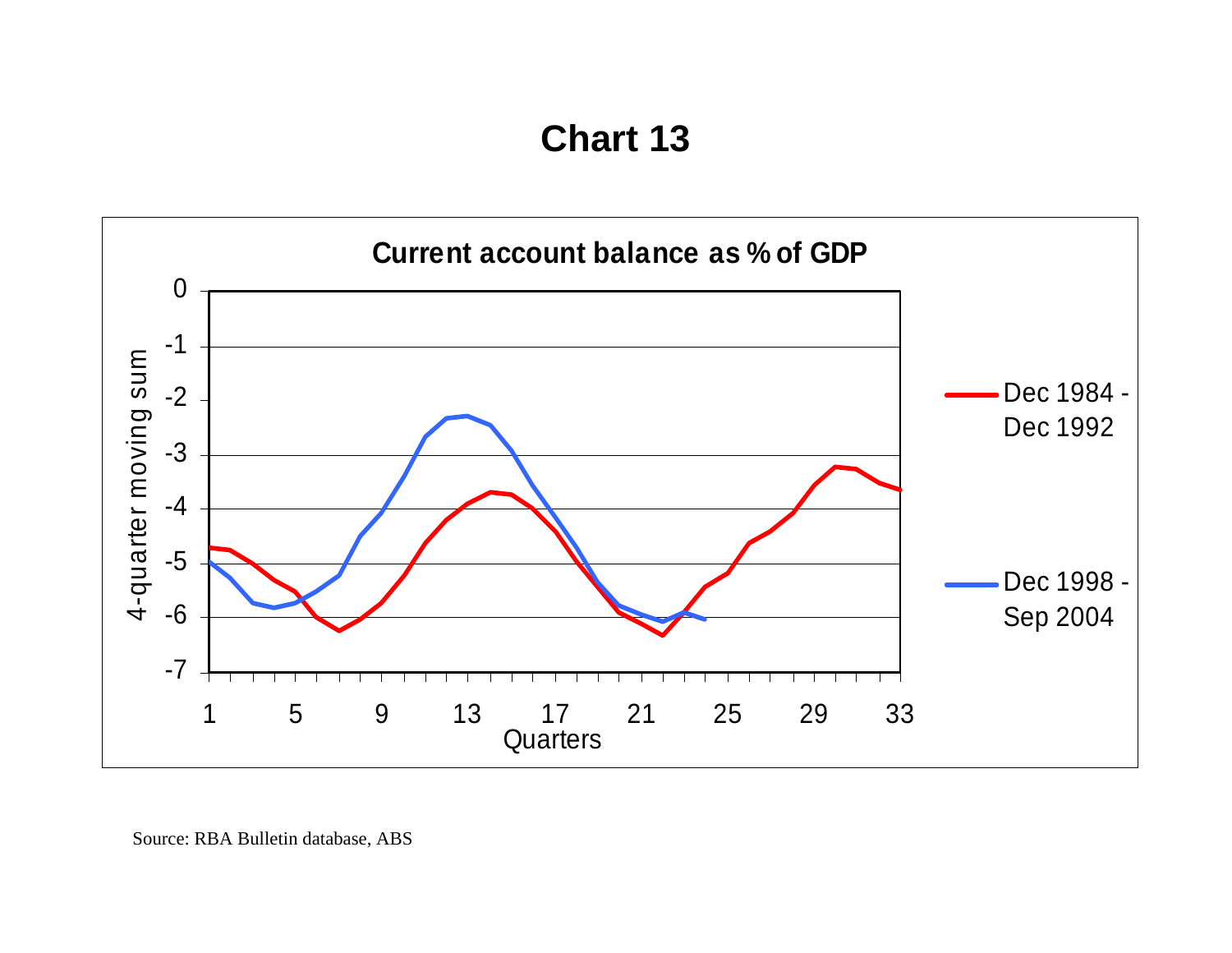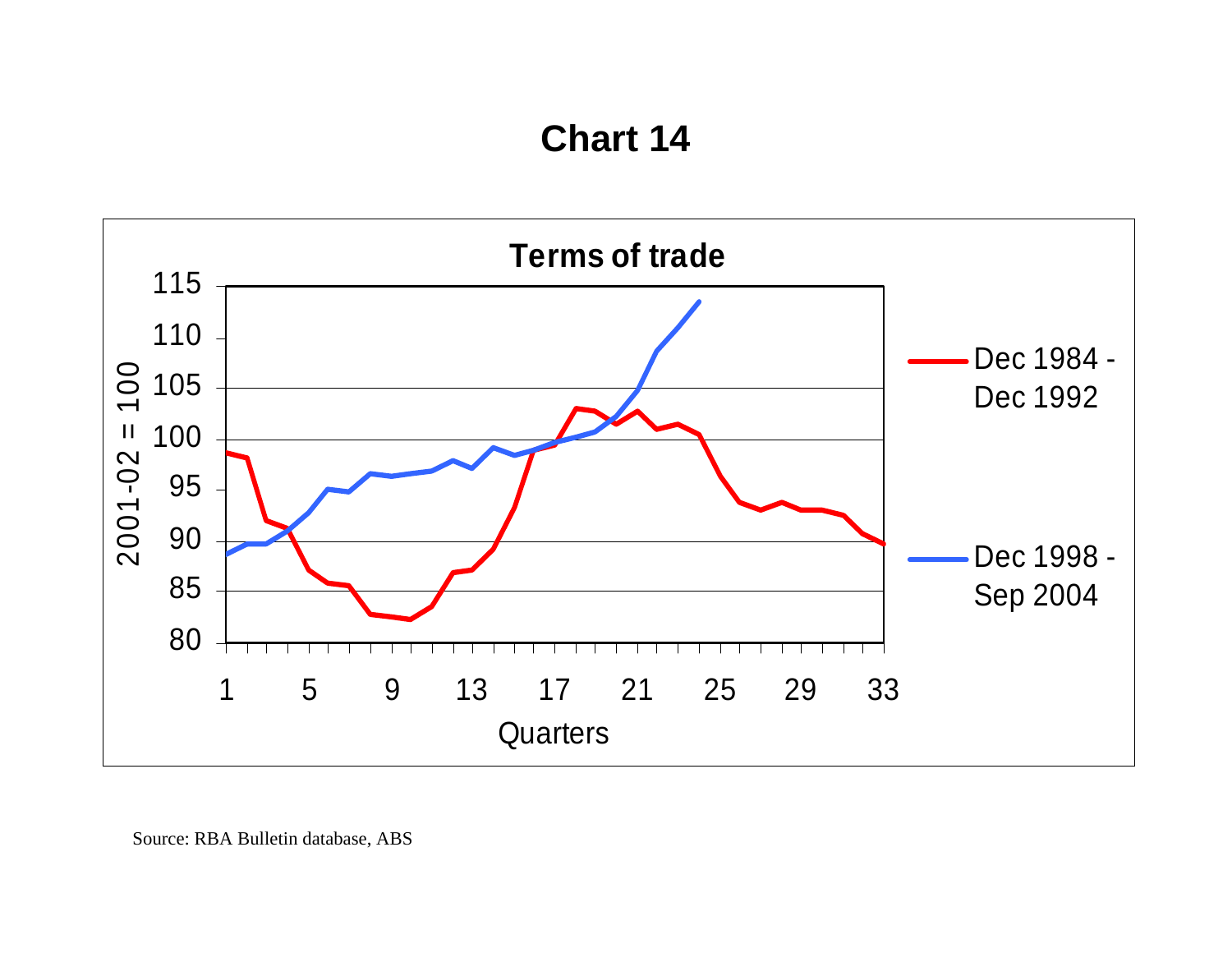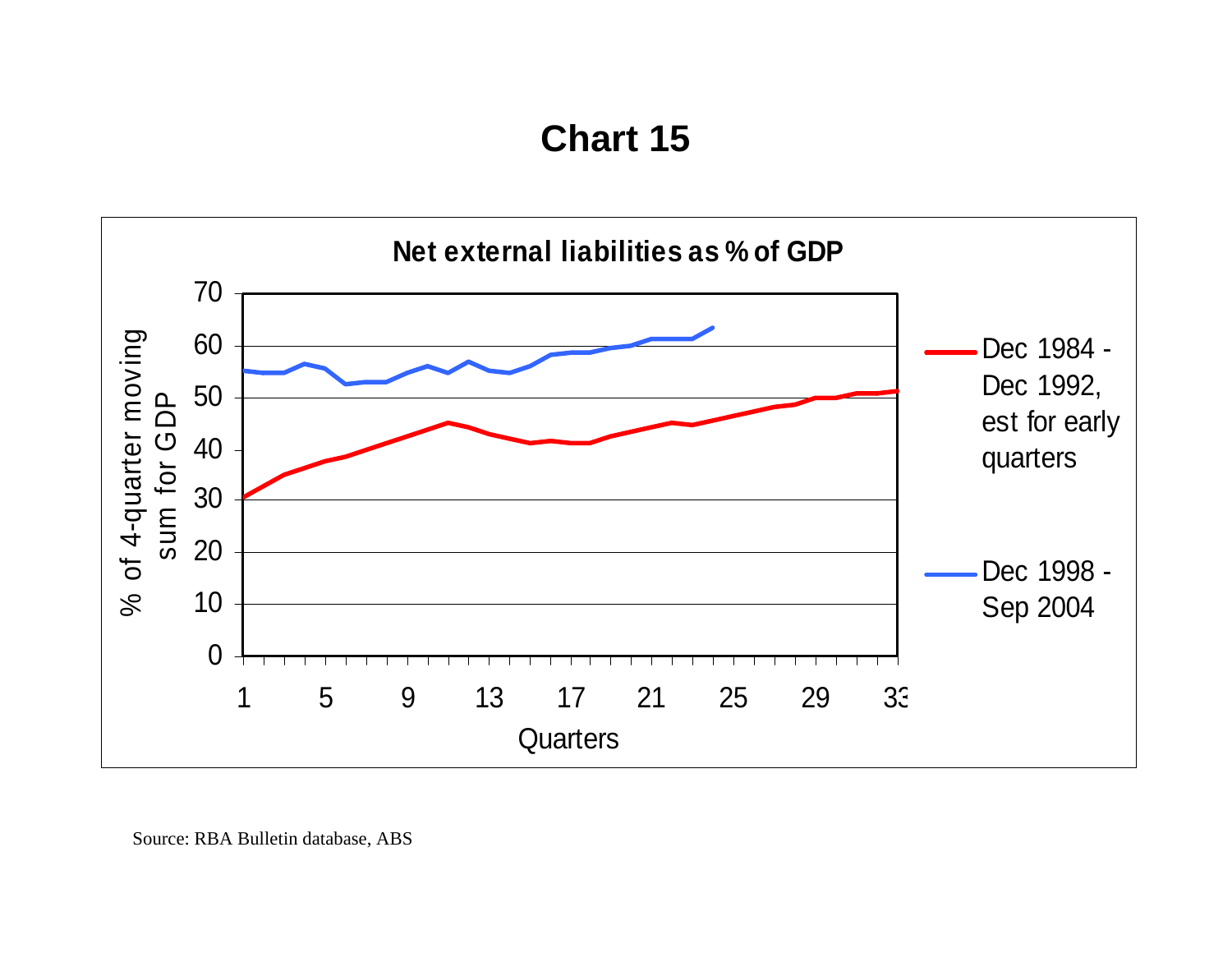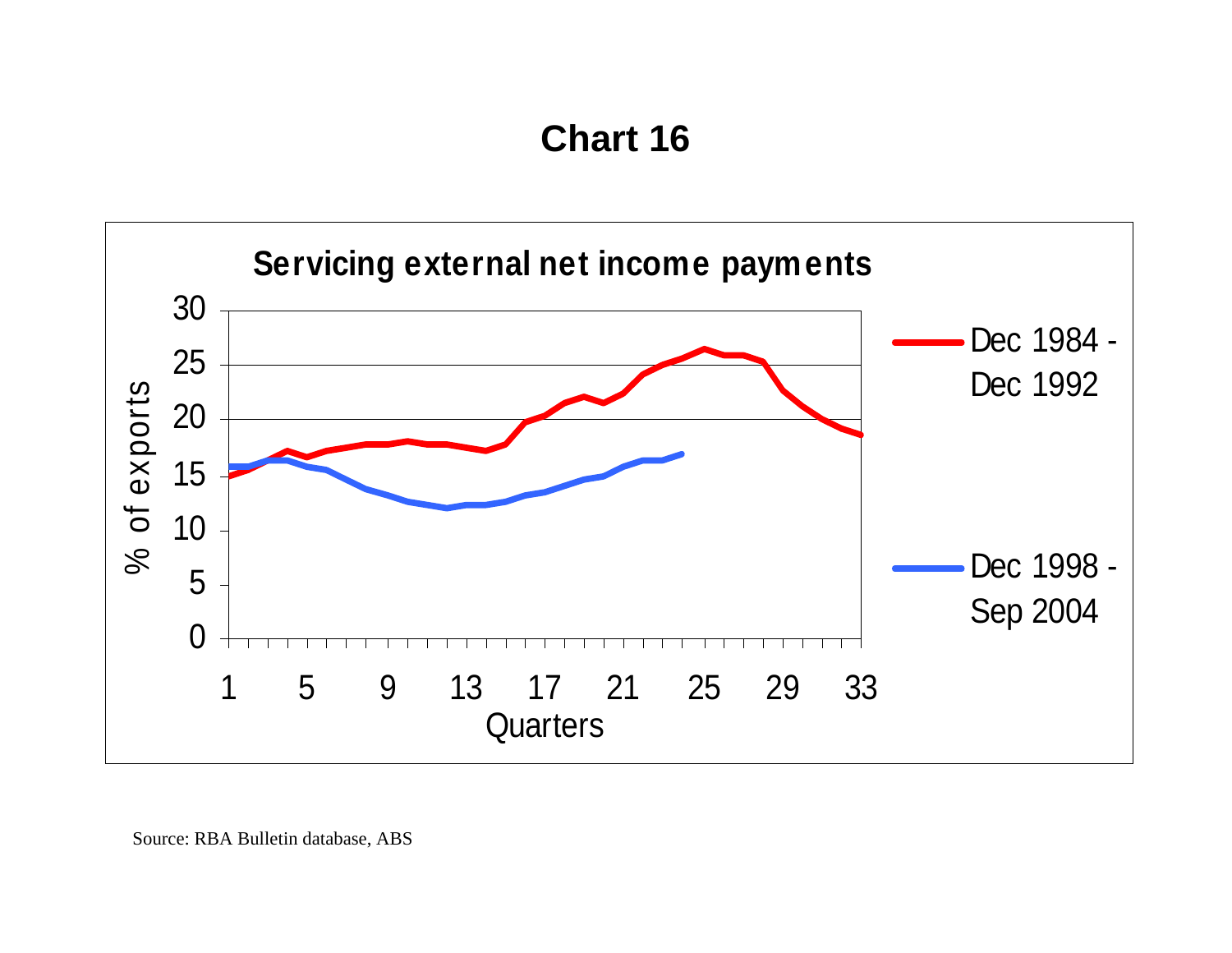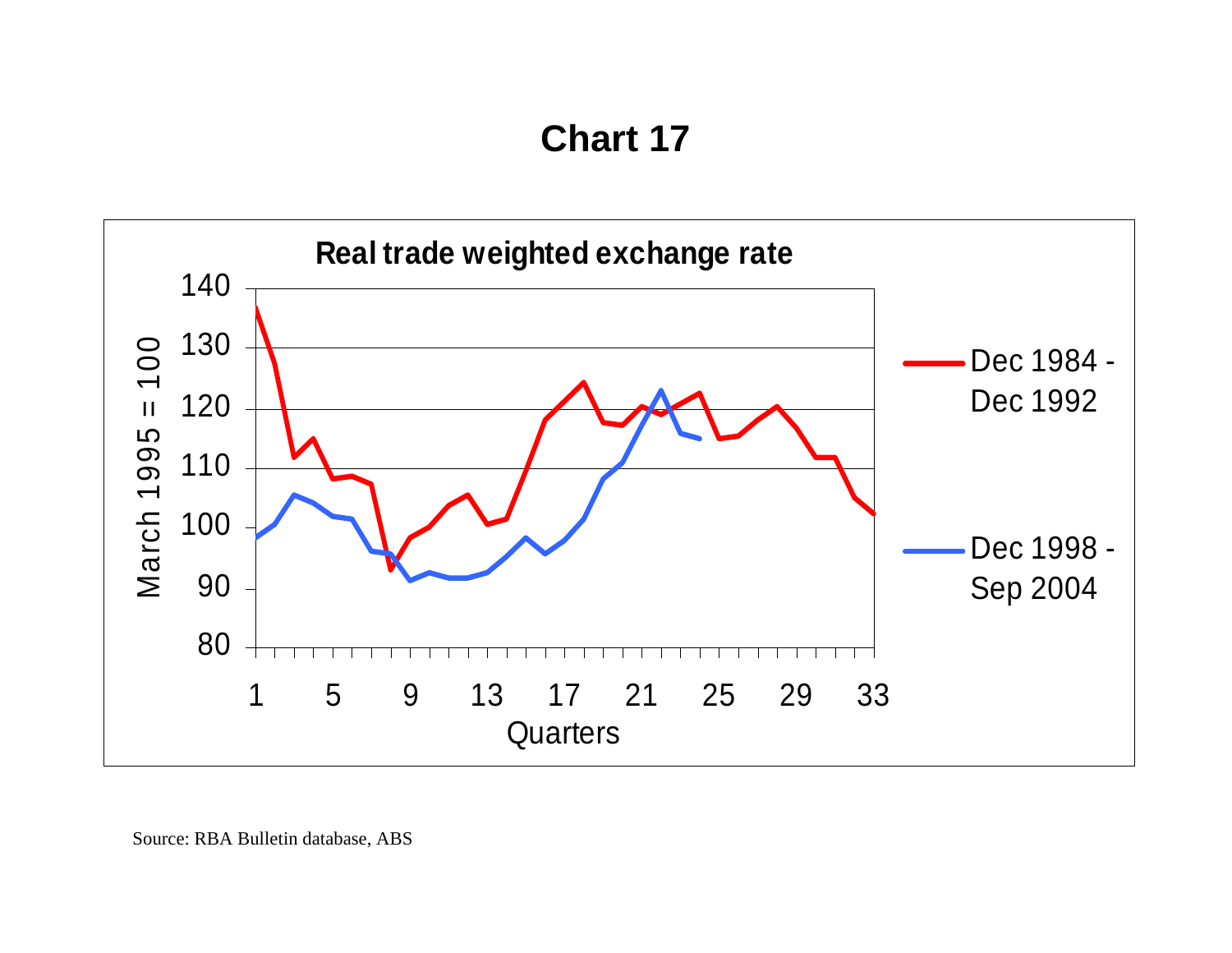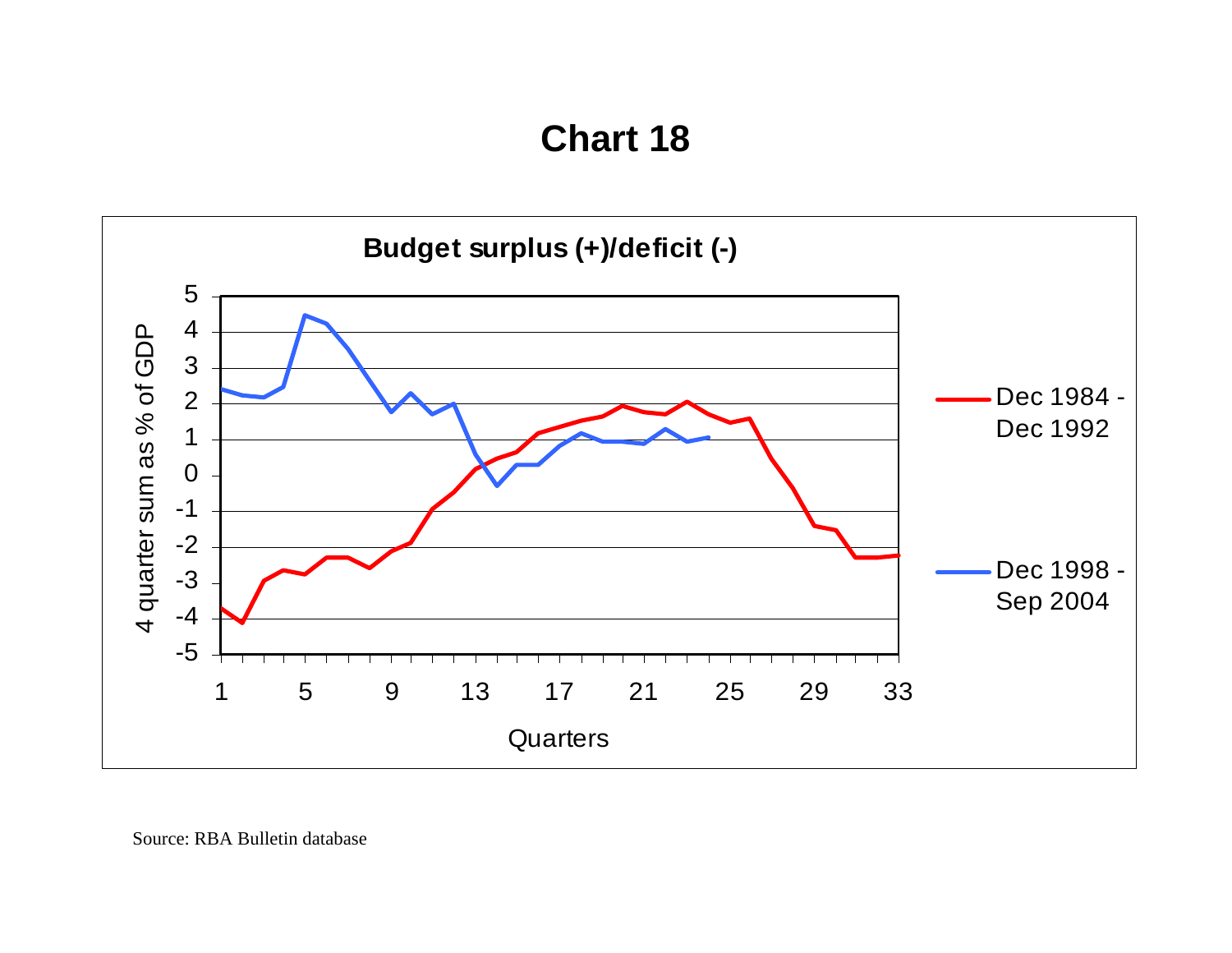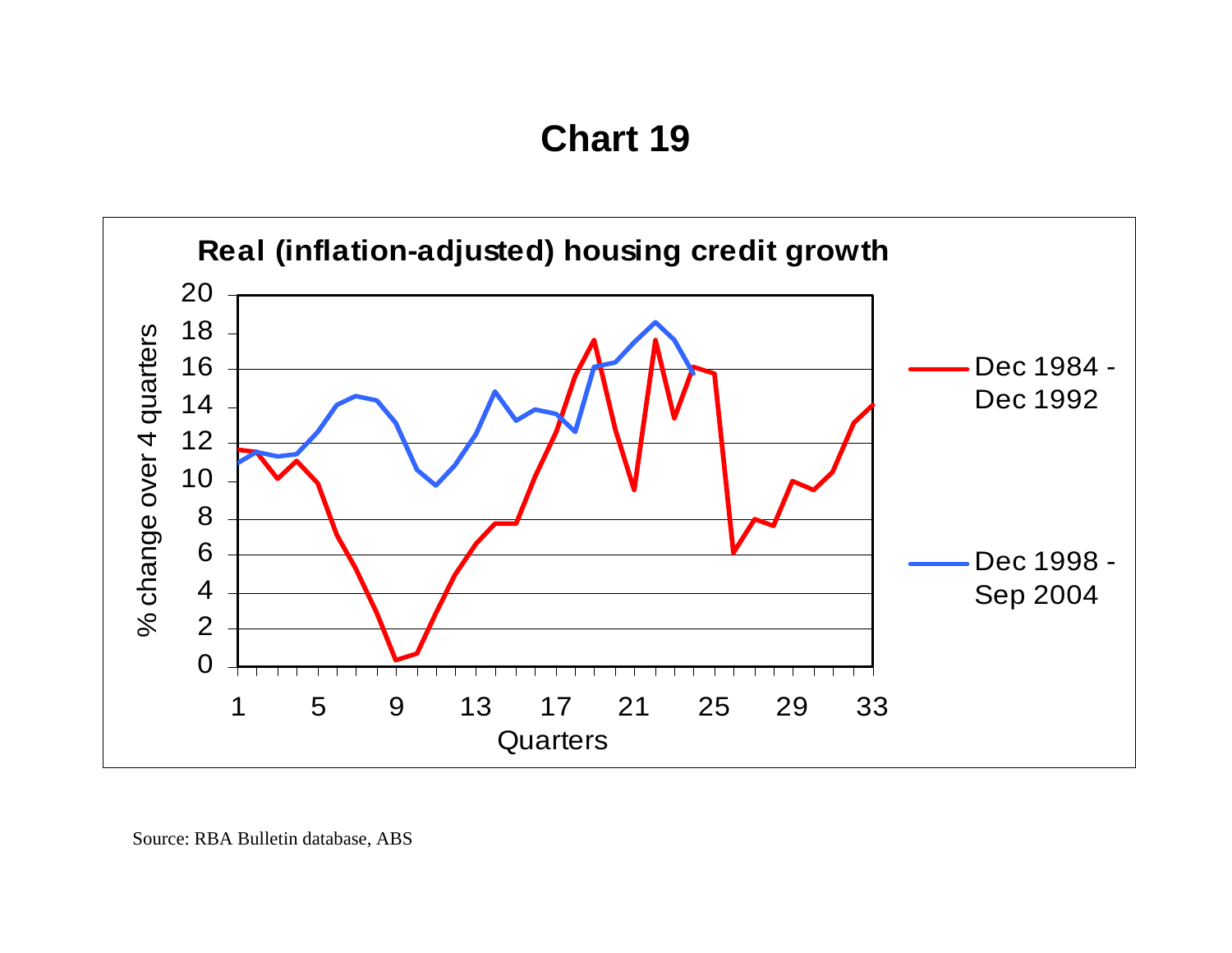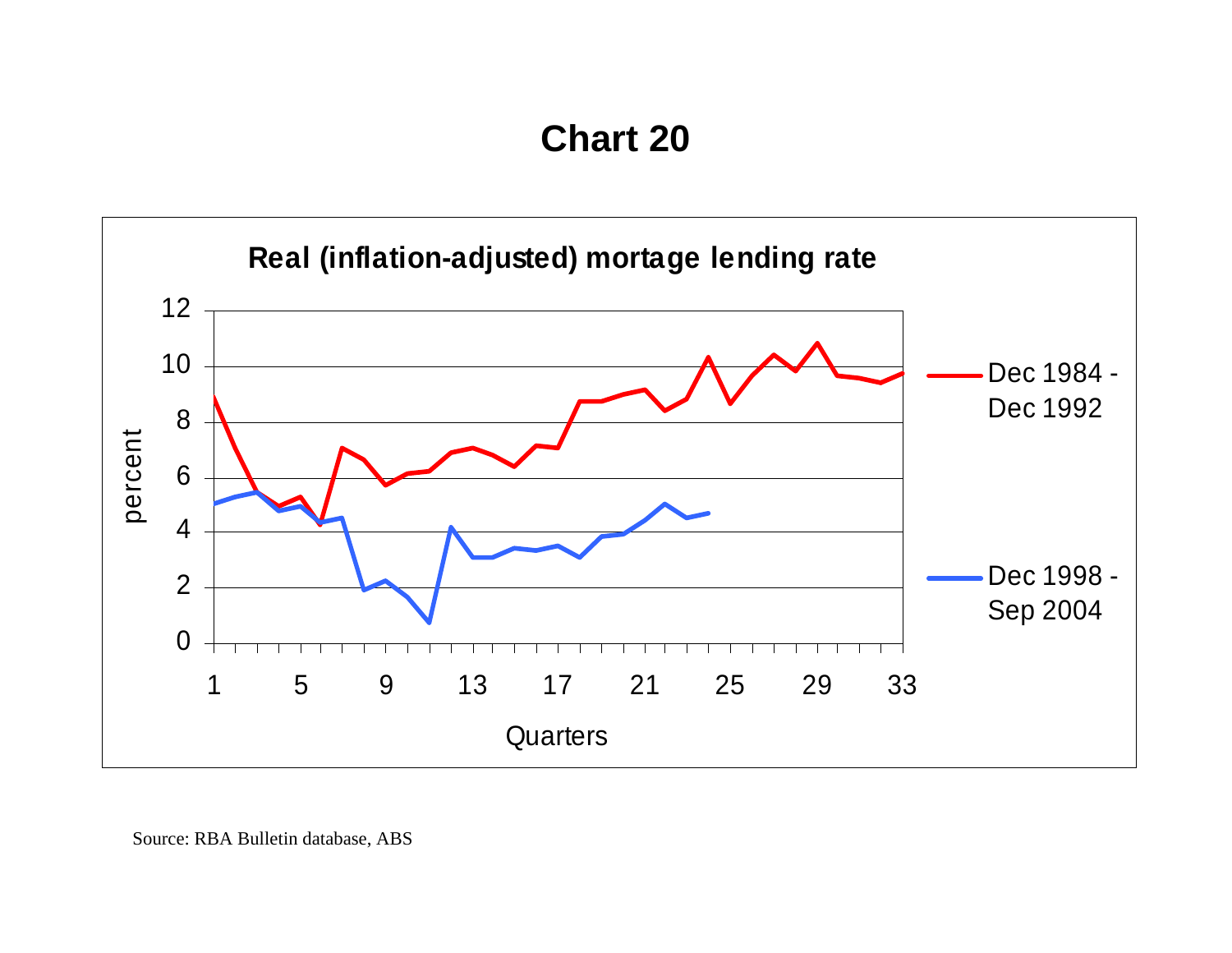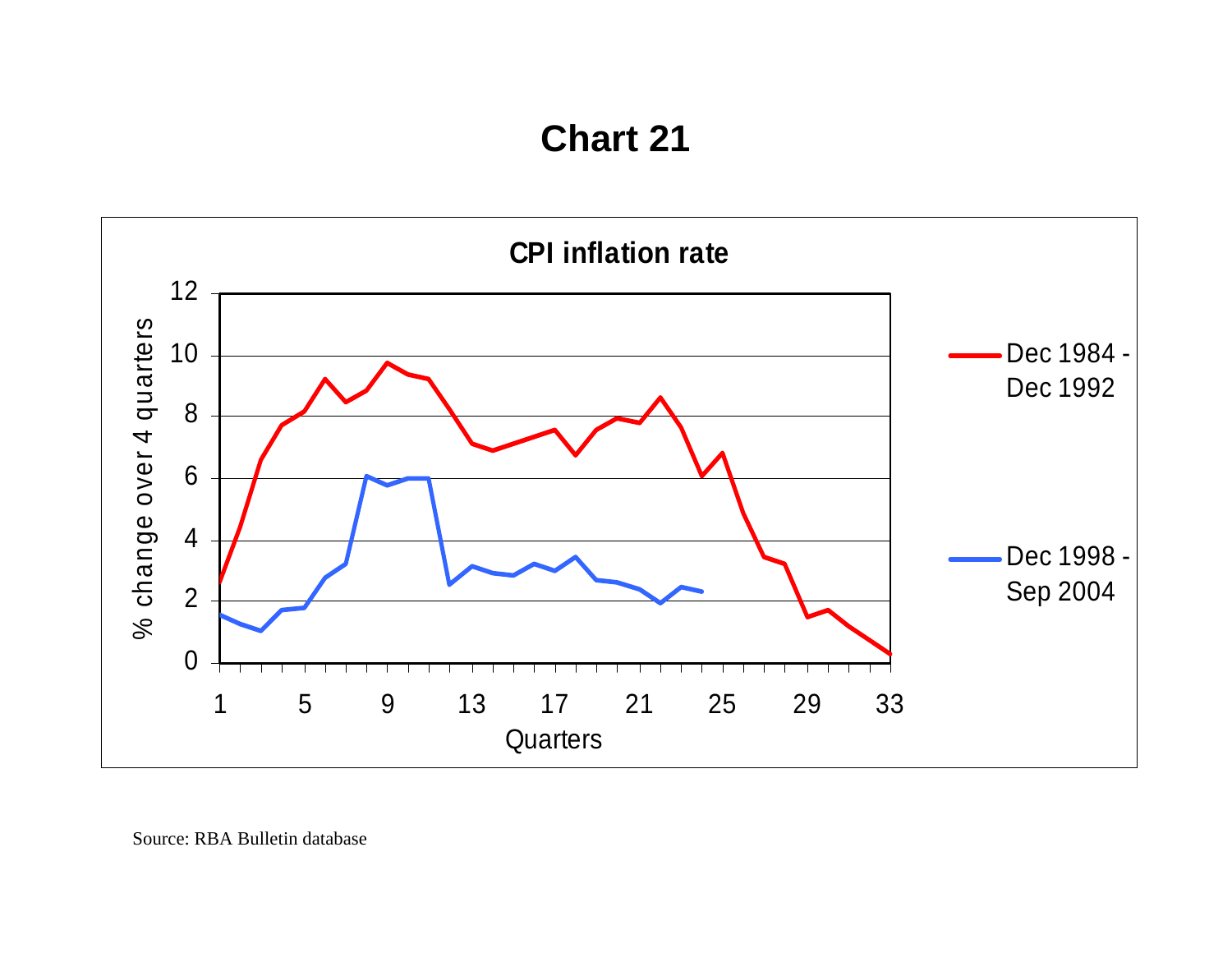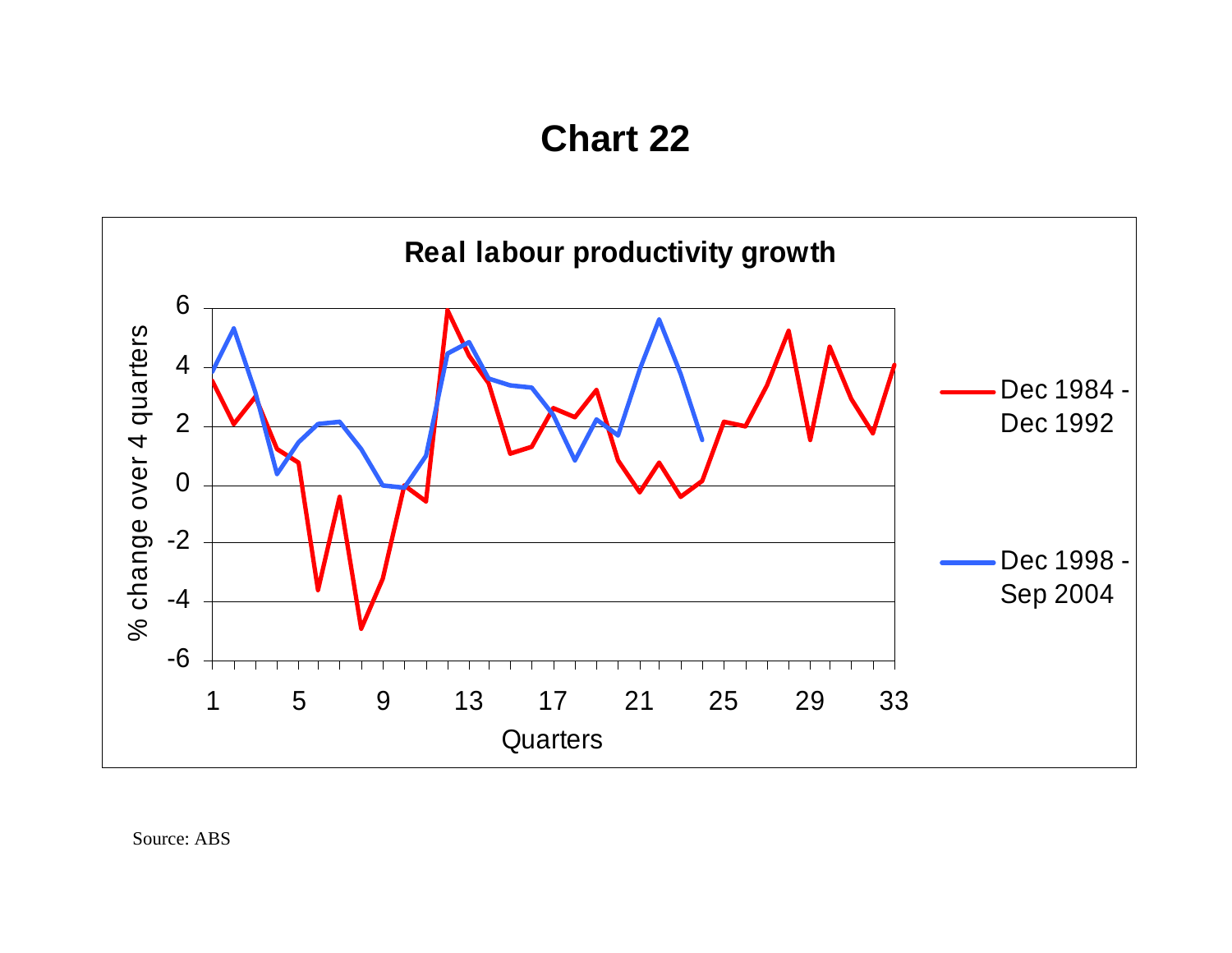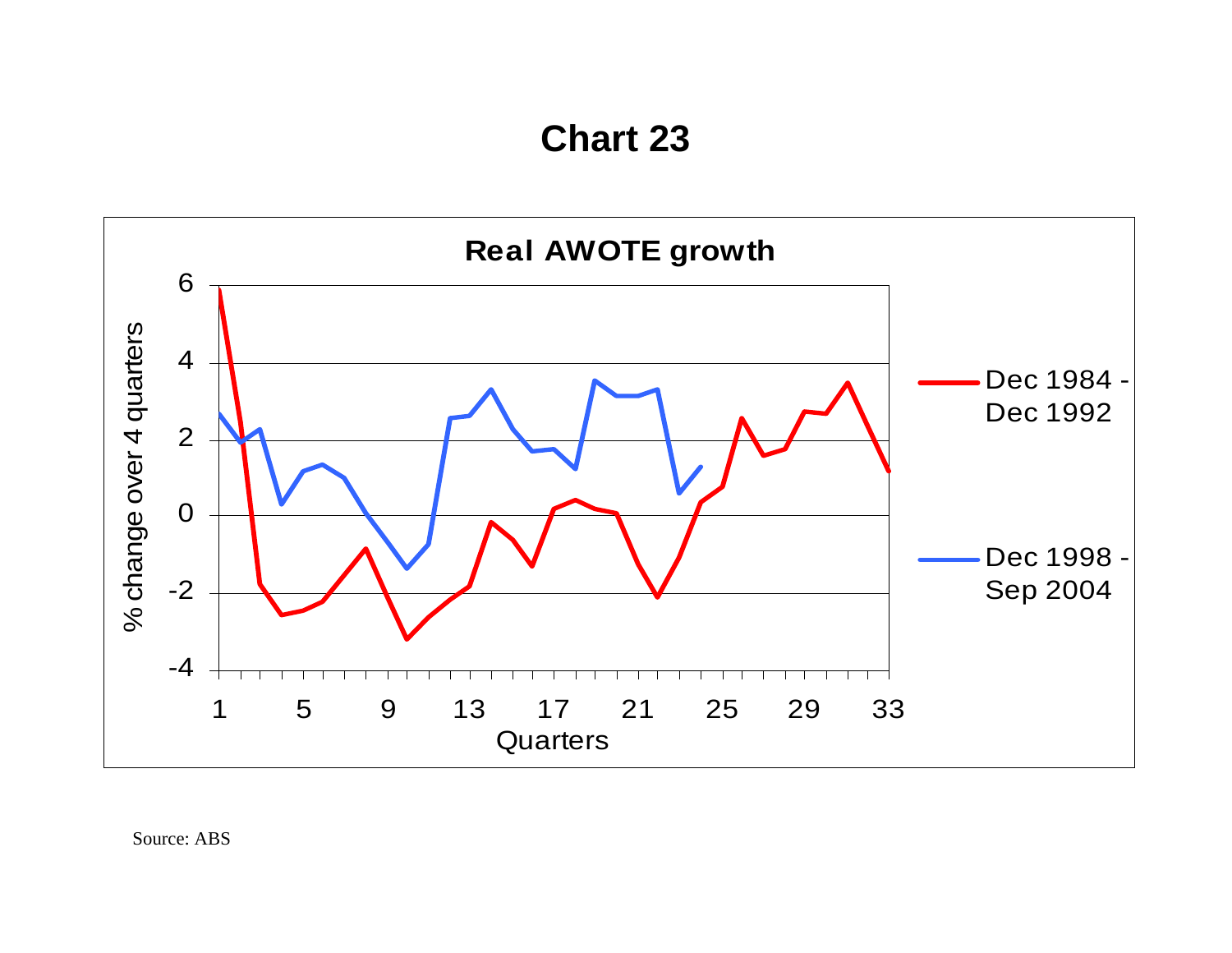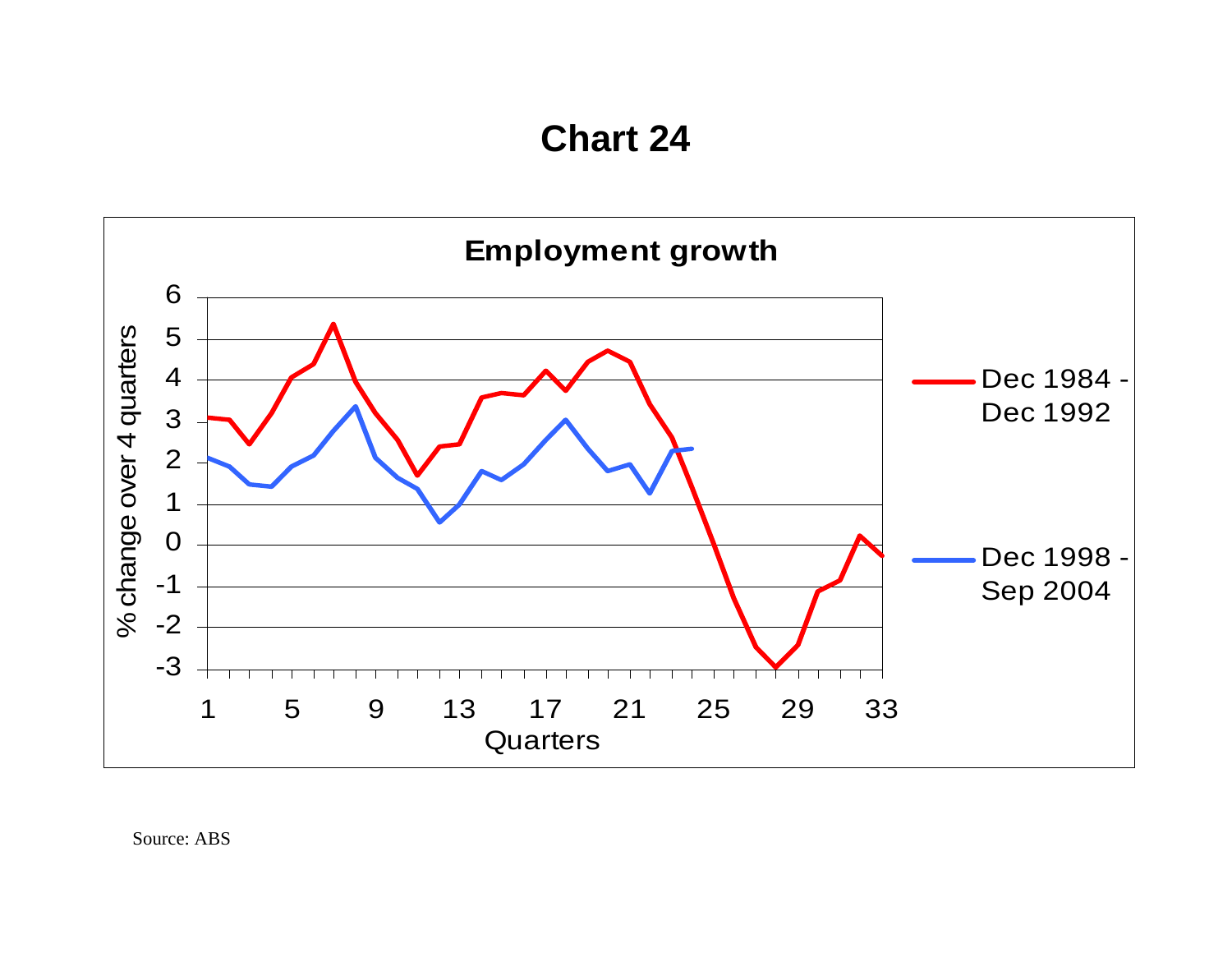